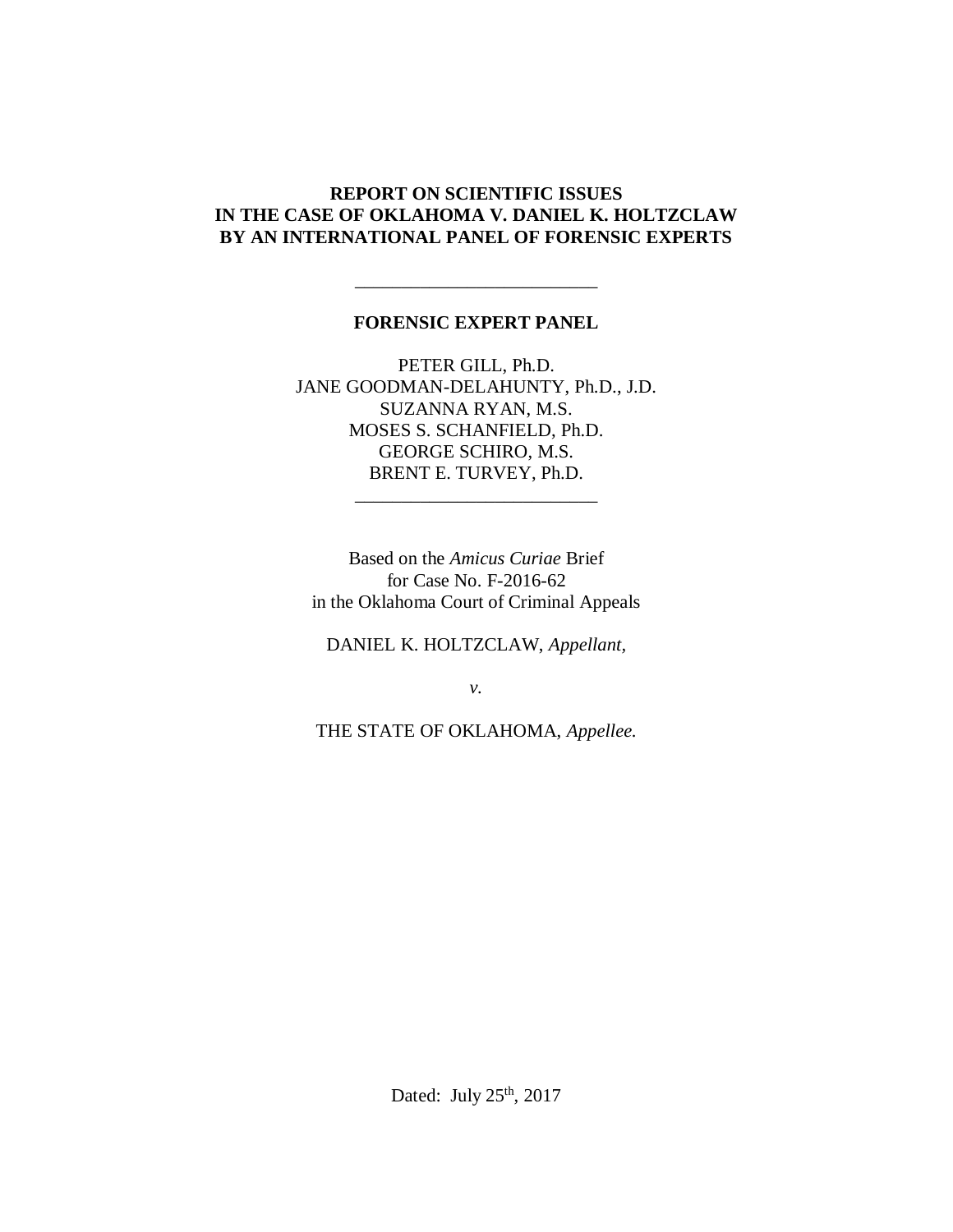# **TABLE OF CONTENTS**

| I. |    | THE DNA EVIDENCE FROM THE FLY OF MR. HOLTZCLAW'S UNIFORM<br>PANTS WAS HIGHLY PREJUDICIAL BUT HAD LITTLE PROBATIVE VALUE<br>BECAUSE IT WAS CONSISTENT WITH NON-INTIMATE DNA TRANSFER<br>AND CRUCIAL, ACCEPTED FORENSIC SCIENCE STEPS WERE OMITTED |  |
|----|----|--------------------------------------------------------------------------------------------------------------------------------------------------------------------------------------------------------------------------------------------------|--|
|    | A. | The DNA Evidence had a Valid Non-Sexual Explanation, Non-intimate DNA                                                                                                                                                                            |  |

| В. | We are Concerned that the DNA Evidence's Probative Value was Reduced       |
|----|----------------------------------------------------------------------------|
|    | Further by the Omission of Critical Forensic Science Steps during Evidence |
|    |                                                                            |

| $\pm$ | Detectives only collected the uniform pants and belt but not |
|-------|--------------------------------------------------------------|
|       | underwear and penile swabs that could have offered more data |
|       |                                                              |

- 2. The State's forensic analyst completed no tests for body fluids, not even use of an Alternate Light Source…………………………………...15
- 3. The State did not investigate the source of unknown female and male DNA that could support the hypothesis of non-intimate DNA indirect transfer……………………………………………………………….…...16
- 4. We are concerned that the State's handling of the evidence could cause contamination that may have transferred DNA from Ms. C1 and others to the fly of the uniform pants………..………..................…………....…17

# II. THE STATE MISINTERPRETED THE DNA ANALYSIS AND MADE ARGUMENTS THAT MISREPRESENTED THE DNA EVIDENCE FROM THE FLY OF MR. HOLTZCLAW'S UNIFORM PANTS…………………......19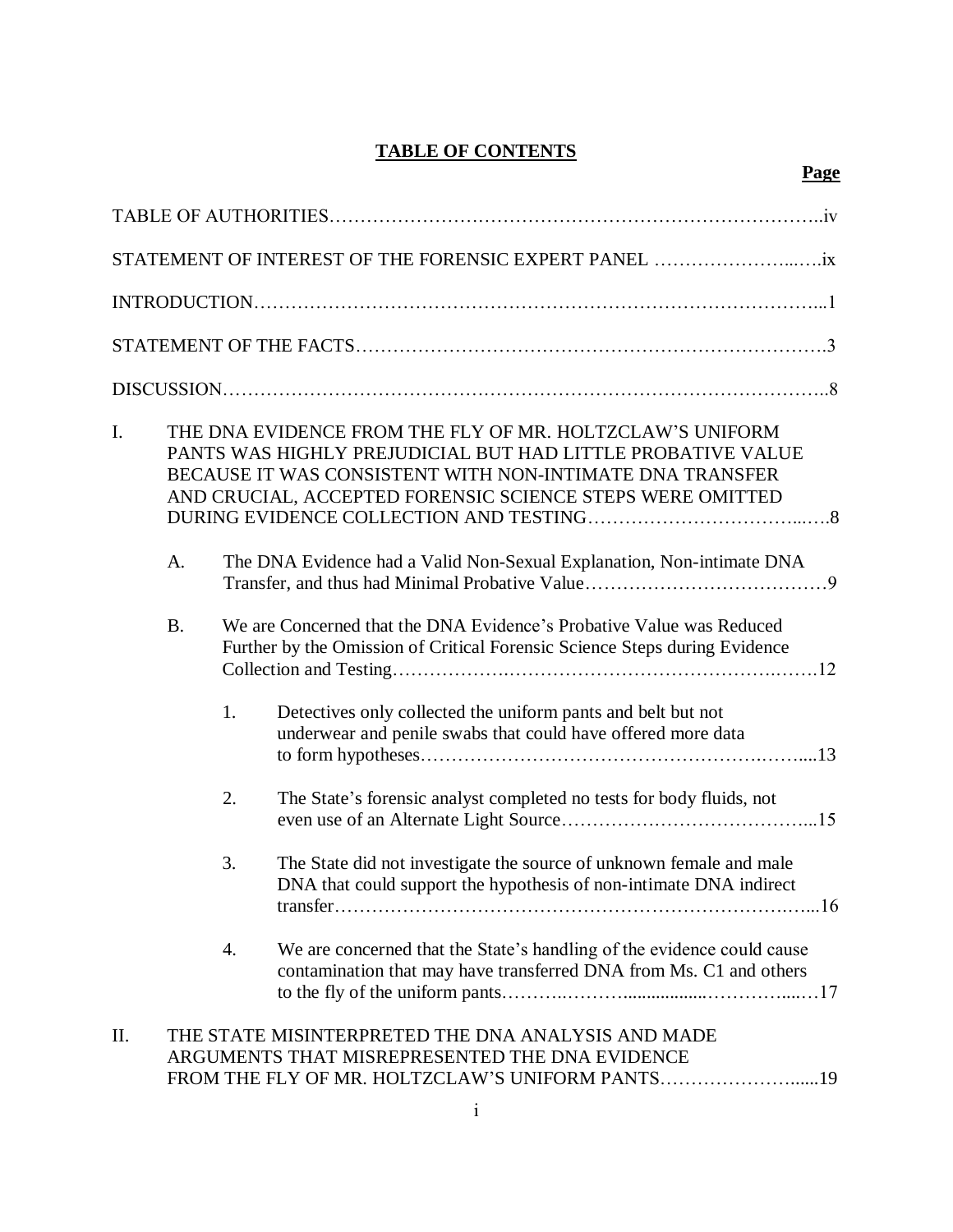| A.        |    | The State's Forensic Analyst Incorrectly Used the Presence of DNA Matching<br>Ms. C1's Profile to Argue that Vaginal Fluid was the Likely Source20                                     |
|-----------|----|----------------------------------------------------------------------------------------------------------------------------------------------------------------------------------------|
| <b>B.</b> |    | The State Argued Incorrectly that the Exclusion of Mr. Holtzclaw as a<br>Contributor to the DNA Mixtures Supported a Rape Scenario22                                                   |
|           | 1. | The State's forensic analyst testified that she found no evidence<br>of male DNA in samples #17Q3 and #17Q4, yet low levels                                                            |
|           | 2. | We dispute the State's forensic analyst testimony that Mr. Holtzclaw<br>could be excluded from all four DNA samples from the fly of the                                                |
|           | 3. | The State's forensic analyst displayed lack of awareness that touching                                                                                                                 |
| C.        |    | The State's Forensic Analyst did not Testify Clearly about the Presence and                                                                                                            |
| D.        |    | The Prosecutor Misstated the DNA Evidence During Closing Argument29                                                                                                                    |
| III.      |    | THE DNA EVIDENCE FROM THE FLY OF THE UNIFORM PANTS WAS<br>ESPECIALLY INFLUENTIAL AND PIVOTAL IN MR. HOLTZCLAW'S TRIAL,<br>AND THEREFORE MISCHARACTERIZATION OF THE EVIDENCE WAS<br>.29 |
| A.        |    | Jurors were Likely to Place Enormous and Excessive Faith in the DNA<br>Evidence, such that It Would Have an Unduly Large Influence on                                                  |
|           | 1. | Research shows that jurors often overvalue the weight of DNA<br>evidence, even when it lacks probative value, especially in                                                            |
|           | 2. | The DNA evidence, although of little probative value, was particularly<br>influential because of complainants' credibility issues and the                                              |
|           | 3. | Actual juror comments reveal the prejudicial impact of the                                                                                                                             |
| <b>B.</b> |    | DNA Analysis Errors and Misrepresentations are Especially Harmful                                                                                                                      |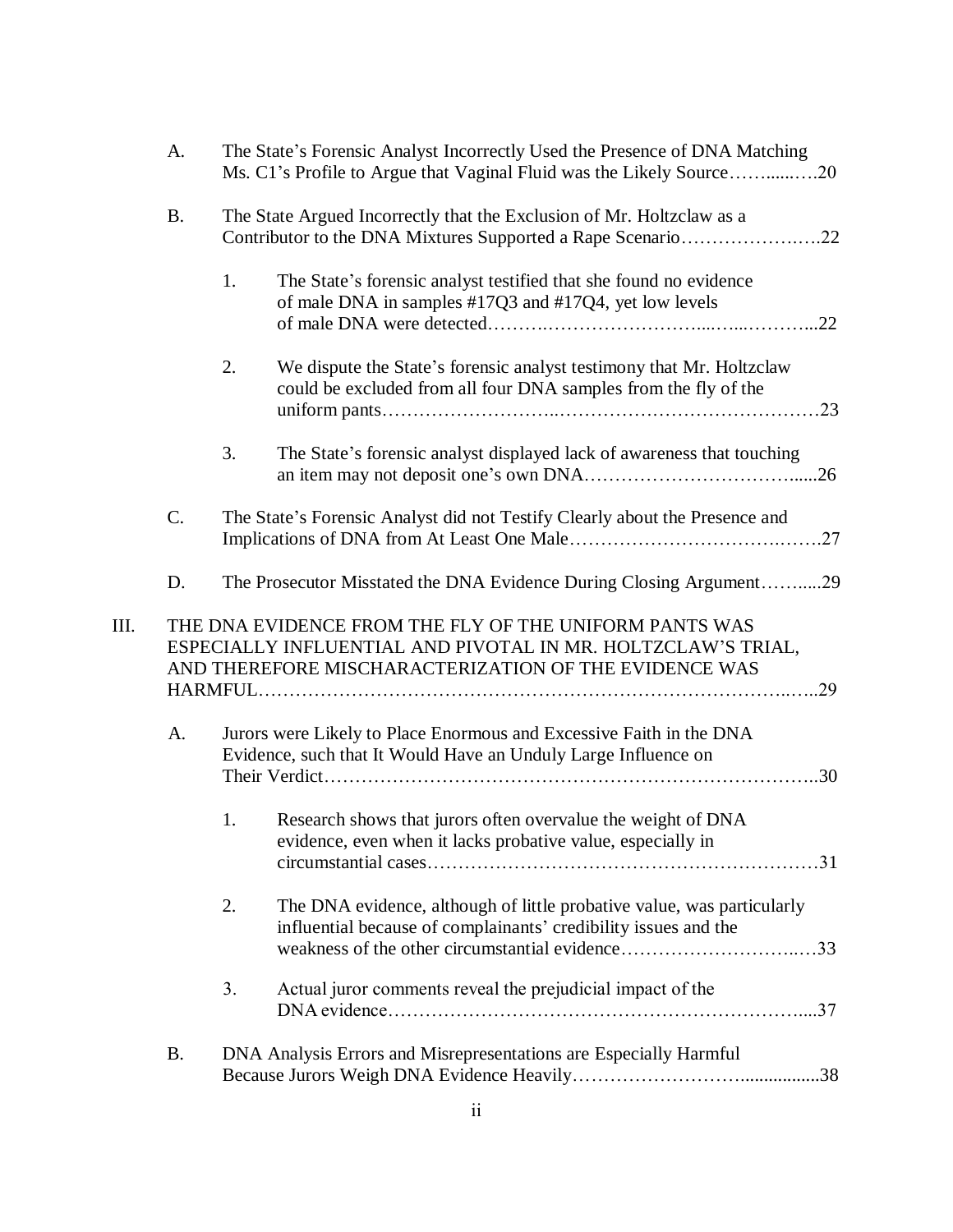| The Misinterpretations and Incorrect Arguments Concerning the DNA Analysis |
|----------------------------------------------------------------------------|
| were Harmful in Light of All the Evidence because the State Built a Biased |
| Investigation upon the Foundation of the Mischaracterized DNA Evidence40   |
|                                                                            |
|                                                                            |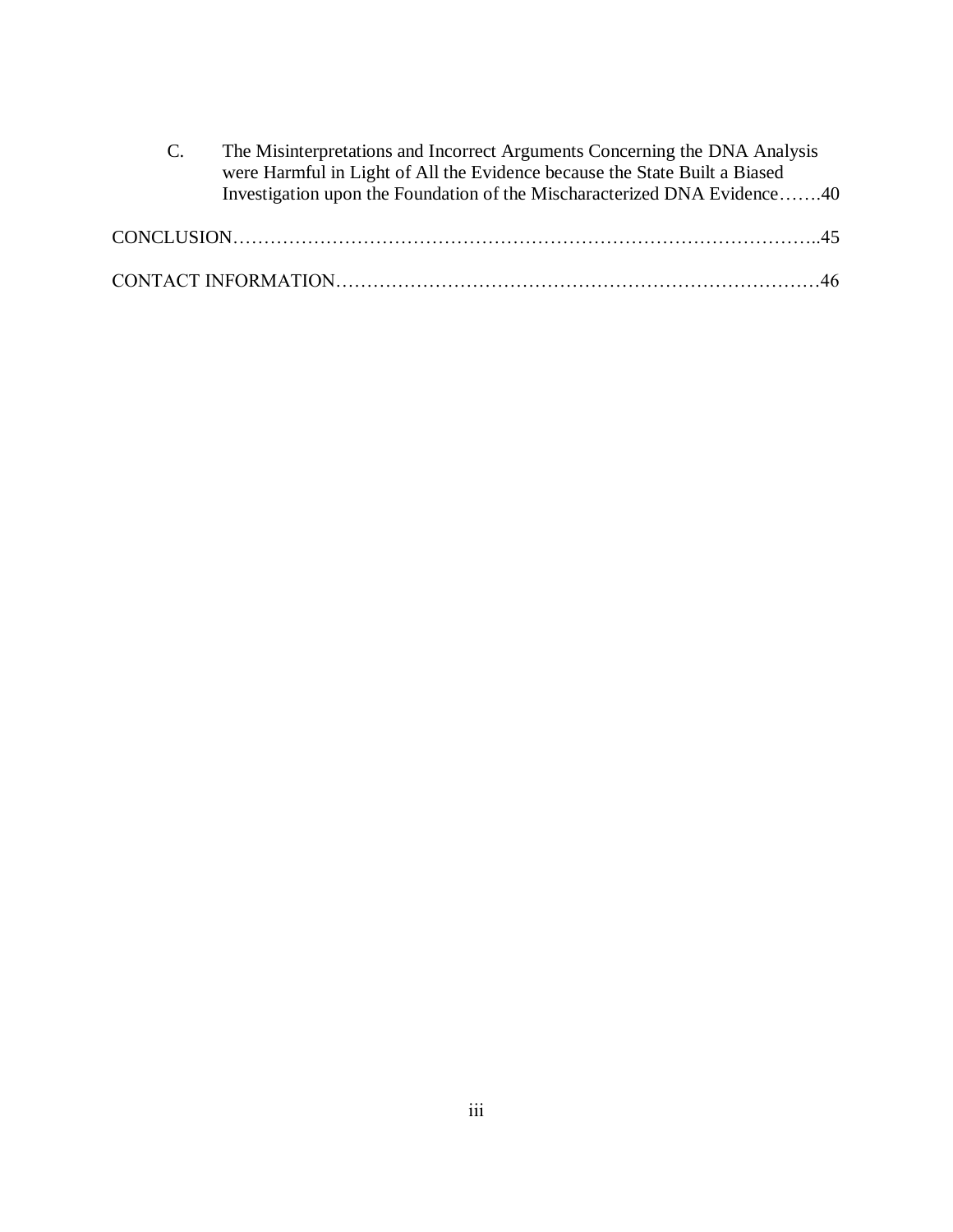# **TABLE OF AUTHORITIES**

| <b>Uases</b> |  |
|--------------|--|
|              |  |
|              |  |

| Daubert v. Merrell Dow Pharm., Inc., 509 U.S. 579, 113 S.Ct. 2786, 125 L.Ed.2d 469 (1993)1 |
|--------------------------------------------------------------------------------------------|
|                                                                                            |
|                                                                                            |
| People v. Wright, 25 N.Y.3d 769, 37 N.E.3d 1127, 16 N.Y.S.3d 485 (2015)39                  |
|                                                                                            |
| United States v. Bagley, 473 U.S. 667, 105 S.Ct. 3375, 87 L.Ed.2d 481 (1985)45             |
|                                                                                            |
|                                                                                            |
|                                                                                            |

# **Other Authorities**

| Alex Lowe, Caroline Murray, Jonathan Whitaker, Gillian Tully & Peter Gill, The Propensity |  |
|-------------------------------------------------------------------------------------------|--|
| of Individuals to Deposit DNA and Secondary Transfer of Low Level DNA from Individuals    |  |
|                                                                                           |  |
|                                                                                           |  |
| Ane Elida Fonneløp, Merete Ramse, Thore Egeland & Peter Gill, The Implications of         |  |
| Shedder Status and Background DNA on Direct and Secondary Transfer in an Attack           |  |
|                                                                                           |  |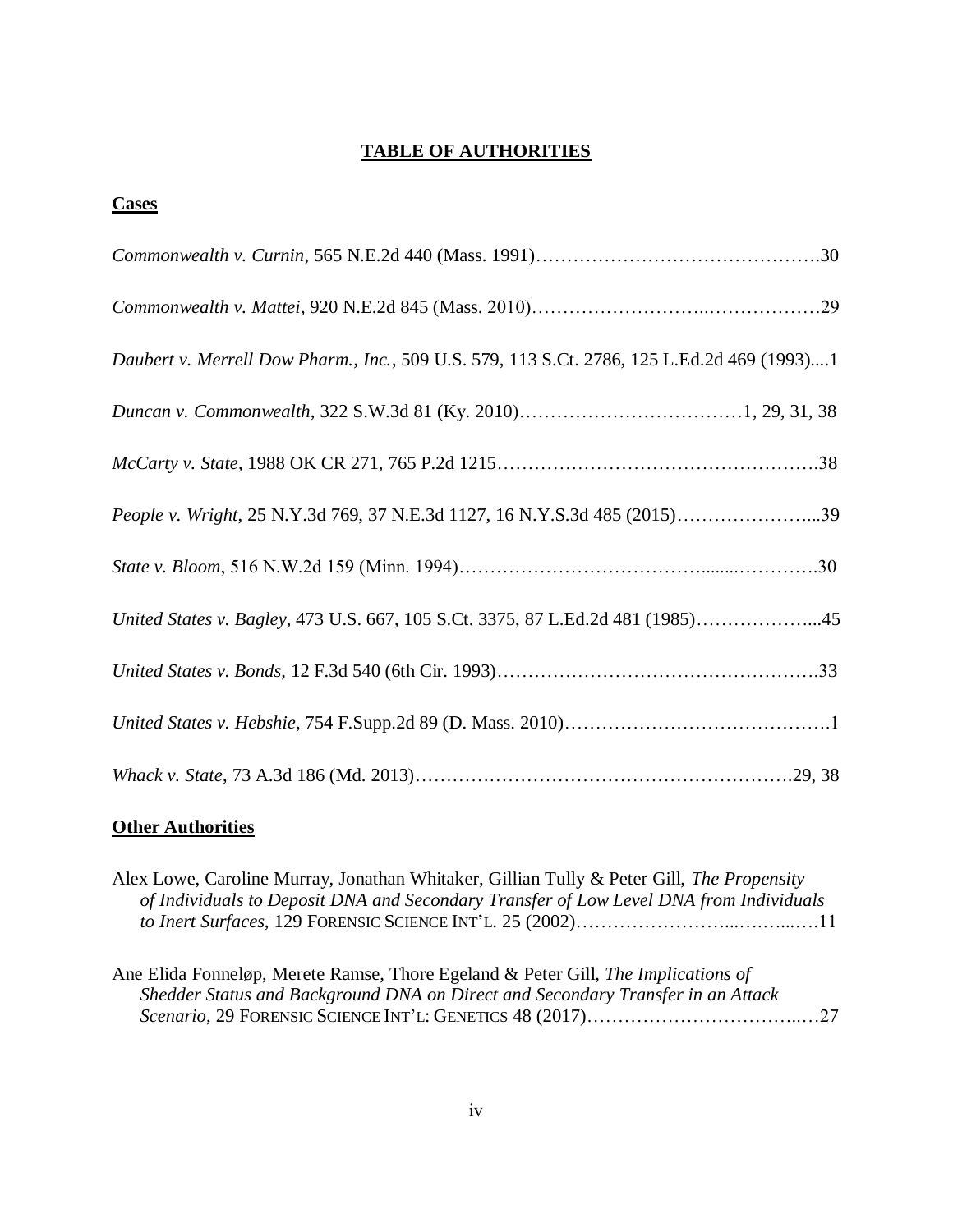| Ane Elida Fonneløp, Thore Egeland & Peter Gill, Secondary and Subsequent DNA Transfer<br>During Criminal Investigation, 17 FORENSIC SCIENCE INT'L: GENETICS 155 (2015)21  |
|---------------------------------------------------------------------------------------------------------------------------------------------------------------------------|
| Angela L. Williamson, Touch DNA: Forensic Collection and Application to<br><i>Investigations</i> , 18 J. ASS'N CRIME SCIENCE RECONSTR. 1 (2012)8, 9, 13, 16, 17           |
| Barbara O'Brien, Prime Suspect: An Examination of Factors that Aggravate and<br>Counteract Confirmation Bias in Criminal Investigations, 15 PSYCHOLOGY, PUBLIC            |
| Bianca Szkuta, Michelle L. Harvey, Kaye N. Ballantyne & Roland A.H. van Oorschot,<br>DNA Transfer by Examination Tools-a Risk for Forensic Casework? 16 FORENSIC          |
| Brandon L. Garrett & Peter J. Neufeld, Invalid Forensic Science Testimony and Wrongful                                                                                    |
| Crime Watch Daily Investigates the Case of Daniel Holtzclaw (Telepictures Productions<br>television broadcast Apr. 28, 2017), https://www.youtube.com/watch?v=JEt32Z_kz6o |
| Cynthia M. Cale, Madison E. Earll, Krista E. Latham & Gay L. Bush, Could Secondary<br>DNA Transfer Falsely Place Someone at the Scene of a Crime? 61 J. OF FORENSIC       |
| E. Kafarowski, A.M. Lyon & M.M. Sloan, The Retention and Transfer of Spermatozoa in<br>Clothing by Machine Washing, 29 CAN. SOC'Y FORENSIC SCI. J. 7 (1996)14             |
| Georgina Meakin & Allan Jamieson, DNA Transfer: Review and Implications for<br>Casework, 7 FORENSIC SCIENCE INT'L: GENETICS 434 (2013)10, 21, 26, 27                      |
| Ignacio Quinones & Barbara Daniel, Cell Free DNA As a Component of Forensic Evidence<br>Recovered from Touched Surfaces, 6 FORENSIC SCIENCE INT'L: GENETICS 26 (2012)9    |
| INTERPOL DNA MONITORING EXPERT GROUP, INTERPOL HANDBOOK ON DNA DATA                                                                                                       |
| Itiel E. Dror & Greg Hampikian, Subjectivity and Bias in Forensic DNA Mixture                                                                                             |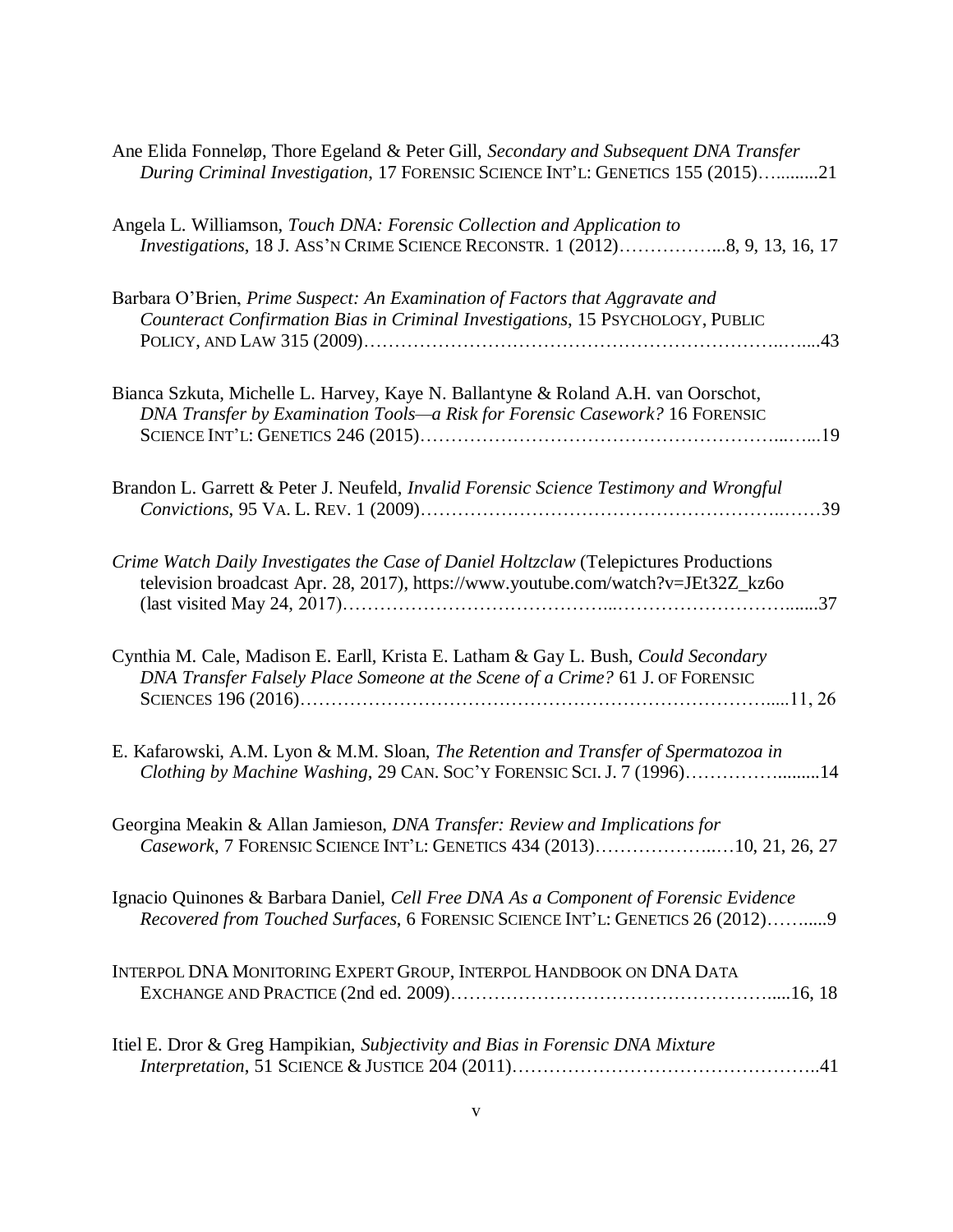| Itiel E. Dror, Justice Bridget M. McCormack & Jules Epstein, Cognitive Bias and<br>Its Impact on Expert Witnesses and the Court, 54 JUDGES' J. 8 (2015)13, 41, 43, 44                                                                                                |
|----------------------------------------------------------------------------------------------------------------------------------------------------------------------------------------------------------------------------------------------------------------------|
| Jane Goodman-Delahunty & Lindsay Hewson, Enhancing Fairness in DNA Jury Trials,<br>392 TRENDS & ISSUES IN CRIME AND CRIMINAL JUSTICE 1 (2010)32                                                                                                                      |
| JANE MOIRA TAUPIN & CHESTERENE CWIKLIK, SCIENTIFIC PROTOCOLS FOR FORENSIC                                                                                                                                                                                            |
| Janine Helmus, Thomas Bajanowski & Micaela Poetsch, DNA Transfer - a Neverending<br>Story. A Study on Scenarios Involving a Second Person As Carrier, 130 INT'L J. LEGAL<br>MED. 121 (2016), https://link.springer.com/article/10.1007/s00414-015-1284-18, 9, 10, 11 |
| Joanna Jakubowska, Agnieszka Maciejewska & Ryszard Pawłowski, mRNA Profiling in<br>Identification of Biological Fluids in Forensic Genetics, 87 PROBLEMS OF FORENSIC                                                                                                 |
| Joanne Archambault, Forensic Exams for the Sexual Assault Suspect, 11 SEXUAL                                                                                                                                                                                         |
| Joel D. Lieberman, Terance D. Miethe, Courtney A. Carrell & Daniel A. Krauss, Gold<br>Versus Platinum: Do Jurors Recognize the Superiority and Limitations of DNA<br>Evidence Compared to Other Types of Forensic Evidence? 14 PSYCH. PUB.                           |
| JOHN M. BUTLER, ADVANCED TOPICS IN FORENSIC DNA TYPING: INTERPRETATION                                                                                                                                                                                               |
| JOHN O. SAVINO & BRENT E. TURVEY, RAPE INVESTIGATION HANDBOOK                                                                                                                                                                                                        |
| Kimberly Cogdell Boies, Misuse of DNA Evidence Is Not Always a "Harmless Error":<br>DNA Evidence, Prosecutorial Misconduct, and Wrongful Conviction, 17 TEX.                                                                                                         |
| KOKO 5 News, Only on KOCO 5: Juror Speaks about Daniel Holtzclaw Trial, YOUTUBE                                                                                                                                                                                      |

(Dec. 18, 2015), https://www.youtube.com/watch?v=XzOK3xZQqxQ.................................37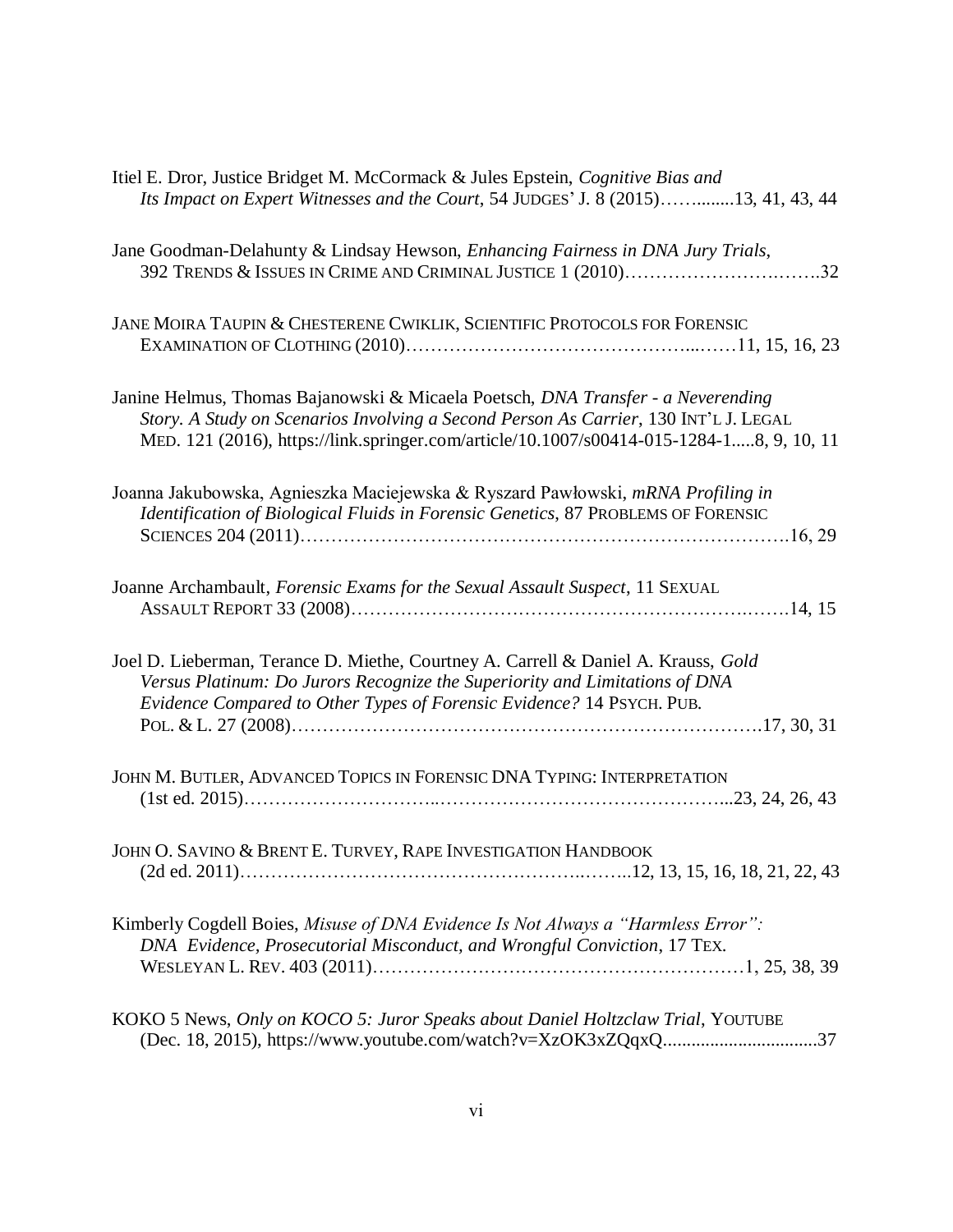| Lisa L. Smith & Ray Bull, Validation of the Factor Structure and Predictive Validity of the<br>Forensic Evidence Evaluation Bias Scale for Robbery and Sexual Assault Trial                                                                     |
|-------------------------------------------------------------------------------------------------------------------------------------------------------------------------------------------------------------------------------------------------|
|                                                                                                                                                                                                                                                 |
| Mariya Goray, Ece Eken, R.J. Mitchell & Roland A.H. van Oorschot, Secondary DNA<br>Transfer of Biological Substances under Varying Test Conditions, 4 FORENSIC SCIENCE                                                                          |
| Mariya Goray, Roland A.H. van Oorschot & John R. Mitchell, DNA Transfer within Forensic<br>Exhibit Packaging: Potential for DNA Loss and Relocation, 6 FORENSIC SCIENCE INT'L:                                                                  |
| Mariya Goray & Roland A.H. van Oorschot, The Complexities of DNA Transfer During a                                                                                                                                                              |
| Mark Findlay, Juror Comprehension and the Hard Case - Making Forensic Evidence<br>Simpler, 36 INT'L J. OF LAW CRIME AND JUSTICE 15 (2008)32, 33, 39                                                                                             |
| Michelle Breathnach, Linda Williams, Louise McKenna & Elizabeth Moore, Probability<br>of Detection of DNA Deposited by Habitual Wearer and/or the Second Individual Who<br>Touched the Garment, 20 FORENSIC SCIENCE INT'L: GENETICS 53 (2016)27 |
| Peter Gill, Analysis and Implications of the Miscarriages of Justice of Amanda Knox<br>and Raffaele Sollecito, 23 FORENSIC SCIENCE INT'L: GENETICS 9 (2016)9, 21, 43                                                                            |
| President's Council of Advisors on Science and Technology, Executive Office of<br>the President, Forensic Science in Criminal Courts: Ensuring Scientific                                                                                       |
| Robert Aronson & Jacqueline McMurtrie, The Use and Misuse of High-Tech Evidence<br>By Prosecutors: Ethical and Evidentiary Issues, 76 FORDHAM L. REV. 1453 (2007)31, 38                                                                         |
| Roland A.H. van Oorschot, Kaye N. Ballantyne & R. John Mitchell, Forensic Trace DNA:                                                                                                                                                            |
| Roland A.H. van Oorschot & Maxwell K. Jones, DNA Fingerprints from Fingerprints,                                                                                                                                                                |
| Sarah Jones & Kirsty Scott, The Transfer of DNA Through Non-intimate, Social Contact,                                                                                                                                                           |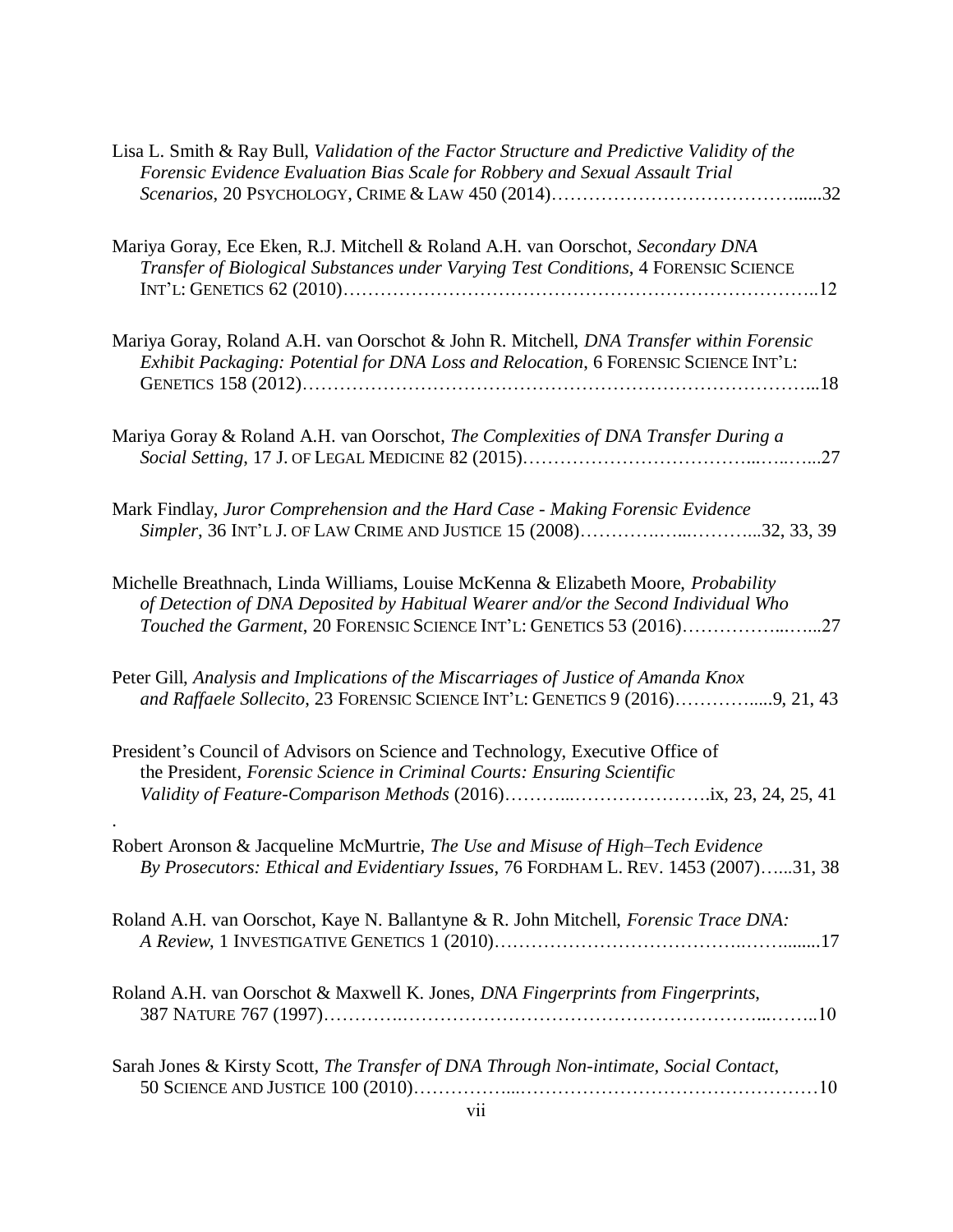| Sarah Jones, Kirsty Scott, J. Lewis, G. Davidson, J.E. Allard, C. Lowrie, B.M. McBride,<br>L. McKenna, G. Teppett, C. Rogers, N. Clayson & A. Baird, DNA Transfer Through<br>Nonintimate Social Contact, 56 SCIENCE AND JUSTICE 90 (2016)10, 12                          |
|--------------------------------------------------------------------------------------------------------------------------------------------------------------------------------------------------------------------------------------------------------------------------|
| Sarah Noël, Karine Lagace, Anita Rogic, Dominic Granger, Sarah Bourgoin, Christine<br>Jolicoeur & Diane Séguin, DNA Transfer During Laundering May Yield Complete<br>Genetic Profiles, 23 FORENSIC SCIENCE INT'L: GENETICS 240 (2016)14                                  |
| Saul M. Kassin, Itiel E. Dror & Jeff Kukucka, The Forensic Confirmation Bias:<br>Problems, Perspectives, and Proposed Solutions, 2 J. OF APPLIED RESEARCH                                                                                                                |
| SCIENTIFIC WORKING GROUP ON DNA ANALYSIS METHODS, SWGDAM INTERPRETATION<br>GUIDELINES FOR AUTOSOMAL STR TYPING BY FORENSIC DNA TESTING LABORATORIES                                                                                                                      |
|                                                                                                                                                                                                                                                                          |
| Susan Welsh, et al., How the Daniel Holtzclaw Jury Decided to Send the Ex-Oklahoma<br>City Police Officer to Prison for 263 Years, ABC News (May 20, 2016),<br>http://abcnews.go.com/US/daniel-holtzclaw-jury-decided-send-oklahoma-city-                                |
| Stephanie Dartnall & Jane Goodman-Delahunty, Enhancing Juror Understanding of<br>Probabilistic DNA Evidence, 38 AUSTRALIAN J. OF FORENSIC SCIENCES 85 (2006)30, 32, 33                                                                                                   |
| Thomas Kamphausen et al., Everything Clean? Transfer of DNA Traces Between Textiles                                                                                                                                                                                      |
| United States Department of Defense, Sexual Assault Prevention and Response Office, DD<br>Form 2911 Instructions (Suspect) (Nov. 2011), http://www.sapr.mil/public/docs//miscel-<br>laneous/toolkit/DD_Form_2911-suspect_Instructions.pdf (last visited Oct. 25, 2016)15 |
| William C. Thompson, Simon Ford, Travis Doom, Michael Raymer & Dan E. Krane,<br>Evaluating Forensic DNA Evidence: Essential Elements of a Competent Defense Review,                                                                                                      |
|                                                                                                                                                                                                                                                                          |

William C. Thompson, *Forensic DNA Evidence – The Myth of Infallibility*, *in* GENETIC EX-PLANATIONS: SENSE AND NONSENSE 227 (Sheldon Krimsky & Jeremy Gruber eds., 2013)...41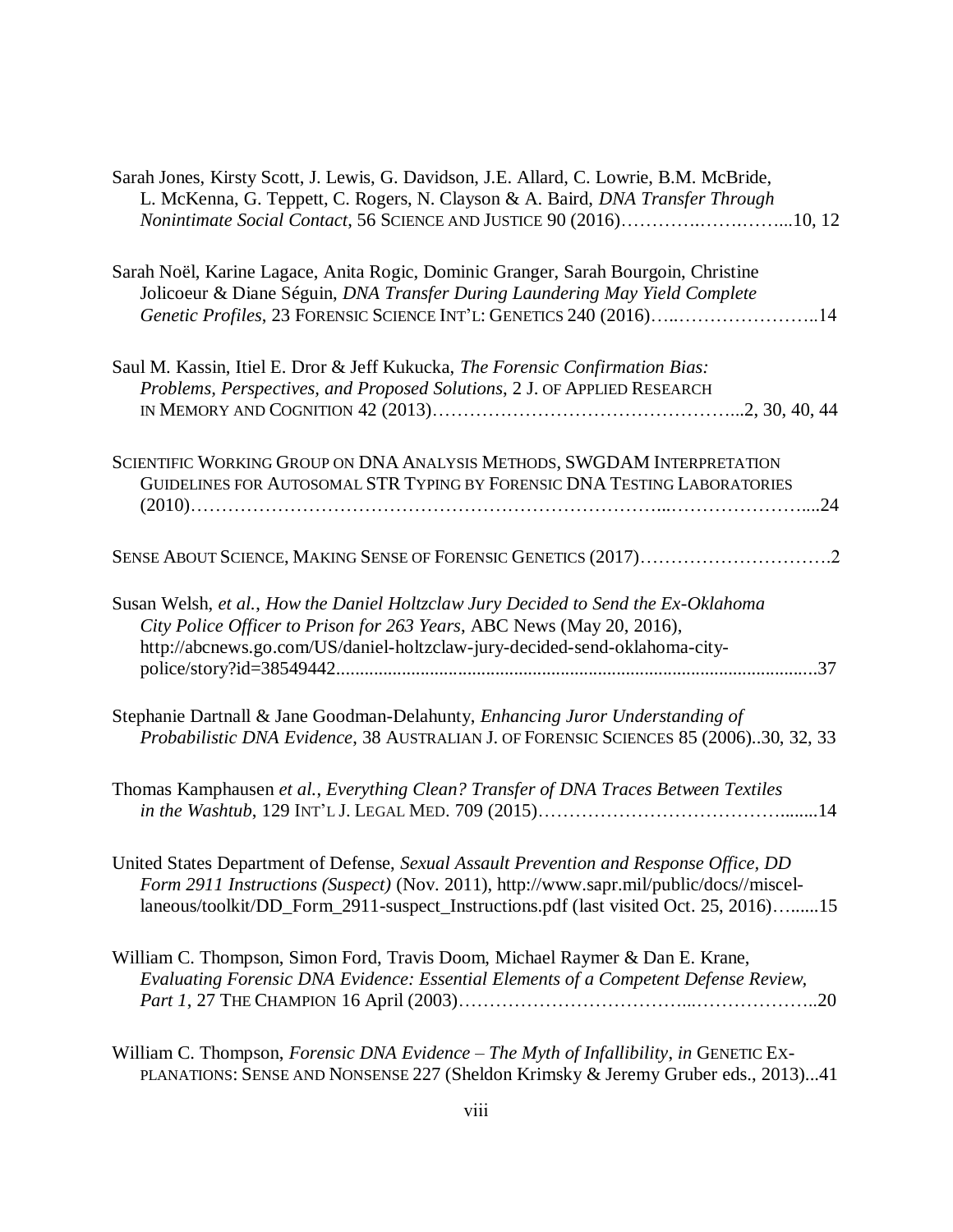#### **INTEREST OF THE FORENSIC EXPERT PANEL**

The international panel of forensic experts is composed of six forensic scientists and academics whose fields of study include forensic science, criminology, and psychology. They are experienced with proper use of the scientific method and the analysis of forensic DNA and serology evidence. They include members of the American Academy of Forensic Sciences who have provided expert forensic science testimony in court and have authored articles and texts about forensic evidence.

Because of their work as scientists and their interest in the criminal justice system, the panel members are concerned about the improper use of forensic evidence that causes a miscarriage of justice. As the President's Council of Advisors on Science and Technology stated, "[I]t has become increasingly clear in recent years that lack of rigor in the assessment of the scientific validity of forensic evidence is not just a hypothetical problem but a real and significant weakness in the judicial system." President's Council of Advisors on Science and Technology, Executive Office of the President, *Forensic Science in Criminal Courts: Ensuring Scientific Validity of Feature-Comparison Methods* 22 (2016) (hereafter "PCAST Report"). Thus, "it is the proper province of the scientific community to provide guidance concerning scientific standards for scientific validity." *Id.* at 21. To that end, the panel offers this report.

In the view of the panel, DNA evidence was misused at Mr. Holtzclaw's trial at which he was convicted. Miscarriages of justice based on misleading DNA evidence are fundamentally unfair and harmful to the entire judicial system. Panel members with this report offer their views on the ways in which that misuse occurred, such that the miscarriage of justice can be corrected.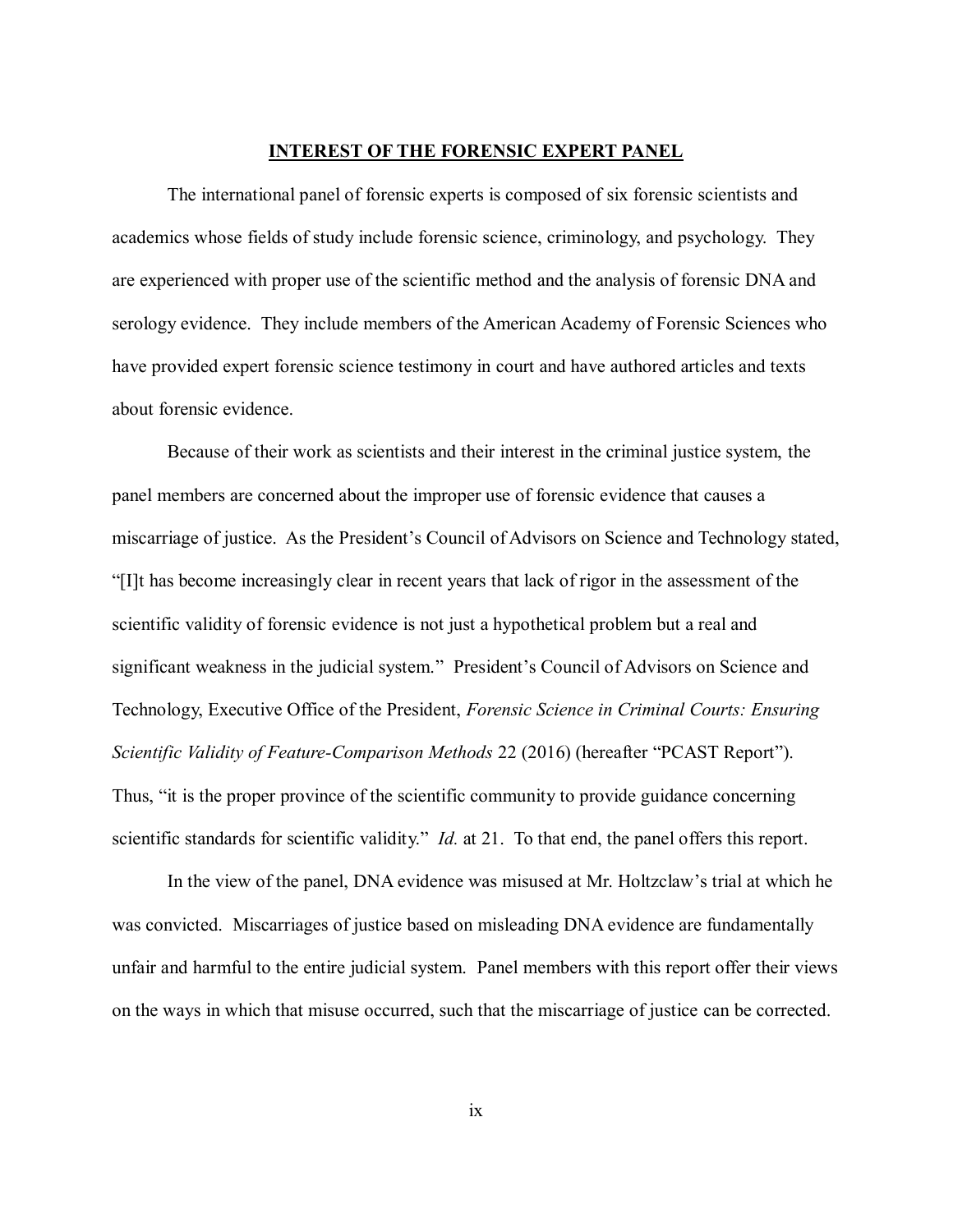**Peter Gill** has a Ph.D. in Genetics and Zoology from the University of Liverpool, UK, and worked at the Forensic Science Service between 1982-2008, reaching the grade of Principle Research Scientist. He began research into DNA in 1985, collaborating with Sir Alec Jeffreys of Leicester University. In the same year he co-authored the first demonstration of the forensic application of DNA profiling. Other contributions include: analysis of the remains of the Romanov family; early development of STR multiplexes and national DNA databases; development of "low-template" DNA analysis; development of theory and practice of complex mixtures using probabilistic methods. He is currently Professor of Forensic Genetics at the University of Oslo Hospital. He is a member of the EU-funded "Euroforgen Network of Excellence," the European Network of Forensic Science Institutes (co-chair of the methods, analysis and interpretation sub-group), the European DNA profiling Group, and the International Society of Forensic Genetics (ISFG) – chair of the ISFG DNA commission. He was awarded the ISFG scientific prize in 2013 for outstanding contributions to the field. He has published more than 200 peer-reviewed papers and one book entitled MISLEADING DNA EVIDENCE: REASONS FOR MISCARRIAGES OF JUSTICE. Current research interests include complex mixture analysis; analysis of miscarriages of justice; investigations of the limitations of DNA profiling evidence; the effect of secondary transfer and shedder status on findings.

**Jane Goodman-Delahunty** holds a Ph.D. in Psychology and Law from the University of Washington, a J.D. cum laude from the University of Seattle School of Law, a Transvaal Teachers Higher Diploma with highest distinction from Witwatersrand University, and a B.A. from Witwatersrand University. Since 1983 she has conducted original research on jury bias, jury reasoning and decision making in complex cases involving forensic scientific evidence. Her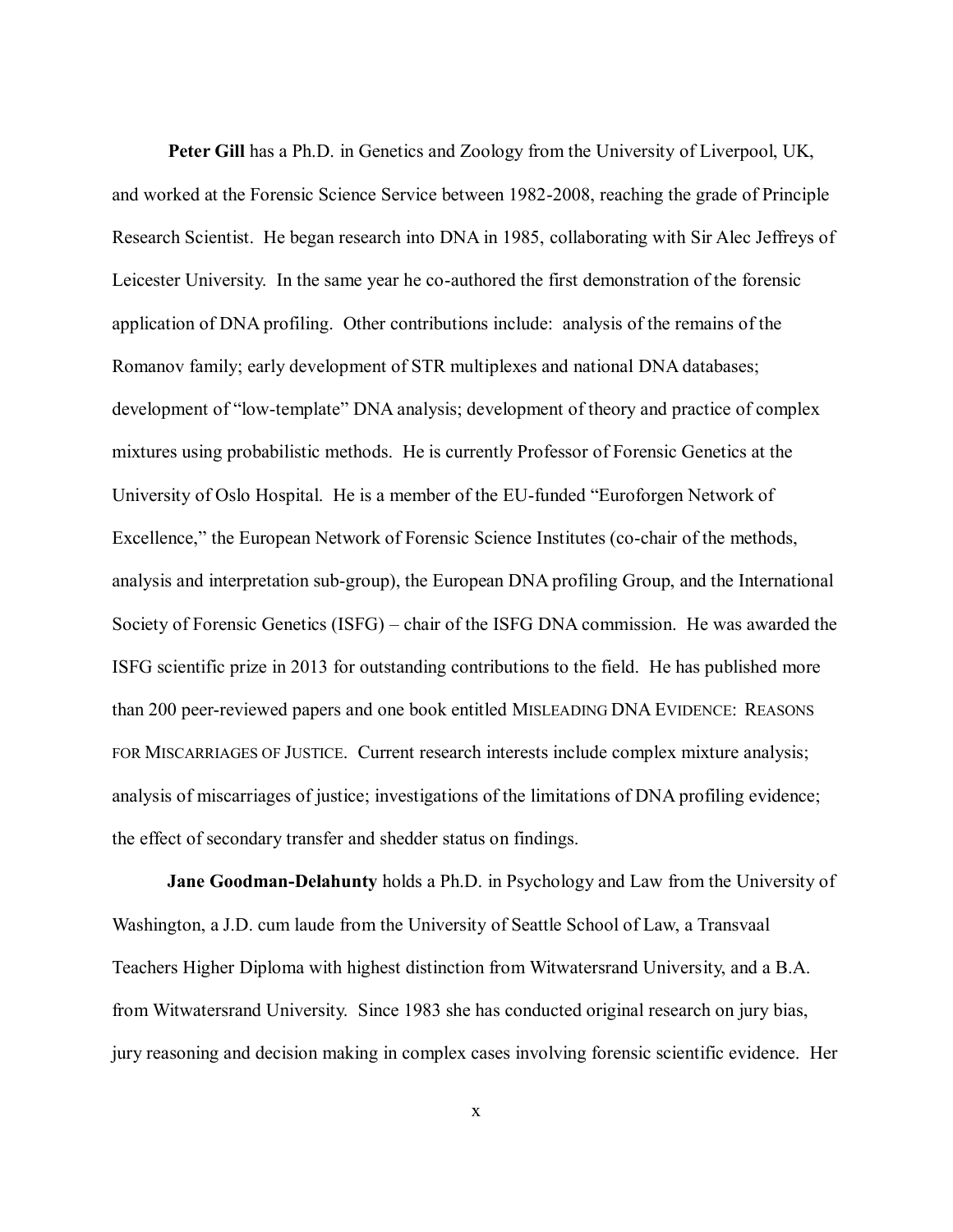research on this topic has attracted international funding from peak agencies such as the US National Institute of Justice, the Australian Institute of Criminology and the Korean Institute of Criminology. Since 2001 she has been a full-time academic, based in Sydney, Australia. From 2001-2005 she directed the Forensic Psychology Postgraduate Program at the University of New South Wales. Since 2009 she has been a Research Professor at Charles Sturt University and a Visiting Professor in the United Kingdom, Japan, and China. She is the author of over 200 peerreviewed books and scholarly articles on topics related to jury misperceptions of expert scientific evidence and the weight accorded to DNA evidence in cases with circumstantial evidence, jury biases and reasoning, and miscarriages of justice. She has trained lawyers and judges in several countries on the strengths and weaknesses of DNA evidence, and developed tutorials that experts and lawyers can use to assist juries.

**Suzanna Ryan** holds an M.S. in Forensic Science from Virginia Commonwealth University and a B.S. in Biology with a minor in Chemistry from Lock Haven University of Pennsylvania. Ms. Ryan is an Independent Forensic DNA Consultant at Ryan Forensic DNA Consulting providing forensic DNA and serology consultation services and Expert Witness testimony, and a Forensic Serologist at Advanced Serology Laboratory where she performs biological evidence screening for the presence of blood, semen, saliva, vaginal fluid, and menstrual fluid. Ms. Ryan has worked as a DNA analyst for both public and private DNA labs, including the Florida Department of Law Enforcement Crime Lab, the Charlotte-Mecklenburg Police Department Crime Lab, The Bode Technology Group, and Crime Scene Technologies. Ms. Ryan's deposition and trial testimony experiences include testimony for both the prosecution and the defense. She has been accepted as an expert witness in forensic serology and DNA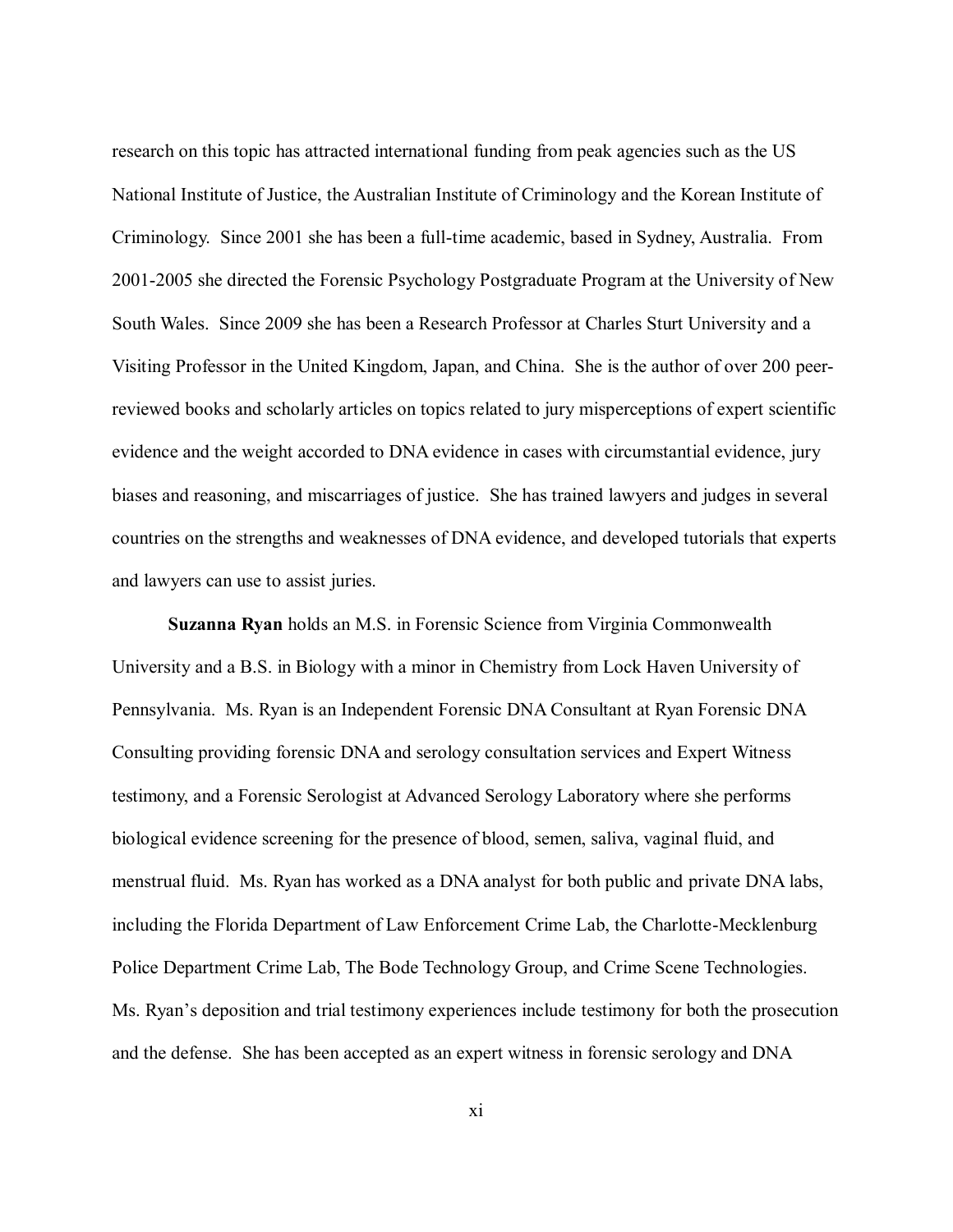analysis over 100 times in her career and has been deposed as an expert witness over 20 times. In addition to her considerable forensic case-working experience, which includes processing several thousand cases, Ms. Ryan has also served as an adjunct professor for National University's Master of Forensic Science program where she taught the Advanced Forensic Serology and DNA course as well as the Advanced Criminalistics course. She has published peer-reviewed journal articles in the JOURNAL OF FORENSIC SCIENCES and the JOURNAL OF COLD CASE REVIEW. Ms. Ryan is a member of the American Academy of Forensic Sciences, the California Association of Criminalists, and she has been certified as a Diplomate in Forensic Biology by the American Board of Criminalistics.

**Moses S. Schanfield** earned his Ph.D. in Human Genetics and his M.A. and B.A. in Anthropology. He is a professor in the Departments of Forensic Sciences and Anthropology at George Washington University, where he consults on forensic DNA cases and researches applied genetics, forensic genetics, paternity testing, anthropological genetics, and human evolution and adaptation. Dr. Schanfield has directed licensed private- and public-sector clinical laboratories and forensic laboratories that worked with genetic marker testing and forensic evidence in civil and criminal cases. He was director of Monroe County Public Safety Laboratory in Rochester, NY, a full-service regional crime laboratory serving a population of approximately 1.25 million. Dr. Schanfield was involved with many of the early forensic DNA cases, and was the director of Analytical Genetic Testing Center, Inc., in Denver, Co., a private forensic laboratory that did early development on PCR based testing and discovered the in-lane size ladder, the backbone of modern forensic DNA typing. Dr. Schanfield has testified more than 115 times in the courts of 39 states, as well as in federal, military, and foreign courts, on parentage testing, population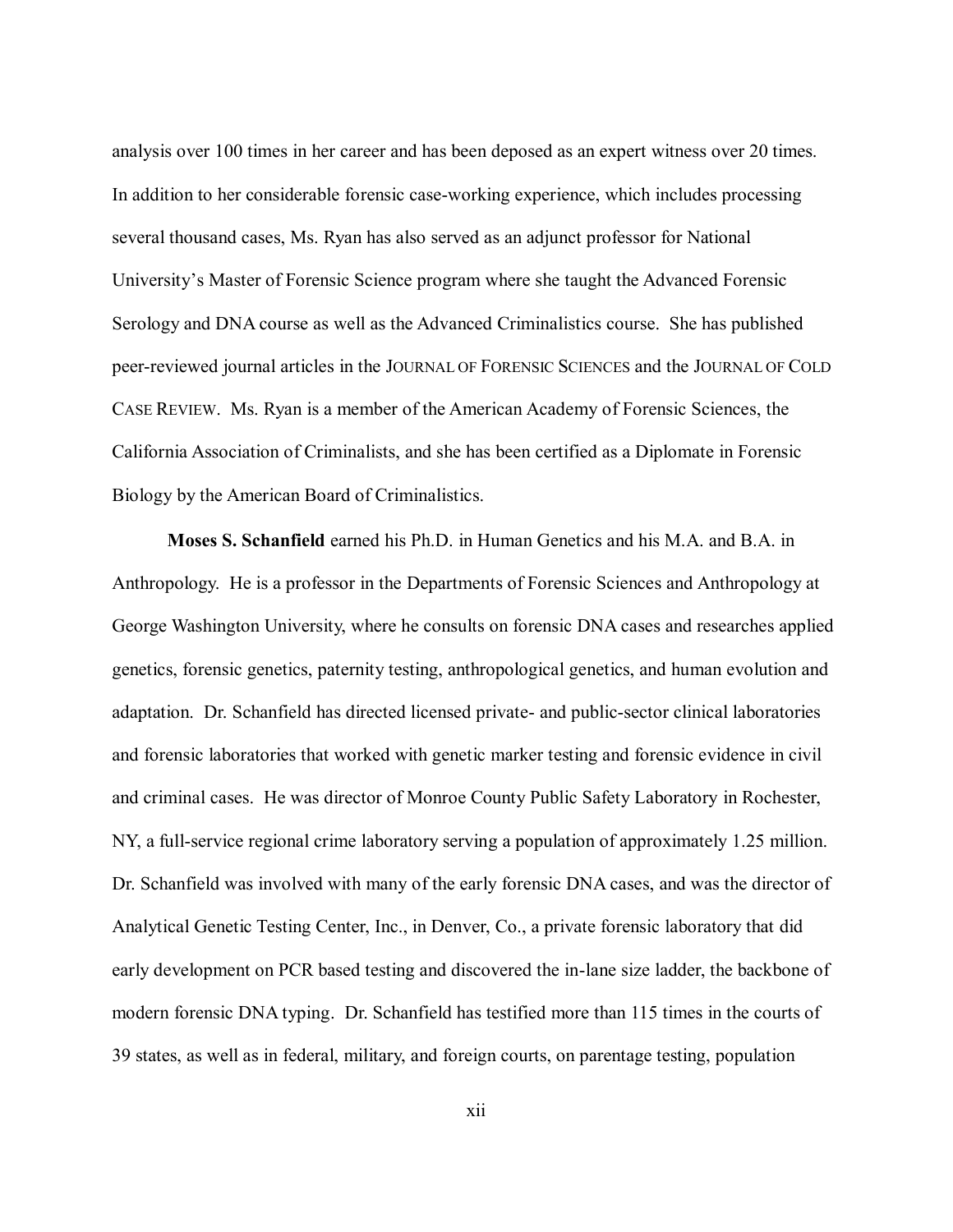genetics, forensic testing, and related subjects, for both the prosecution and the defense. He has authored and edited three books, more than 95 peer-reviewed articles, and 45 book and encyclopedia chapters or non-peer reviewed articles on forensic sciences, including forensic DNA testing. He is an editor of the journal HUMAN BIOLOGY, a founding member of the American Association of Anthropological Genetics, and a Fellow of the American Academy of Forensic Sciences. Among Dr. Schanfield's many accomplishments in the fields of genetics and forensics are his co-discoveries that HIV originated in Africa, and that an in-lane size DNA ladder, the current standard for all DNA sequencing and testing, can be used to correct DNA migration shifting.

**George Schiro** received his M.S. in Industrial Chemistry - Forensic Science from the University of Central Florida and his B.S. degree in Microbiology from Louisiana State University, and he holds a Certificate of Professional Competency in Criminalistics. Mr. Schiro is the Laboratory Director of Scales Biological Laboratory (SBL), an ANAB accredited, private DNA testing facility in Brandon, Mississippi, where he also works as DNA technical leader and a forensic DNA analyst, consulting in the areas of serological analysis, crime scene investigation/reconstruction, projectile trajectory reconstructions, and bloodstain pattern analysis, among others. Mr. Schiro was previously employed as a Criminalist with the Jefferson Parish Sheriff's Office Crime Lab in Metairie, Louisiana, where he conducted forensic analyses including serological analysis, and crime scene investigations; a Forensic Scientist with the ASCLD-LAB accredited Louisiana State Police Crime Lab in Baton Rouge, working in the areas of serology and DNA analysis; and as a Forensic Chemist - DNA Technical Leader by the FQS accredited Acadiana Criminalistics Laboratory (ACL) in New Iberia, Louisiana. During his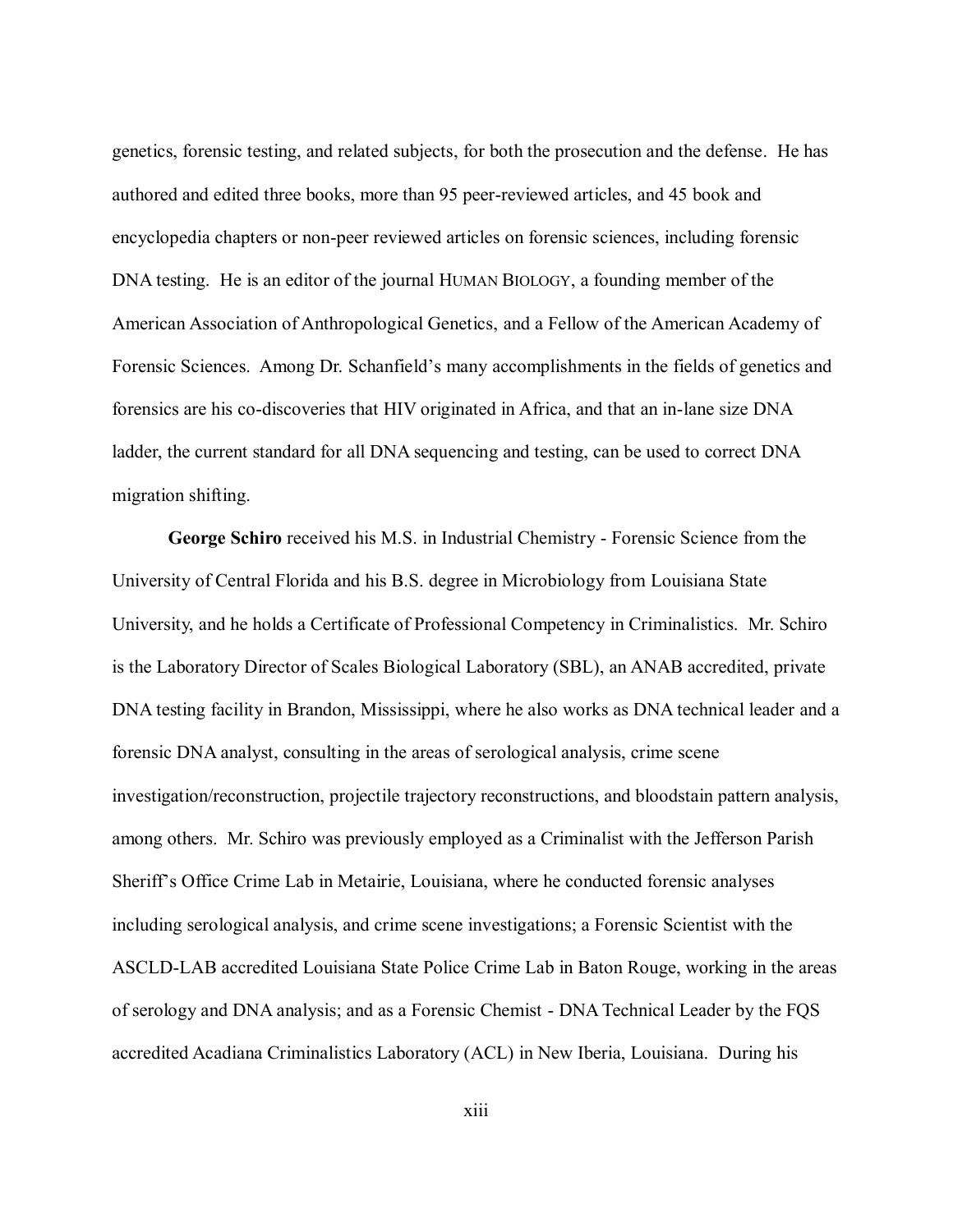career, Mr. Schiro has worked over 3,900 cases and has testified as an expert for the prosecution or defense in over 195 trials in 31 Louisiana parishes, eight Mississippi counties, two Florida counties, two New York counties, two Texas counties, eight other states, three federal courts, one U.S. court martial, and two Louisiana city courts. He has consulted on cases in 30 states, for the United States Army and Air Force, and in New Zealand, Panama, and the United Kingdom. He is past chairperson and currently a fellow of the Association of Forensic DNA Analysts and Administrators (AFDAA). In addition, he is past president and vice president of the Louisiana Association of Forensic Scientists (LAFS) and was the editor of NANOGRAM, the official publication of LAFS. Mr. Schiro has also authored several papers, some of which have appeared in both electronic and print media, and he is a contributing author to the FORENSIC MEDICINE SOURCEBOOK. He has spoken to numerous criminal justice organizations on various aspects of forensic science and crime scene investigation, including at the Fourth and Seventh International Conferences on Legal Medicine held in Panama City, Panama, and as guest lecturer at the U.S. State Department's Anti-Terrorism Assistance Program Police Executive Seminar. Mr. Schiro is a fellow of the American Academy of Forensic Sciences and a Fellow of the American Board of Criminalistics (Specialty Area: Molecular Biology).

**Brent Turvey** holds a Ph.D. in Criminology from Bond University, an M.S. in Forensic Science from University of New Haven, and a B.S. in Psychology as well as a B.S. in History from Portland State University.Since 1996, Dr. Turvey has performed casework as a Forensic Scientist, Crime Reconstructionist, and/or Criminal Profiler for law enforcement agencies and attorney clients all over the world. This includes consults and expert forensic testimony in both criminal and civil matters. His caseload involves sexual assaults, false allegations, serial rapes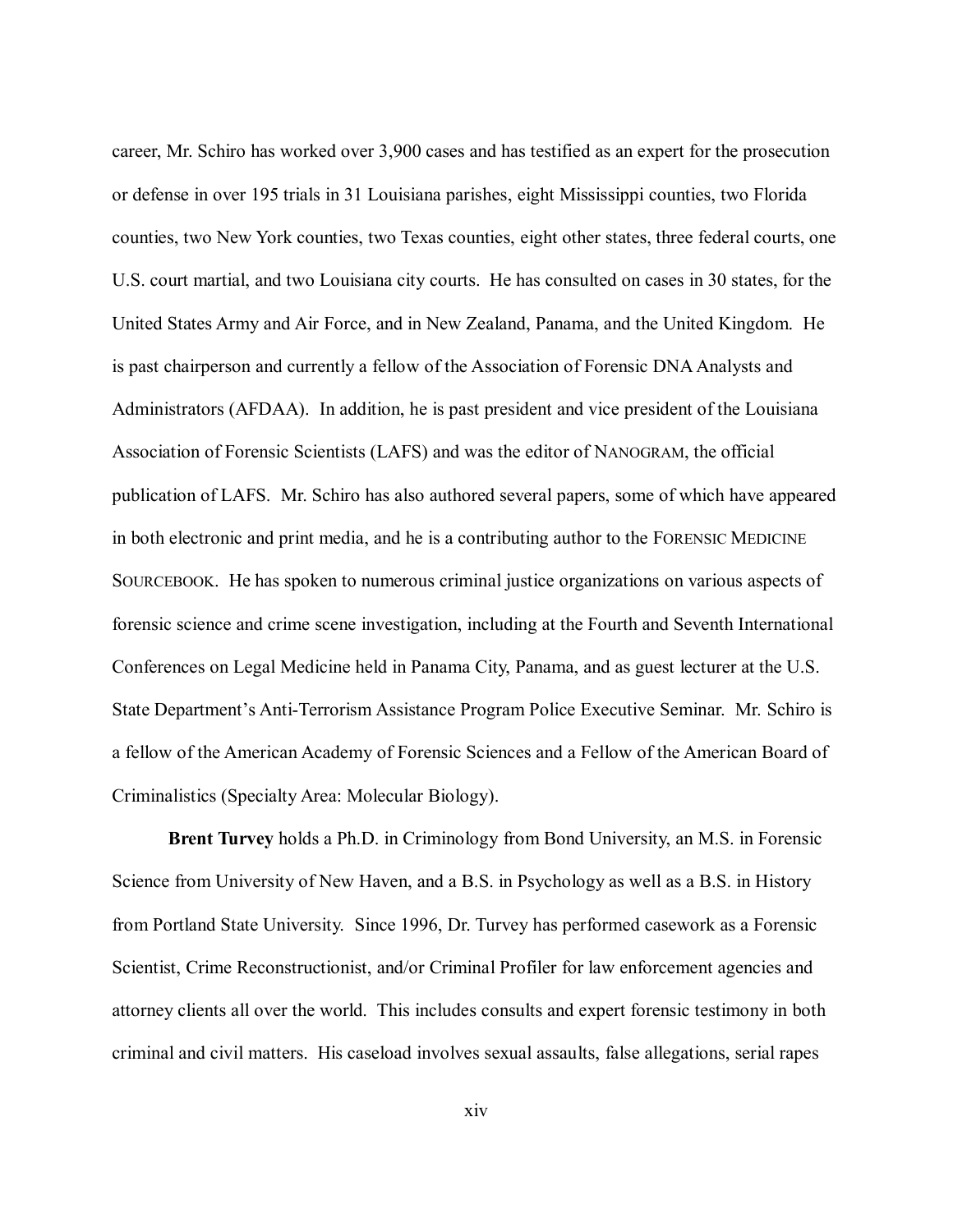and homicides, mass homicides, sexual homicides, domestic homicides, staged crime scenes, and homicides of a particularly violent or aberrant nature. It also includes a femicide caseload in Latin America, and the implementation of the "United Nations Model Protocol for Femicide Investigation in Latin America," with The Forensic Criminology Institute. He has worked for government agencies and universities in the United States, China, Korea, Singapore, Colombia, Mexico, Spain, Guatemala, Portugal, Australia, and Scotland. He is also the author of multiple peer-reviewed textbooks on subjects relating to criminal profiling, forensic criminology, forensic victimology, forensic science, criminal investigation, criminal justice ethics, miscarriages of justice, and law enforcement corruption.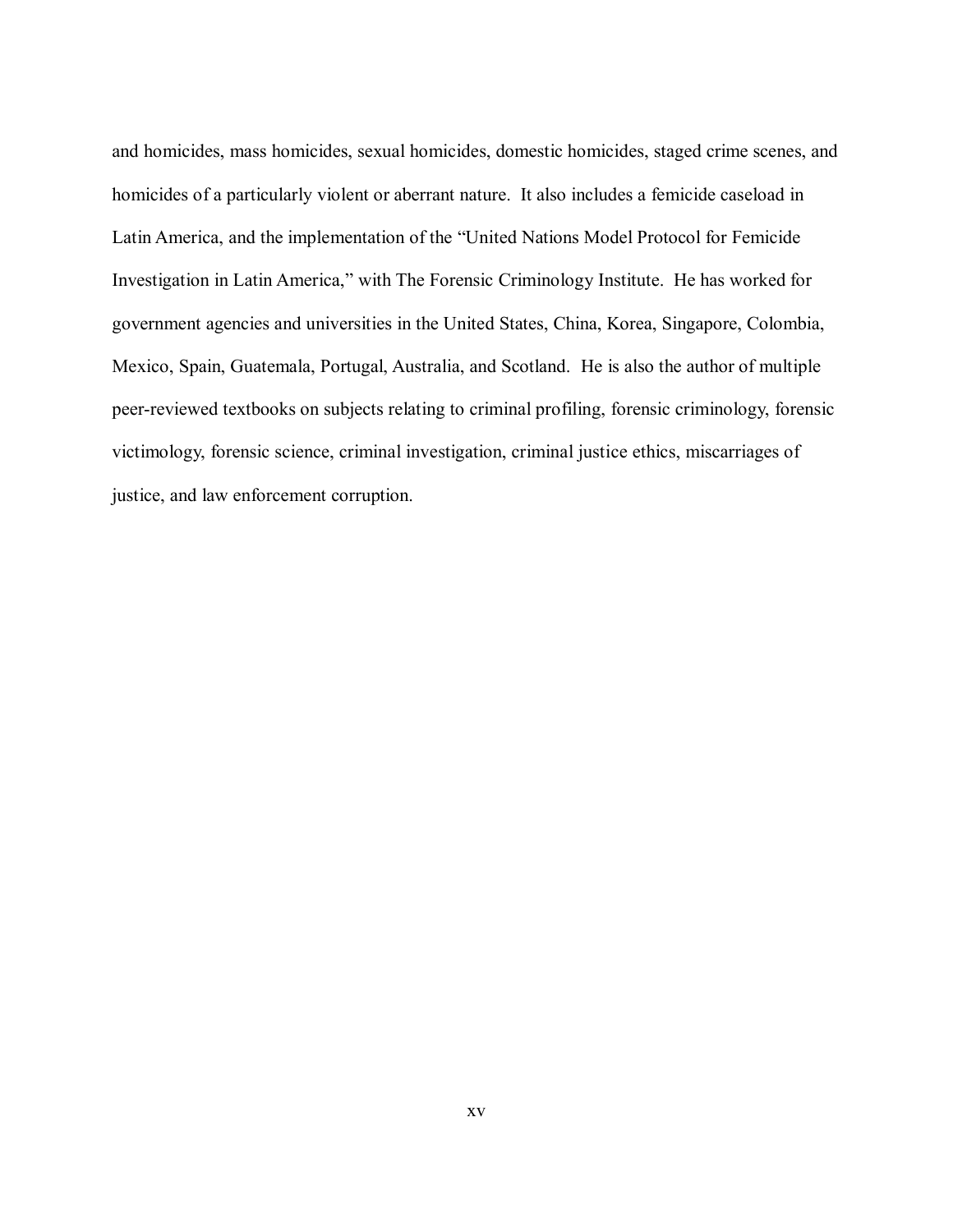#### **INTRODUCTION**

"Because of the belief in DNA evidence as infallible, errors, mishandling, misuse, and manipulation of DNA evidence is absolutely intolerable." Kimberly Cogdell Boies, *Misuse of DNA Evidence Is Not Always a "Harmless Error": DNA Evidence, Prosecutorial Misconduct, and Wrongful Conviction*, 17 TEX. WESLEYAN L. REV. 403, 438 (2011). "Misuse of DNA evidence should rarely receive harmless error review because of the substantial impact that DNA evidence may have on the outcome of the case." *Id.* at 405.

Courts have recognized the unique harm caused by forensic science errors and misrepresentation of DNA evidence. When forensic evidence is presented at trial, courts must be extra vigilant because juries may give it "far more credence than it may deserve" and convict based on unreasonable inferences that deny justice. *United States v. Hebshie*, 754 F. Supp. 2d 89, 94 (D. Mass. 2010) (overturning a conviction because experts gave flawed scientific testimony), *citing Daubert v. Merrell Dow Pharm., Inc.*, 509 U.S. 579, 596-597 (1993) (citations omitted). Misrepresentation of DNA evidence is especially pernicious because of the "immensely persuasive effect DNA evidence tends to have" and its inherent "aura of conclusiveness." *Duncan v. Commonwealth*, 322 S.W.3d 81, 91-93, 97 (Ky. 2010) (reversing a conviction because the prosecution's misuse of DNA evidence rendered the trial "manifestly unfair"). DNA evidence "is subject to vast misunderstanding and misuse. Although at times highly probative, it can also [...] be much more modestly probative or hardly probative at all." *Id.* at 93.

The misuse of DNA evidence in Mr. Holtzclaw's trial – and the failure of defense counsel to challenge it – went to the heart of the case and deprived Mr. Holtzclaw of a fair trial. We are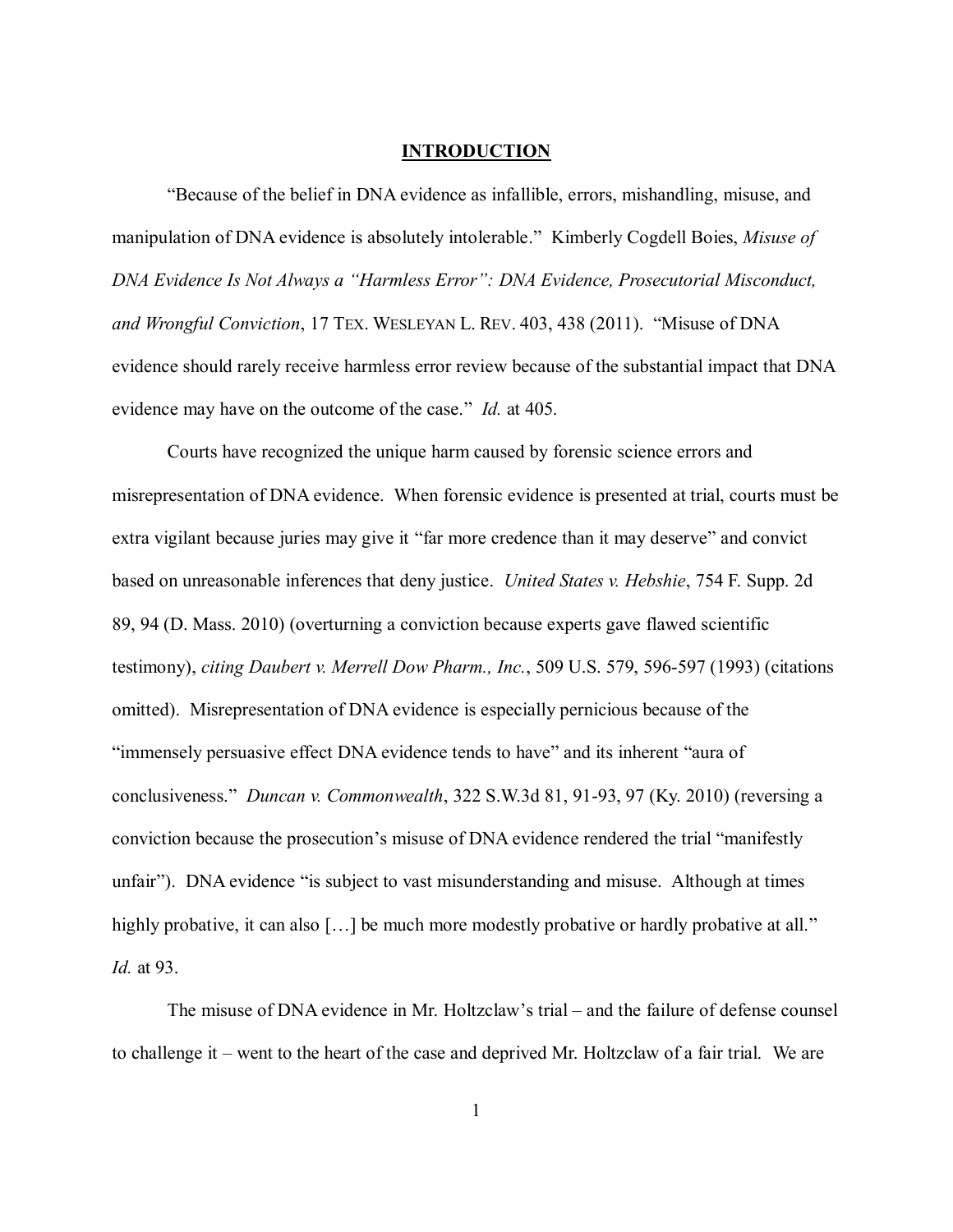concerned that forensic science mistakes were made during collection, analysis, and testimony about the DNA evidence from the fly of Mr. Holtzclaw's uniform pants, with prosecutorial misconduct violating Mr. Holtzclaw's rights to due process. Trial defense counsel did not effectively reveal or address these errors, in violation of the Sixth Amendment requirement for effective counsel, causing the DNA evidence to be extremely prejudicial even though it had little probative value because it could be explained by non-intimate DNA indirect transfer.

The misrepresentations of the DNA evidence in Mr. Holtzclaw's trial were harmful in light of all the other circumstantial evidence not just because jurors ascribe great weight to DNA evidence, even when it lacks probative value, but also because the State obtained much of the circumstantial evidence in the case by building a biased investigation upon the foundation of the misrepresented DNA evidence. *See* Saul M. Kassin, Itiel E. Dror & Jeff Kukucka, *The Forensic Confirmation Bias: Problems, Perspectives, and Proposed Solutions*, 2 J. OF APPLIED RESEARCH IN MEMORY AND COGNITION 42, 50 (2013).

Mr. Holtzclaw's conviction has broad implications for the forensic science and legal communities due to increasing awareness that justice can be compromised by investigator error and bias during DNA analysis because DNA profiles "can be misinterpreted, and their importance exaggerated," making the evidence appear incriminating when it can be the innocent result of non-intimate DNA indirect transfer, DNA transfer unrelated to an alleged crime, or contamination. SENSE ABOUT SCIENCE, MAKING SENSE OF FORENSIC GENETICS 6, 18 (2017).

The panel of forensic experts created this report to explain the severity of the forensic science errors and the reasons they were highly prejudicial, impacting the verdict and leading to convictions on 18 out of 36 counts that were unlikely to have been secured if the DNA evidence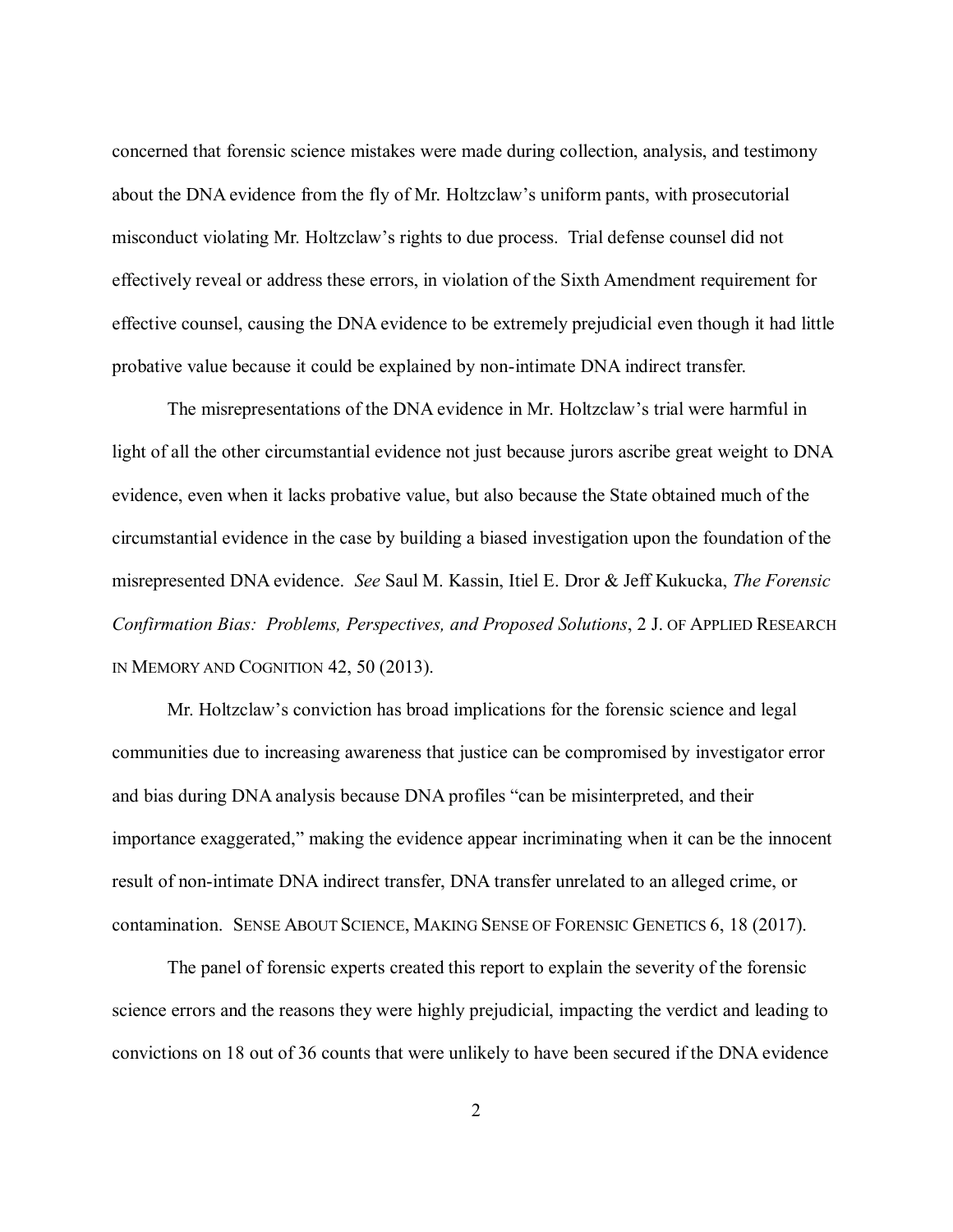had been analyzed and presented correctly. This report amplifies the arguments in Proposition VII in Mr. Holtzclaw's February 1, 2017, brief, at pp. 49-50: "The accumulation of error in this case deprived appellant of due process of law in violation of the Fifth and Fourteenth Amendments to the United States Constitution and Article II § 7 of the Oklahoma Constitution."

#### **STATEMENT OF THE FACTS**

Mr. Holtzclaw was an Oklahoma City Police Department (OCPD) police officer. On June 17, 2014, around 7 p.m., Mr. Holtzclaw stopped a 17-year-old, Complainant 1 (C1), along with two of her friends, a woman and a man, who were having an argument by the road. (Trial Transcript (Tr.) pp. 3749-51, 3801-03, 3900) Mr. Holtzclaw questioned each individual, placing the male in the back seat of the patrol car. (Tr. 3802) Mr. Holtzclaw ran their names for warrants and found that Ms. C1 had a warrant for trespassing. (Tr. 3752, 3899) Ms. C1 said he searched her purse for drugs (Tr. 3802, 3808) before releasing all three individuals (Tr. 3754).

Around 9:30 p.m. on that same evening of June 17, 2014, Mr. Holtzclaw then saw the teenager, Ms. C1, walking by herself and gave her a ride to her mother's house. (Tr. 3806-08) While on the mudroom porch, Mr. Holtzclaw was alleged to have pat-searched Ms. C1 by placing his hands on her skin under her shirt and bra, before allegedly inserting his finger into her vagina and then raping her vaginally for "about ten minutes" through the unzipped fly of his buckled uniform pants. (Tr. 3768-73)

Afterwards, around 11:45 p.m., Mr. Holtzclaw then allegedly raped a second woman, Ms. C10, for 20 to 30 minutes and orally sodomized her through the unzipped fly of his buckled pants. (Tr. 3627) Ms. C10's allegations led to an acquittal. Finally, after the end of his shift at 2 a.m. on June 18, 2014, Mr. Holtzclaw stopped a vehicle driven by a third woman, Ms. C2, who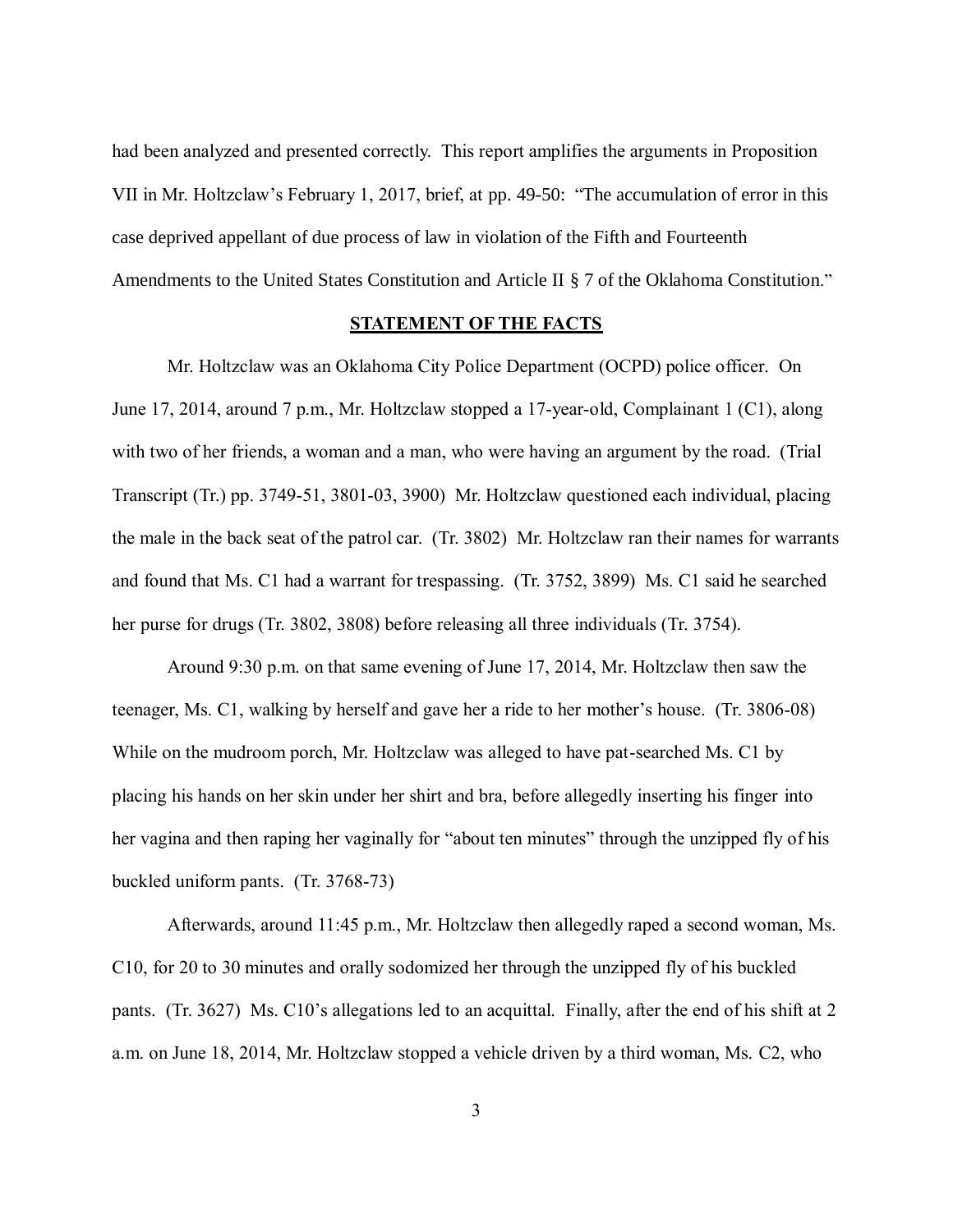was allegedly orally sodomized by Mr. Holtzclaw through the unzipped fly of his buckled uniform pants. (Tr. 501, 511)

A few hours later on the morning of June 18, 2014, Ms. C2 reported to police that an officer had forcibly orally sodomized her after stopping her vehicle. A Sexual Assault Nurse Exam (SANE) of Ms. C2 occurred within several hours of the alleged sexual assault. (Tr. 4038)

On the afternoon of June 18, 2014, two OCPD sex crimes detectives, one female and the other male, interrogated Mr. Holtzclaw for approximately two hours, handing him pens to fill out forms. (State's Exhibit #14) At the end of the interrogation, the male detective inserted his bare hand in an evidence bag into which Mr. Holtzclaw then placed both his dark navy blue uniform pants (Item #17) and black Velcro belt in the keepers (Item #18). (Original Record (O.R.) p. 177) Only Mr. Holtzclaw's uniform pants and Velcro belt were collected as evidence. *Id.*

Ms. C2's SANE kit, as testified by the OCPD forensic analyst, "unfortunately in this case" came back negative without any evidence of Mr. Holtzclaw's DNA in or around Ms. C2's mouth. (Tr. 4038) No fingerprints or DNA supported Ms. C2's account that she and Mr. Holtzclaw placed their hands on top of his patrol car. (Tr. 482, 508, 1095-96)

The OCPD forensic analyst observed nothing suspicious on the fly of the uniform pants by using a very bright light and a magnifying glass. (Tr. 4084) She did not test the uniform pants for body fluids or use an Alternate Light Source to identify whether latent stains were present. (Tr. 4078-79, 4084) Instead, she proceeded directly to swabbing only the outside and inside of the fly of Mr. Holtzclaw's uniform pants for DNA. (Tr. 4028-30, 4084)

The forensic analyst obtained four DNA samples, items #17Q1 and #17Q2 (in June of 2014), and then items #17Q3 and #17Q4 more than a year later (in September of 2015), by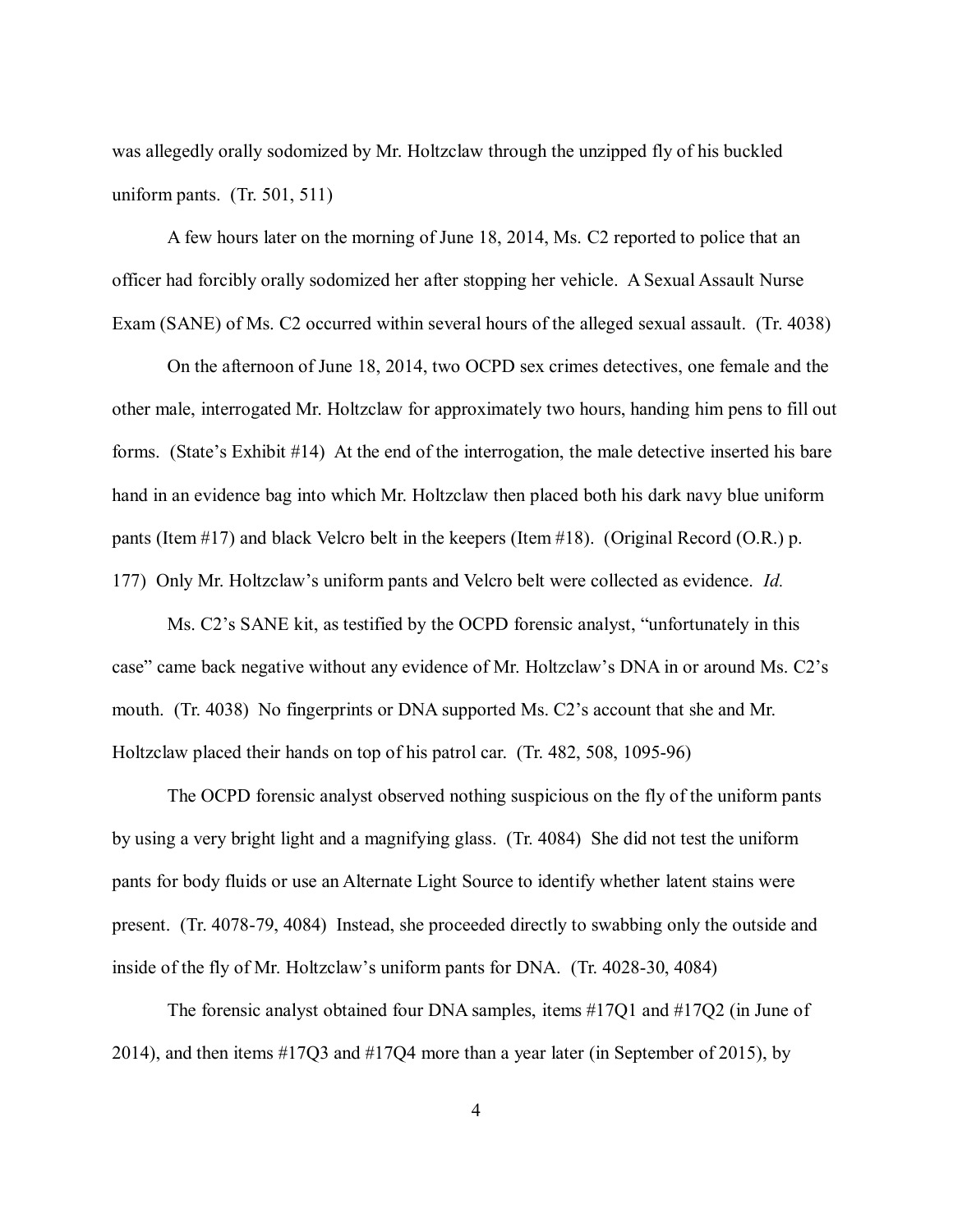"vigorously" rubbing wet cotton swabs up and down the full length of the fly of the uniform pants on four different stretches of fabric alongside the zipper: the outer, left-hand surface of the fly (#17Q1); an inner, right-hand fabric flap that is revealed when the zipper is unzipped (#17Q2); and two interior stretches of fabric to the left and right of the zipper (#17Q3 and #17Q4, respectively). (Tr. 4032-33, 4040, 4062); Bench Notes of OCPD forensic analyst.

The purified DNA is assumed to derive from epithelial cells, which form the skin layer on the outside of the body including inside orifices such as mouth and vagina, because the DNA purification method that was used would not extract DNA from sperm and there was no reason to believe that the DNA derived from blood or muscle. (*See* Tr. 2699, 2700-01, 4075)

The only forensic evidence linking Mr. Holtzclaw to any of the complainants in the entire trial was a DNA profile, ultimately matched to the teenager Ms. C1 (O.R. 182, 253), that was obtained from the fly of Mr. Holtzclaw's uniform pants in the four DNA samples, which included mixtures of DNA from at least several individuals. Item #17Q1 was an indistinguishable mixture of DNA from at least 3 people and included all the alleles found in Ms. C1's DNA profile. (O.R. 187, 190) Items #17Q2 (with at least 3 contributors), #17Q3 (with at least 2 contributors), and #17Q4 (with at least 2 contributors) each had a clear and complete major profile that matched Ms. C1, while the minor contributor profiles had the possibility of allele drop-out. All four samples contained male DNA, although the forensic analyst testified that no evidence of male DNA was found in the items #17Q3 and #17Q4 (Tr. 4072) even though the quantification results on the OCPD qPCR Report for SD14-273 (10/1/2015) revealed its presence. The OCPD forensic analyst testified that Mr. Holtzclaw was excluded from being a contributor to all four DNA samples, when in fact the data were inconclusive. *Compare* (Tr.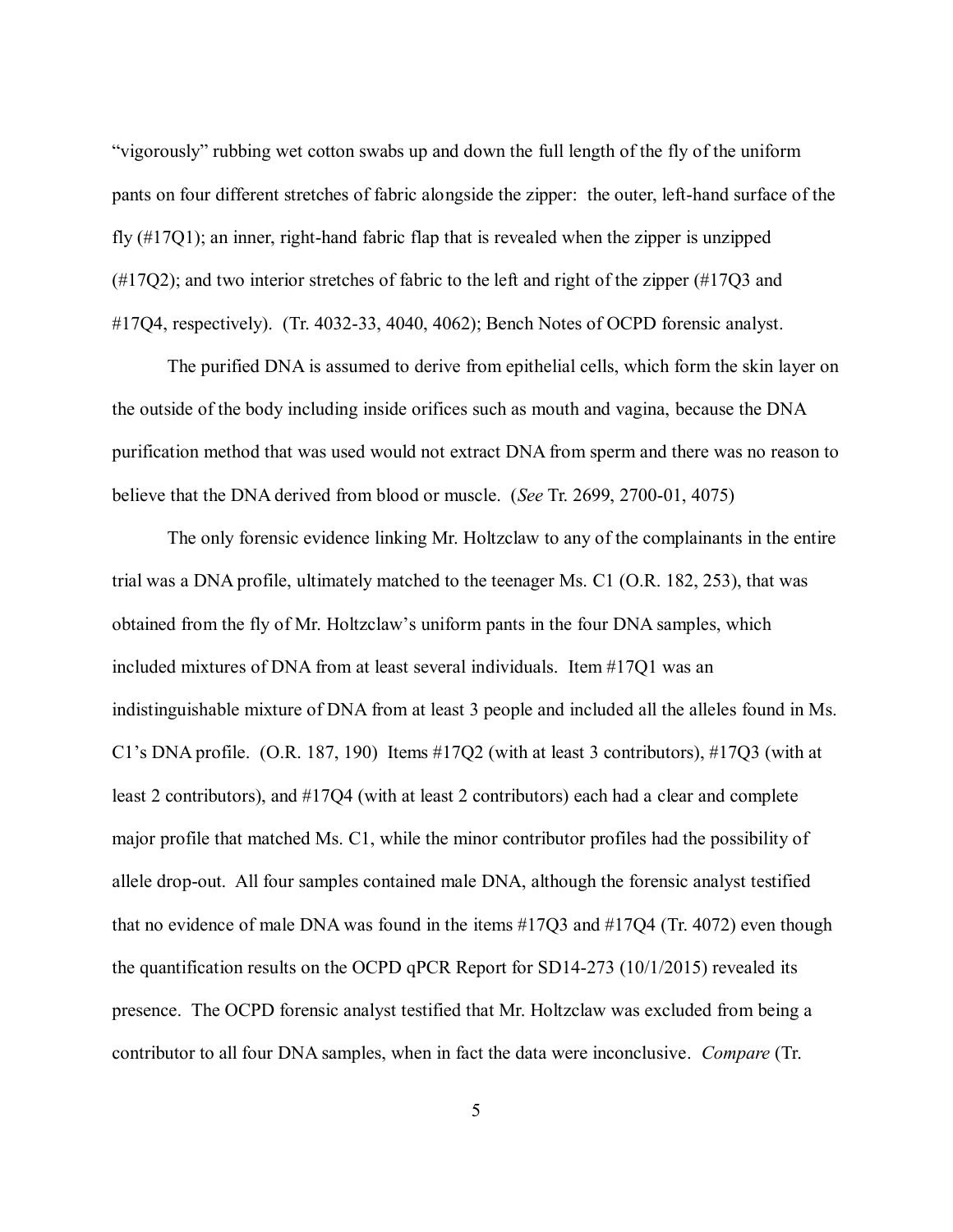4073) and (O.R. 182, 253, 255).

The OCPD forensic analyst informed the female detective early on with respect to June 18, 2014, the beginning of the investigation, that item #17Q2 contained the complete DNA profile of an unknown female major contributor. (Tr. 4045-46) This discovery led to a police investigation to search for the unidentified female (Tr. 423-24) by focusing only on possible consensual or criminal sexual transfer of DNA (10/2/14 Motion Hearing Tr. 16, 62).

The detectives suspected that the forcible oral sodomy allegation by Ms. C2 could be linked to an earlier sexual assault allegation against an unknown police officer by another woman, Ms. C9. (Exhibit #14; Tr. 3204, 3208-09) Ms. C9 was high on crack cocaine when she made an allegation against an unknown officer. (Tr. 3163-64) She had a mood disorder, multiple warrants, and a criminal history including drug use, prostitution arrests, and penitentiary escapes. (Tr. 3157, 3159, 3188) Ms. C9 could not positively identify her alleged assailant in a line-up (Tr. 3172) and recalled a date (Tr. 3212), a black and white patrol car color (Tr. 3302), and initially a location (Tr. 3159, 3175) that did not match the whereabouts and black color of Mr. Holtzclaw's patrol car. Eventually, it was discovered that Mr. Holtzclaw's patrol car was going faster than 25 mph at the location where Ms. C9 alleged he dropped her off, such that even the male detective admitted that "yes," she was lying about that. (Tr. 3239, 3291-92) (Mr. Holtzclaw was acquitted of Ms. C9's allegations.)

Despite these problems with Ms. C9's accusations, police used her background while developing a victim profile to search for the mystery female whose DNA was found on the fly of Mr. Holtzclaw's uniform pants. Although Ms. C2 had no warrants or drug convictions, an OCPD lieutenant created a victim profile by assuming that Mr. Holtzclaw had targeted African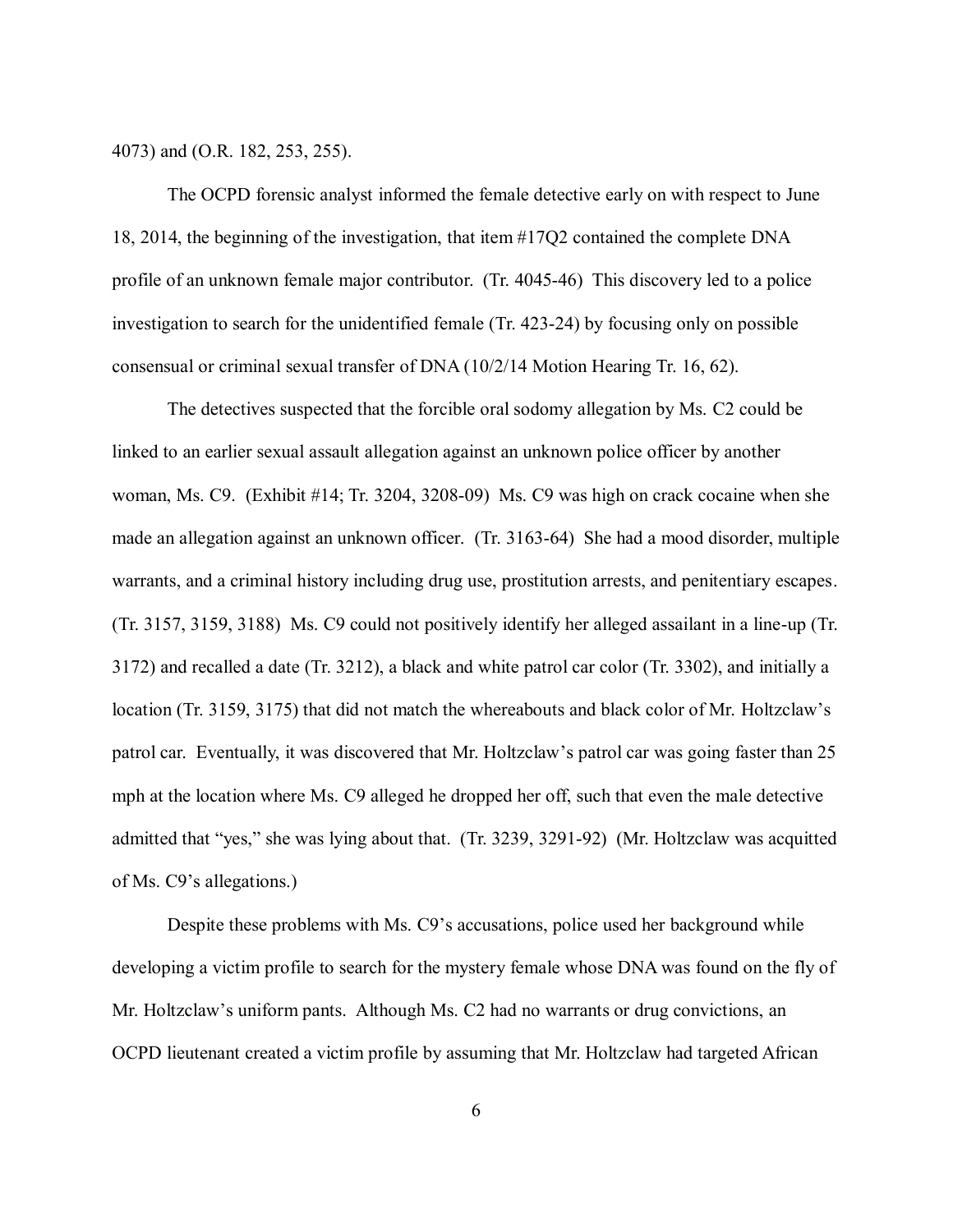American females with criminal histories and arrest warrants. (Tr. 2385-86) The lieutenant looked back through 6 months of police records prior to June 18, 2014. (Tr. 2397) He identified hundreds of women whose criminal histories had been checked by Mr. Holtzclaw, noting those whom Mr. Holtzclaw had also run for warrants, and then the lieutenant created a list containing "specifically names of black females" (Tr. 2385) "who had a drug history, prostitution history or a significant criminal history" (Tr. 2284, 2386-87). The lieutenant gave packets of the women's information to the two sex crimes detectives to use to contact them. (Tr. 2399)

The detectives then contacted these women, telling them that police had "received a tip" that the women were "possibly sexually assaulted by an Oklahoma City police officer" who "was a really bad guy." (Tr. 1975, 2218, 2250, 2273, 2322-23, 2999, 3517-18) The male detective admitted he could have told multiple interviewees that police had a lot of victims, a long list of women. (Tr. 2250, 2273) Police contacted more than 40 African American women with drug and prostitution histories and warrants. (Tr. 2269) While more than 33 women said nothing had happened (Tr. 2269), police ultimately obtained sexual assault allegations from 9 of the women.

When none of these women matched the unidentified female DNA profile, detectives then started looking at "every female he ran starting before he was put on administrative leave [...] and working backwards" to find a DNA match. (Tr. 3892) This process led to a tenth complainant, Ms. C1, the last complainant identified in the case, whose DNA matched the major contributor in samples from the fly of the uniform pants. (Tr. 3933-36)

After including the three women  $-Ms$ . C2, Ms. C9, and Ms. C11 – who made sexual assault allegations without being contacted first by police, the investigation of Mr. Holtzclaw resulted in a total of 13 complainants whose allegations went to trial. Other women and one man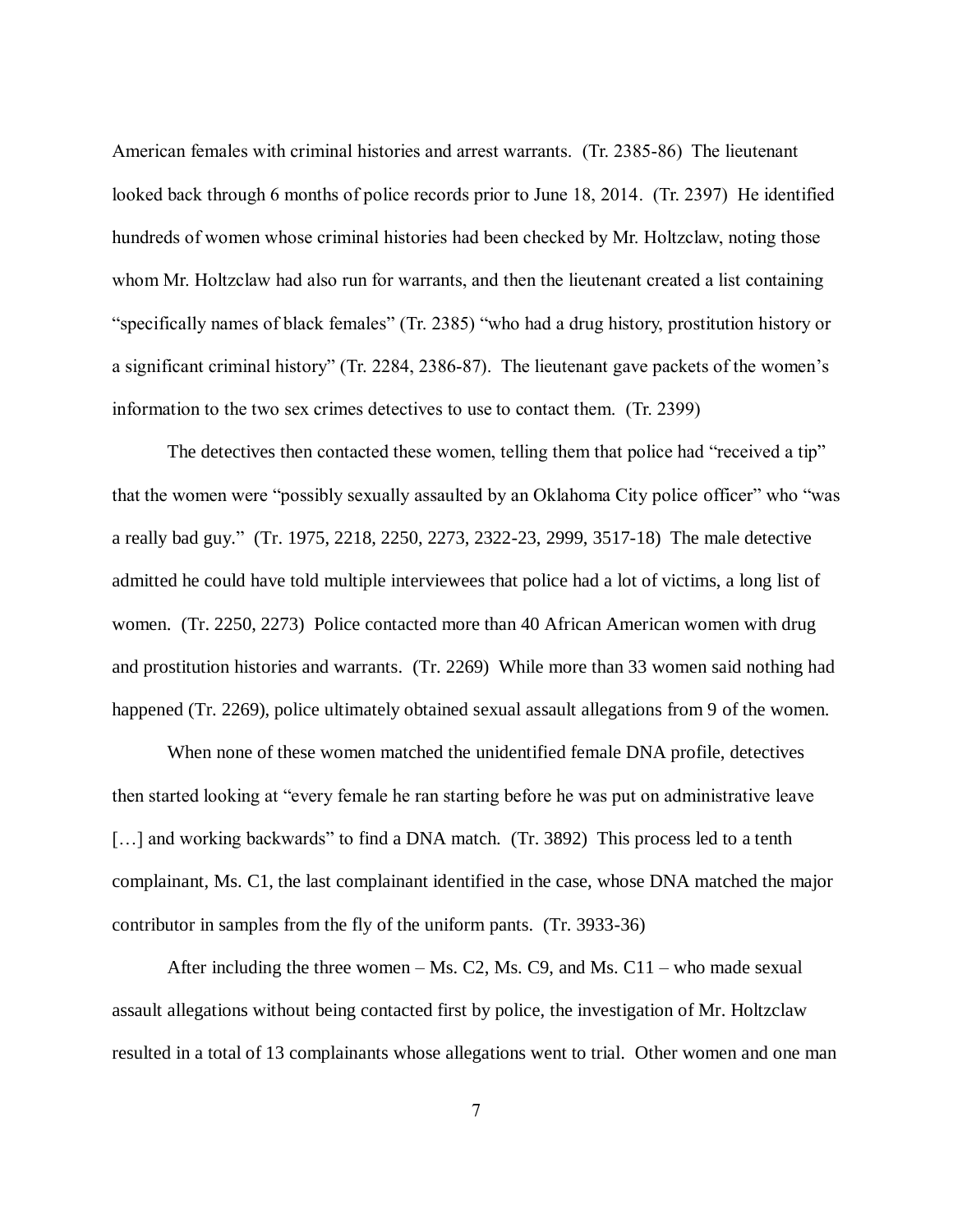came forward without being contacted, but "were actually lying." (Tr. 2270, 2287-91) In total, Mr. Holtzclaw was found guilty of some or all of the allegations of 8 complainants out of the 13.

#### **DISCUSSION**

# **I. THE DNA EVIDENCE FROM THE FLY OF MR. HOLTZCLAW'S UNIFORM PANTS WAS HIGHLY PREJUDICIAL BUT HAD LITTLE PROBATIVE VALUE BECAUSE IT WAS CONSISTENT WITH NON-INTIMATE DNA TRANSFER AND CRUCIAL, ACCEPTED FORENSIC SCIENCE STEPS WERE OMITTED DURING EVIDENCE COLLECTION AND TESTING.**

The forensic evidence consisting of DNA matching the profile of Ms. C1 along with

DNA from unknown individuals was prejudicial because the location on the fly of Mr. Holtzclaw's uniform pants appeared incriminating. However, it had little probative value because the complainant's DNA profile was found without any visible stains or deposits, without any body fluid testing, and with low quantities of DNA in mixtures from unknown people, such that it can be explained by non-intimate transfer of skin cell DNA from Ms. C1, her clothes, or her possessions to Mr. Holtzclaw's hands when he searched her purse and pat-searched her, and then from his hands to the fly of his uniform pants during a restroom break. *See* Janine Helmus, Thomas Bajanowski & Micaela Poetsch, *DNA Transfer - a Neverending Story. A Study on Scenarios Involving a Second Person As Carrier*, 130 INT'L J. LEGAL MED. 121, 121-122 (2016), https://link.springer.com/article/10.1007/s00414-015-1284-1 ("every DNA transfer scenario one can imagine seems to be possible" and the sensitivity of DNA testing and possibility that DNA can transfer indirectly mean that now "nobody can be sure about the way DNA was deposited at a crime scene, neither by whom or when); *see also* Angela L. Williamson, *Touch DNA: Forensic Collection and Application to Investigations*, 18 J. ASS'N CRIME SCENE RECONSTR. 1, 3 (2011)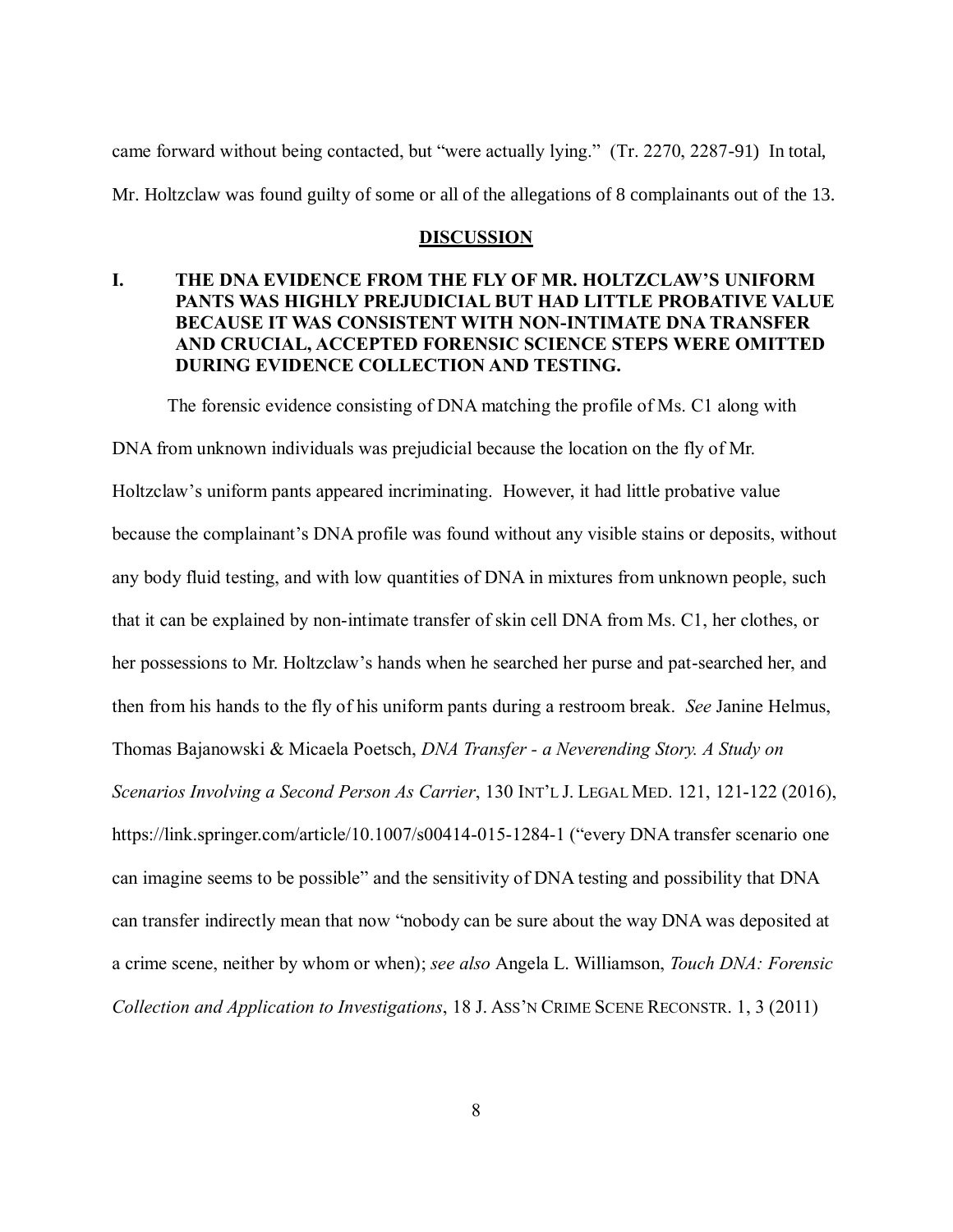("Touch DNA can easily be transferred […] via day-to-day interactions, contact with furniture items/bedding, or through the laundry.").

The low probative value of the DNA in Mr. Holtzclaw's case was reduced further because the State omitted important steps during collection and testing of the uniform pants. The State did not conduct tests to distinguish between transfer of DNA with body fluid or without. The State also did not consider that DNA may have transferred innocently either before or after the alleged crime, including by contamination. *See* Peter Gill, *Analysis and Implications of the Miscarriages of Justice of Amanda Knox and Raffaele Sollecito*, 23 FORENSIC SCIENCE INT'L: GENETICS 9, 10 (2016). As a result, investigators did not take crucial steps to prevent DNA contamination of the fly of the uniform pants due to DNA indirect transfer. *See* section B4 below.

#### **A. The DNA Evidence had a Valid Non-Sexual Explanation, Non-intimate DNA Transfer, and thus had Minimal Probative Value.**

A reasonable explanation for the DNA matching Ms. C1's profile on the fly of the uniform pants is that it resulted from indirect transfer of her non-intimate skin cell DNA (Tr. 4083), which refers to DNA deposits that are invisible to the naked eye, are left behind on surfaces due to non-sexual epithelial (skin) cells or as cell-free DNA in sweat, and are "usually deposited in smaller amounts than the DNA found in bloodstains or other body fluids." Williamson at 1; *see also* Helmus *et al.* at 121 (description of "indirect, passive transfer of DNA"); Ignacio Quinones & Barbara Daniel, *Cell Free DNA As a Component of Forensic Evidence Recovered from Touched Surfaces*, 6 FORENSIC SCIENCE INT'L: GENETICS 26, 29 (2012).

**Research proves that non-intimate DNA indirect transfer occurs, even to incriminating locations.** DNA can transfer to an object directly from its originator (direct or primary transfer) as well as indirectly via one intermediary (termed secondary transfer) or more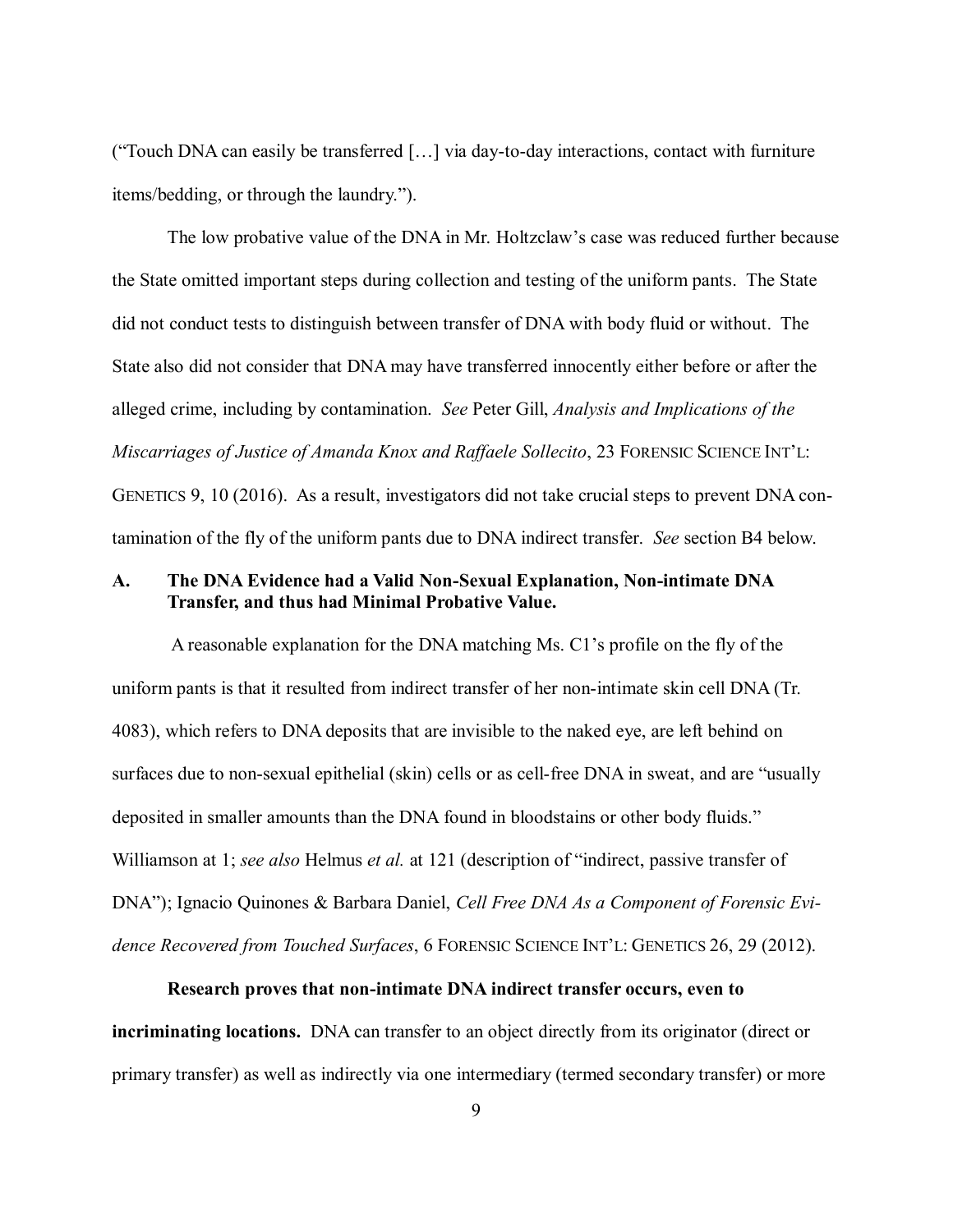intermediaries (termed tertiary or higher level transfer), such that there has been no physical contact between the original depositor and the final surface on which the DNA is located. Georgina Meakin & Allan Jamieson, *DNA Transfer: Review and Implications for Casework*, 7 FORENSIC SCIENCE INT'L: GENETICS 434, 435 (2013); Helmus *et al.* at 121-22.

Numerous studies in existence before Mr. Holtzclaw's trial began on Nov. 2, 2015, proved that non-intimate DNA indirect transfer occurs, yet none of these specific studies were brought to the jury's attention by Mr. Holtzclaw's defense attorney. (Tr. 4076-78)

The first study demonstrating non-intimate skin cell DNA primary and secondary transfer, conducted 20 years ago, showed that DNA can transfer from a person's hand to a tube and then from that tube to another person's hand. Roland A.H. van Oorschot & Maxwell K. Jones, *DNA Fingerprints from Fingerprints*, 387 NATURE 767, 767 (1997).

A study by Jones and Scott (2010), published five years before the trial, revealed that a woman's DNA can transfer indirectly from her face and hands to a man's hands, and then, after the man unzipped his pants, from his hands to his cotton underwear and even penis during simulated urination, such that the female DNA was found on 33% of the underwear sampled (50% exhibited 15+ alleles), and also on 67% of the penile swabs (1-5 alleles). Sarah Jones  $\&$ Kirsty Scott, *The Transfer of DNA Through Non-intimate, Social Contact*, 50 SCIENCE AND JUSTICE 100, 104 (2010). This research was recently corroborated. Sarah Jones *et al.*, *DNA Transfer Through Nonintimate Social Contact*, 56 SCIENCE AND JUSTICE 90, 91, 95 (2016).

A study by Helmus *et al.* (2016), published online on Oct. 27, 2015, mirrored the defense scenario that Ms. C1's skin cell DNA could have transferred from her purse via Mr. Holtzclaw's hands to the fly of his uniform pants (Tr. 4076-78), because researchers found that skin cell DNA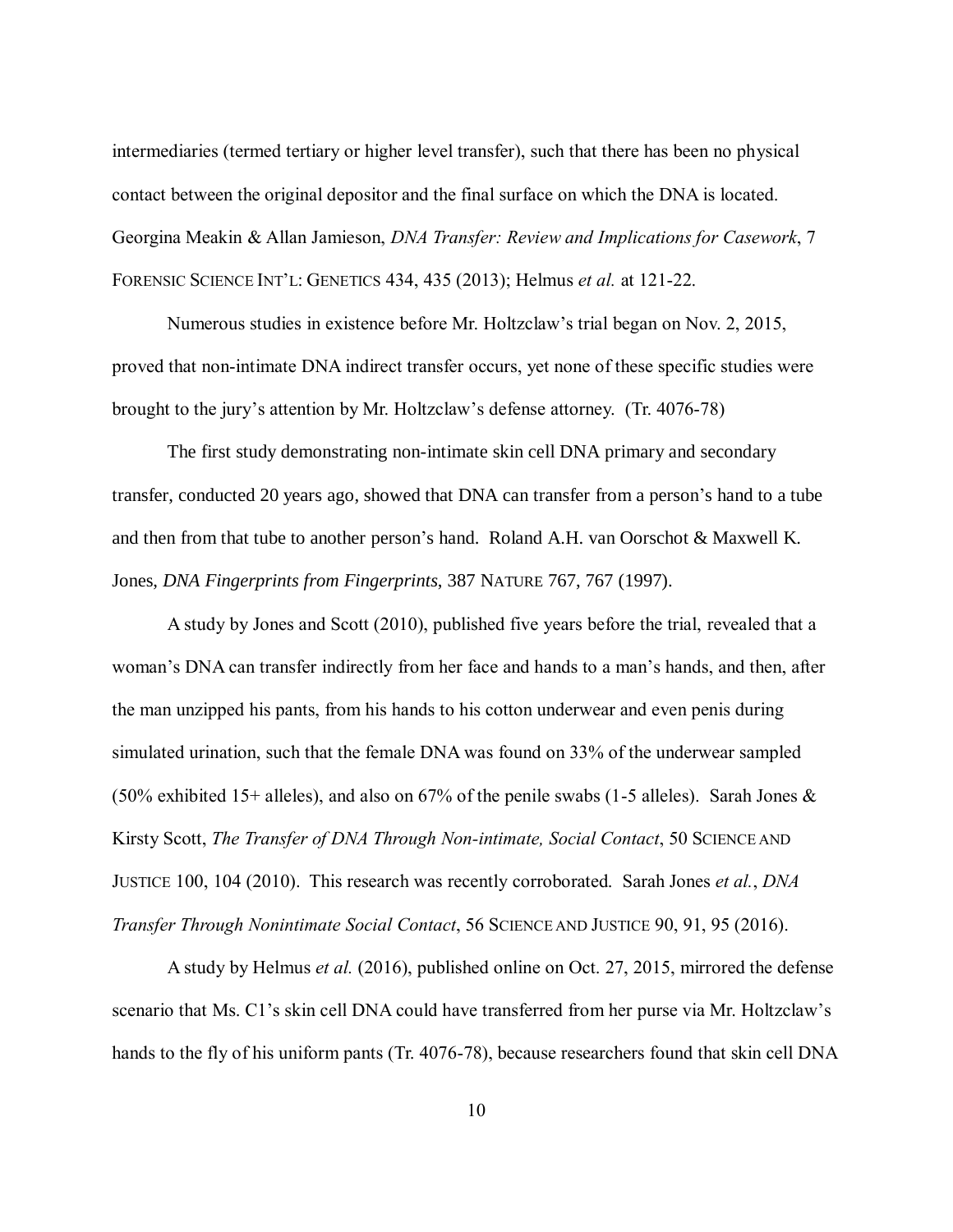transferred tertiarily from the neck of one individual (a donor) to cotton cloth that had been rubbed for 5 seconds on the donor's neck, then from that first cloth to the hands of a second person (the carrier), and finally from the carrier's hands to a second piece of cotton cloth. *See* Helmus *et al.* at 121, 124*.* DNA testing of the second cloth was able to provide the complete DNA profile of the original donor in 22% of the samples. *Id.* 

Research by Cale *et al.*, first published online on Sept. 1, 2015, revealed that shaking hands with a second individual and then touching a knife can transfer the second individual's DNA, but not the handler's DNA, to the touched object.Cynthia M. Cale, Madison E. Earll, Krista E. Latham & Gay L. Bush, *Could Secondary DNA Transfer Falsely Place Someone at the Scene of a Crime?* 61 J. OF FORENSIC SCIENCES 196, 196 (2016). Other studies have obtained similar results. *See, e.g.,* Alex Lowe, Caroline Murray, Jonathan Whitaker, Gillian Tully & Peter Gill, *The Propensity of Individuals to Deposit DNA and Secondary Transfer of Low Level DNA from Individuals to Inert Surfaces*, 129 FORENSIC SCIENCE INT'L. 25, 33 (2002) ("The full DNA profile of one individual was recovered from an item that they had not touched while the profile of the person having contact with that item was not observed.").

**The absence of visible staining on the fly of the uniform pants** (Tr. 4084) **was consistent with non-intimate DNA transfer.** Vaginal stains may appear whitish or creamy, yet can be faint or not visible at all, and currently there are no commercial confirmatory tests for matter secreted specifically from the vagina. *See* JANE MOIRA TAUPIN & CHESTERENE CWIKLIK, SCIENTIFIC PROTOCOLS FOR FORENSIC EXAMINATION OF CLOTHING 133 (2010). However, recent research has revealed that after just two minutes of consensual sexual intercourse without ejaculation, stains are visible on men's underwear that they donned after intercourse, causing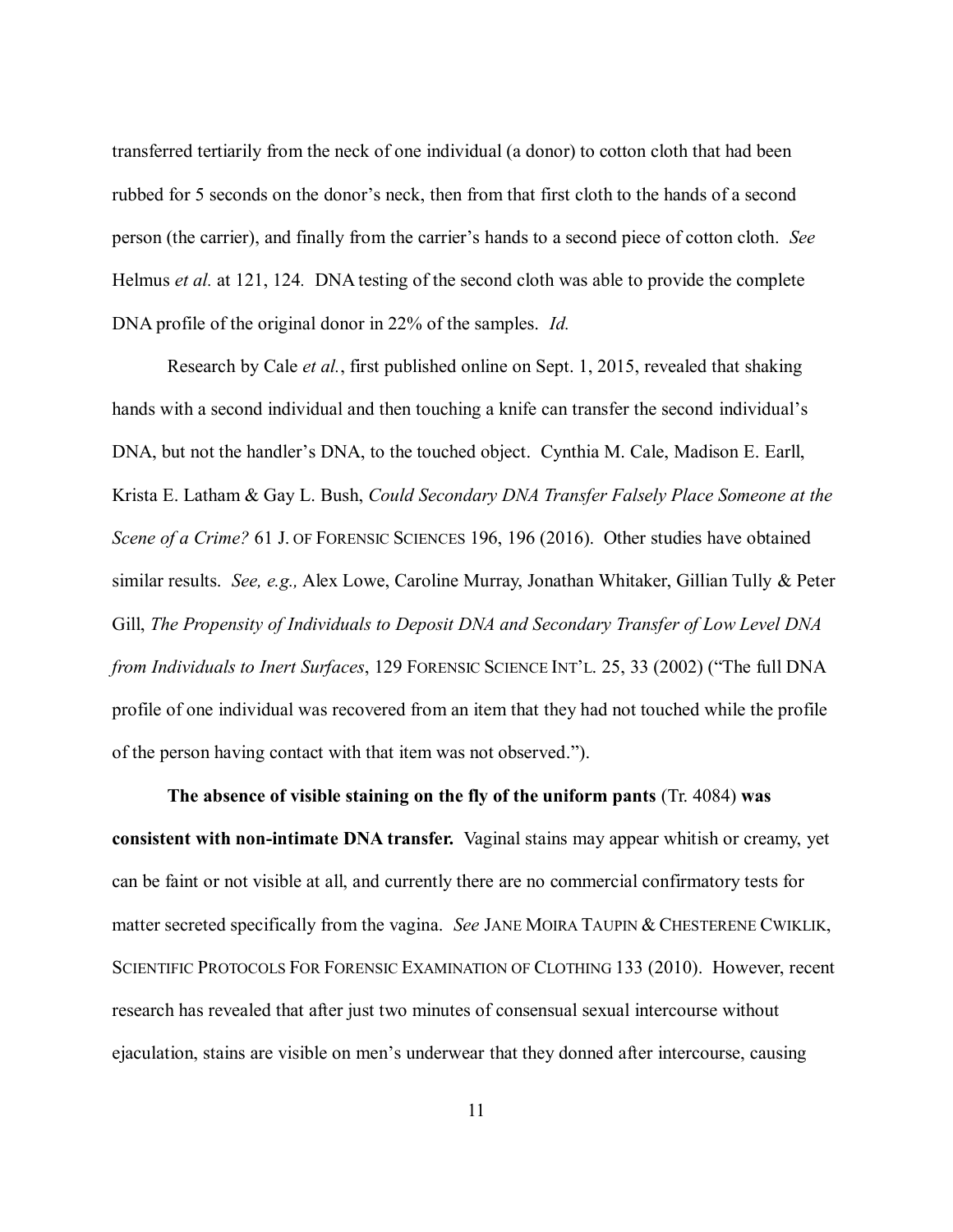their genitals to come into contact with the cloth of the underwear. *See* Jones *et al*. at 95. Based on these research results, there would be an expectation of visible staining on the fly of Mr. Holtzclaw's uniform pants if he had, as alleged, raped Ms. C1 for "about ten minutes" (Tr. 3773) through the unzipped fly of his buckled pants confiscated less than 24 hours later.

#### **The complex DNA mixtures were typical of indirect transfer.** Although Mr.

Holtzclaw's trial defense attorney did not reveal this during the trial, the defense argument is additionally supported by the observation that the samples were mixtures of DNA from several individuals, which is typical of the complex DNA mixtures frequently found due to non-intimate DNA indirect transfer. *See* Mariya Goray, Ece Eken, R.J. Mitchell & Roland A.H. van Oorschot, *Secondary DNA Transfer of Biological Substances under Varying Test Conditions*, 4 FORENSIC SCIENCE INT'L: GENETICS 62 (2010) ("a biological substance that has been transferred multiple times, if detectable, will often appear as components of complex DNA profiles" from more than one individual because DNA may be present on the vectors on which it transferred or on the substrate from which the DNA is collected).

# **B. We are Concerned that the DNA Evidence's Probative Value was Reduced Further by the Omission of Critical Forensic Science Steps during Evidence Collection and Testing.**

The probative value of the DNA evidence, which was low because it could be explained by non-intimate DNA indirect transfer, was reduced further because the State did not follow the crucial forensic science steps of developing, investigating, and testing alternative hypotheses during evidence collection and analysis to distinguish among three hypotheses that could explain the DNA evidence: DNA transfer in body fluid; non-intimate skin cell DNA transfer, such as via Mr. Holtzclaw's hands; contamination of the fly of the uniform pants. *See* JOHN O. SAVINO &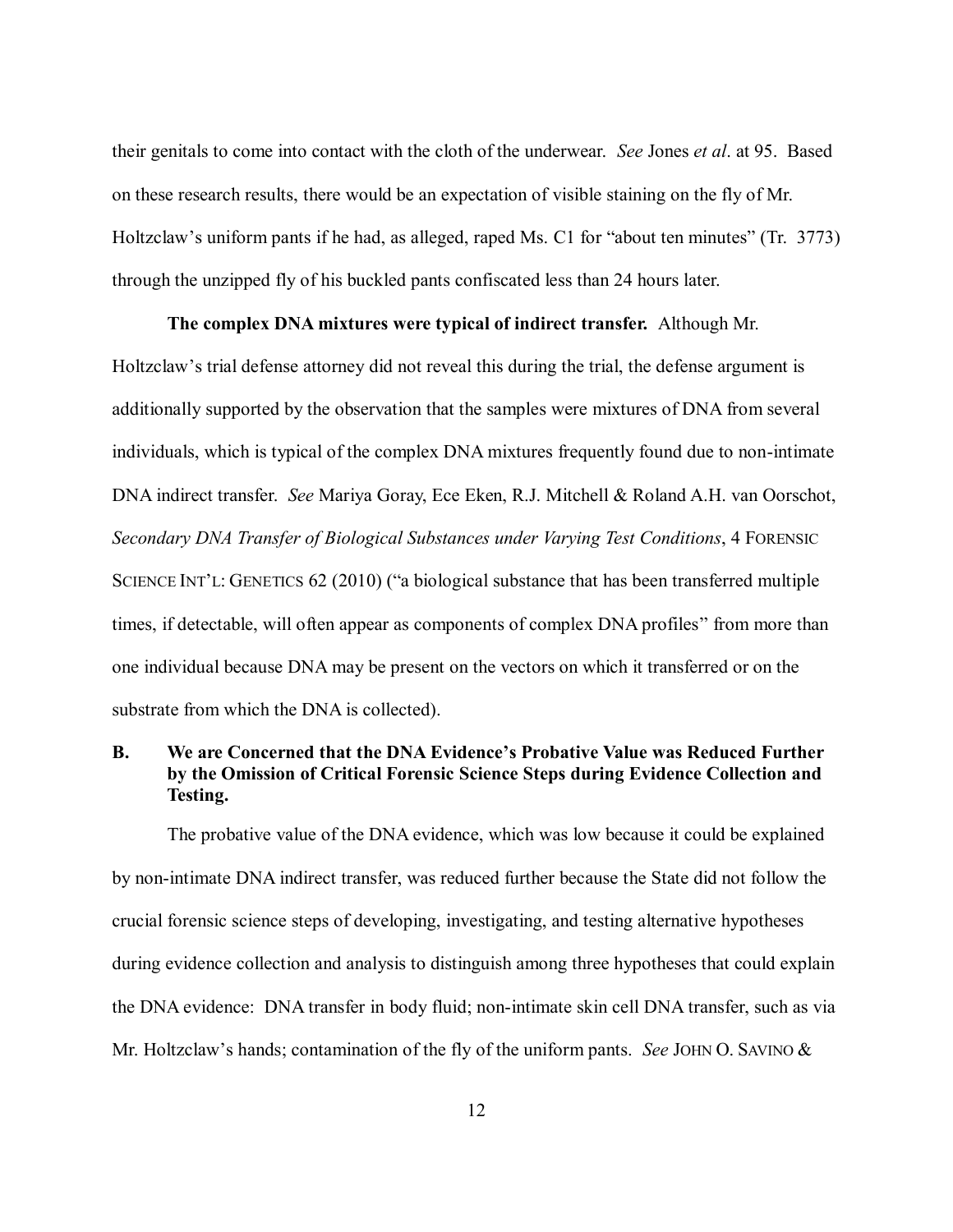BRENT E. TURVEY, RAPE INVESTIGATION HANDBOOK 525 (2d ed. 2011) (explaining that forensic examiners must use the scientific method, which "means the development, investigation, and consideration of alternate hypotheses for any observations and events"); *see also id.* at 377 ("When a DNA match is found, the conditions of transfer must be investigated…."); *id.* at 366 (describing that investigators must "vigorously investigate" evidence possibly resulting from secondary transfer, including due to contamination by investigators); Williamson at 3 (explaining that "the investigator must take into account the relationship between the victim and the suspect [...], and any possibility of 'innocent transfer' of DNA that may have occurred before the alleged crime," because finding the suspect's DNA on the evidence "may be of limited probative value" if the suspect had recent contact with a complainant).

Investigators do not appear to have considered the possibility of non-intimate DNA indirect transfer, as is shown by evidence handling methods that created risks of DNA contamination. *See* Itiel E. Dror, Justice Bridget M. McCormack & Jules Epstein, *Cognitive Bias and Its Impact on Expert Witnesses and the Court,* 54 JUDGES'J. 8, 12 (2015) ("[R]ather than considering only one hypothesis (typically that of the investigator requesting testing), experts should consider multiple competing hypotheses.").

### **1. Detectives only collected the uniform pants and belt but not underwear and penile swabs that could have offered more data to form hypotheses.**

The OCPD sex crimes detectives' decision not to take Mr. Holtzclaw's underwear that he was wearing at the time of the interrogation, or to go to his home to locate the underwear he had been wearing at the time of the alleged forcible oral sodomy assault, was incorrect because the recommended procedure for sexual assault investigations is that "any item that potentially corroborates (or refutes)" an allegation "must be seized and recovered." SAVINO & TURVEY at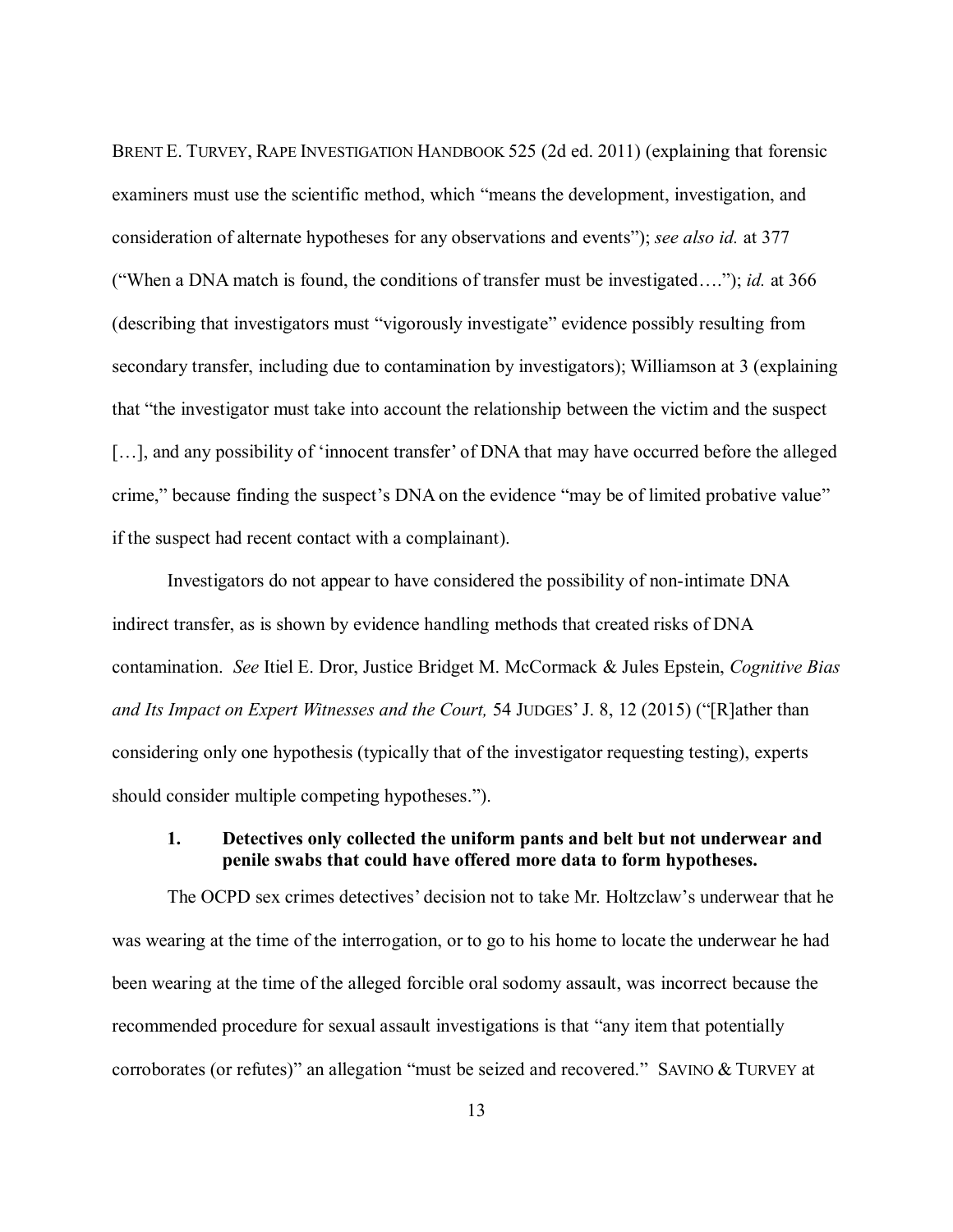125; *see also* Joanne Archambault, *Forensic Exams for the Sexual Assault Suspect*, 11 SEXUAL ASSAULT REPORT 33, 33-34 (2008) (importance of seizing suspect's clothing).

The female detective gave two invalid reasons for not obtaining the underwear that Mr. Holtzclaw wore during the alleged sexual assault of Ms. C2: first, Mr. Holtzclaw said the underwear was in the washer (Exhibit #14) and she believed, possibly incorrectly, that this meant the underwear had been washed; second, she stated that the effect of a washing machine on evidence is it "washes it away" (Tr. 1164). Similarly, the OCPD forensic analyst testified that DNA evidence on clothing is washed away in a washing machine so that it is gone. (Tr. 2728)

Contrary to their beliefs, even clothing that was worn at the time of an alleged assault and subsequently washed should be confiscated because machine-washed underwear can yield DNA evidence and provide complete DNA profiles, including from sperm, vaginal fluid, or blood deposited prior to washing. *See* E. Kafarowski, A.M. Lyon & M.M. Sloan, *The Retention and Transfer of Spermatozoa in Clothing by Machine Washing*, 29 CAN. SOC'Y FORENSIC SCI. J. 7, 7 (1996); *see also* Sarah Noël, Karine Lagace, Anita Rogic, Dominic Granger, Sarah Bourgoin, Christine Jolicoeur & Diane Séguin, *DNA Transfer During Laundering May Yield Complete Genetic Profiles*, 23 FORENSIC SCIENCE INT'L: GENETICS 240, 243-245 (2016); Thomas Kamphausen *et al.*, *Everything Clean? Transfer of DNA Traces Between Textiles in the Washtub*, 129 INT'L J. LEGAL MED. 709, 711 (2015) (finding full DNA profiles from washed blood stains).

Additionally, the OCPD detectives erred by choosing not to initiate a thorough forensic exam of Mr. Holtzclaw, not even a penile swab. Investigators should complete a forensic exam of the suspect's body, including a physical exam with penile swabs when the suspect is male, and should use an Alternate Light Source to find possible body fluid stains on the suspect's body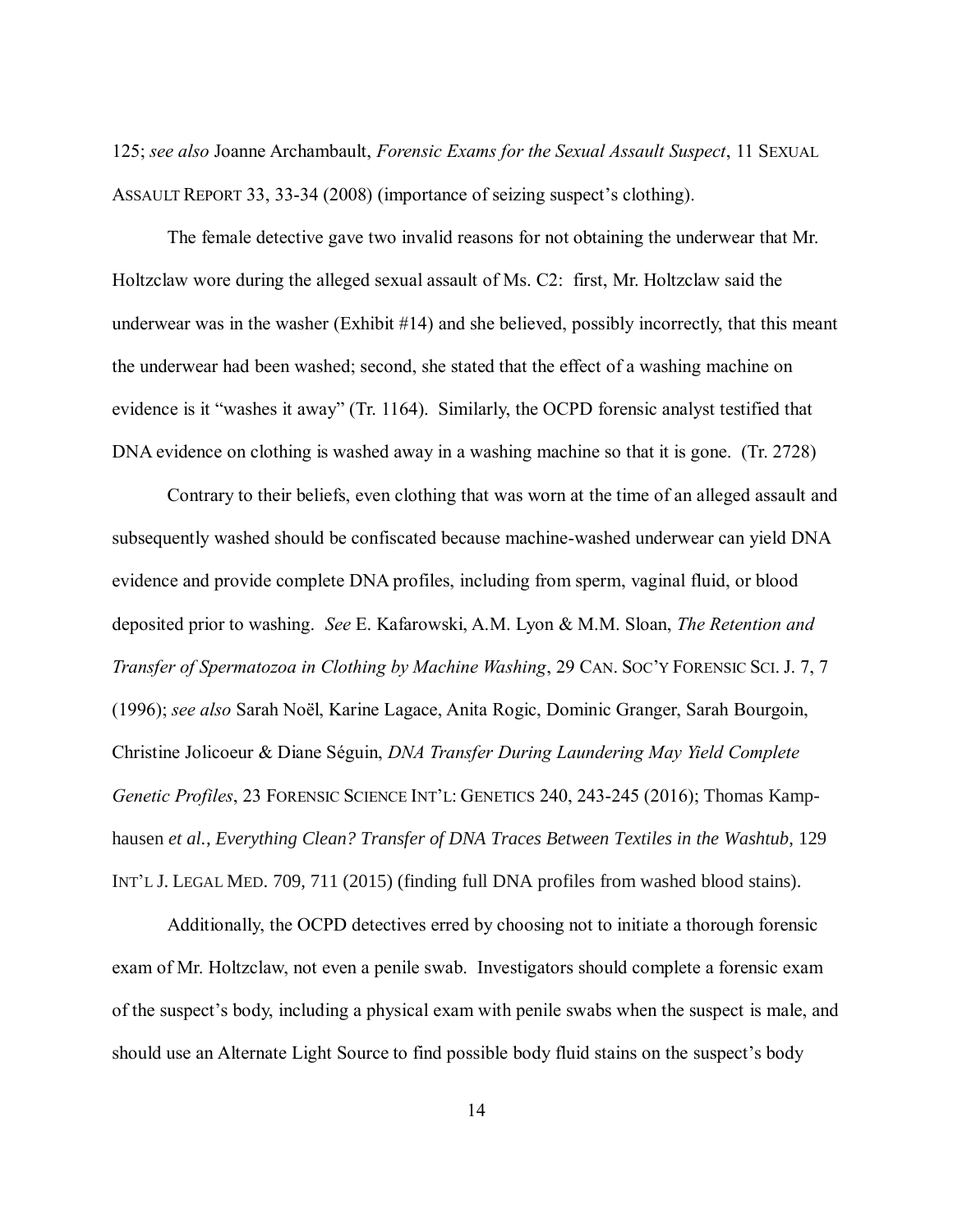when less than 24 hours have elapsed since an alleged sexual assault, regardless whether the suspect has bathed and changed clothes. *See* United States Department of Defense, *Sexual Assault Prevention and Response Office, DD Form 2911 Instructions (Suspect)* 1, 8 (Nov. 2011), [http://www.sapr.mil/public/docs/miscellaneous/toolkit/DD\\_Form\\_2911-suspect\\_Instructions.pdf](http://www.sapr.mil/public/docs/miscellaneous/toolkit/DD_Form_2911-suspect_Instructions.pdf) (last visited Oct. 25, 2016); *see also* Archambault at 33 ("One source of evidence that is critically important, but all too often overlooked in a sexual assault investigation, is the suspect examination."); SAVINO & TURVEY at 165 ("In cases involving suspected sexual assault, victim *and* suspect examinations are a part of standard forensic protocol.").

#### **2. The State's forensic analyst completed no tests for body fluids, not even use of an Alternate Light Source.**

The DNA profile matching Ms. C1 lacked probative value because the OCPD forensic analyst did not test the uniform pants and belt for the possible presence of body fluids, choosing instead to view the uniform pants only with bright light and a magnifying glass. The forensic analyst omitted the use of an Alternate Light Source to identify possible latent stains that fluoresce, including saliva, semen, and vaginal fluid, and she performed no presumptive tests for saliva. (Tr. 4075, 4078-79, 4084); *see also* TAUPIN & CWIKLIK at 18-19.

The forensic analyst's reason for not testing the pants for saliva after Ms. C2's allegation of oral sodomy reveals that she did not consider the possibility of non-intimate DNA indirect transfer: "At the time I felt that an amylase test would not have aided anybody in the investigation of this particular case." (Tr. 4092)

The OCPD forensic analyst's decision to do no body fluid testing was incorrect because body fluid traces are one of the most important types of evidence to forensic investigators, especially when non-intimate DNA transfer is a reasonable possibility as in Mr. Holtzclaw's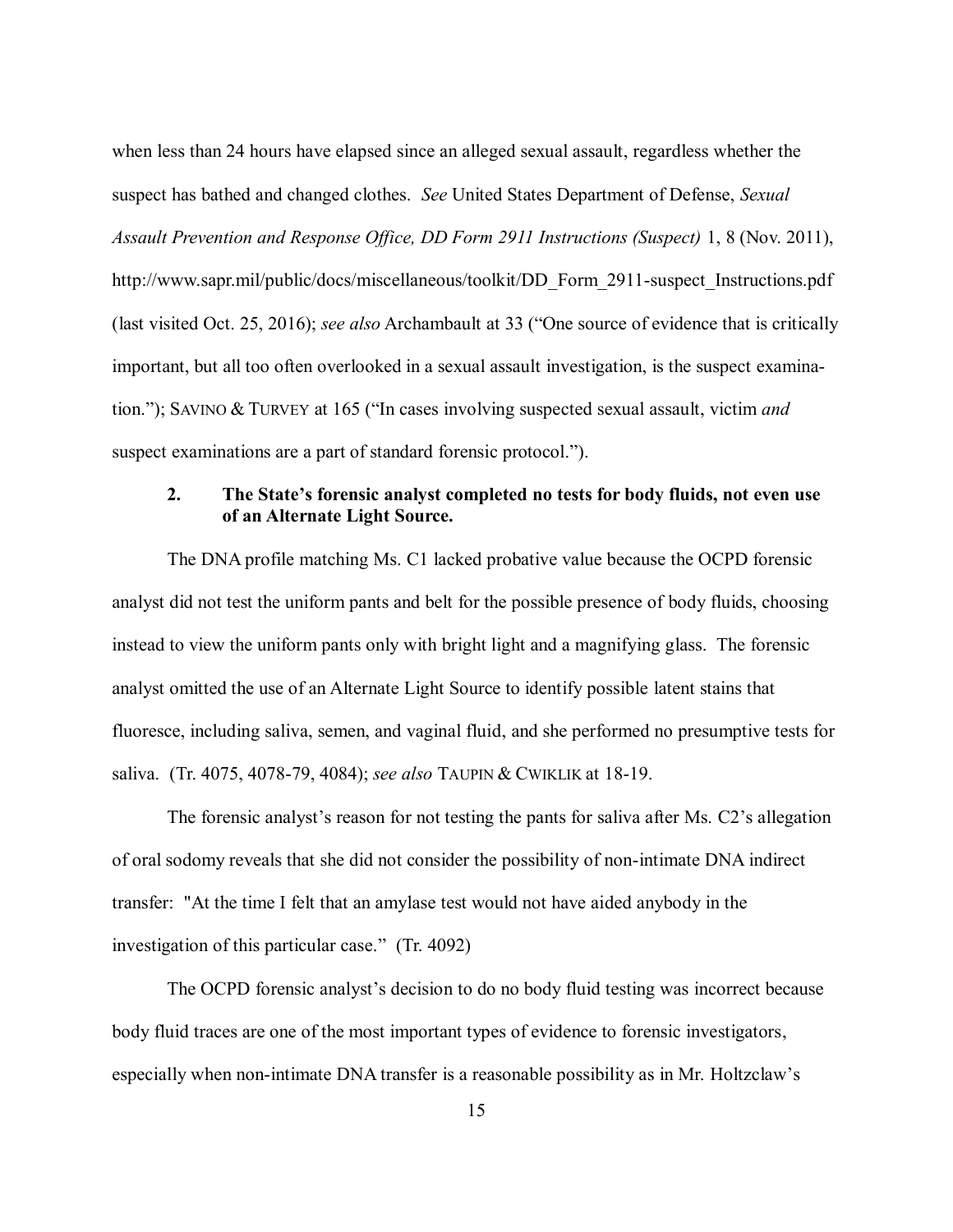case. Identifying a fluid can impact the trial verdict, and therefore the first step of DNA profiling should be to examine the exhibits to detect the presence of body fluids and identify them by using light sources and chemical tests. *See* INTERPOL DNA MONITORING EXPERT GROUP, INTERPOL HANDBOOK ON DNA DATA EXCHANGE AND PRACTICE 30 (2nd ed. 2009); *see also* TAUPIN & CWIKLIK at 140 ("Methods for locating and sampling biological stains are essential to the successful interpretation of DNA analysis and identification of body fluids….").

It is agreed that Mr. Holtzclaw and Ms. C1 had non-sexual contact. This is why the mere presence of a DNA profile cannot be attributed to sexual activity without supporting evidence of body fluid identification. Finding DNA on a suspect's clothing "has an entirely different probative value when DNA originates from the epithelium" vs. body fluids. Joanna Jakubowska, Agnieszka Maciejewska & Ryszard Pawłowski, *mRNA Profiling in Identification of Biological Fluids in Forensic Genetics*, 87 PROBLEMS OF FORENSIC SCIENCES 204, 204 (2011).

### **3. The State did not investigate the source of unknown female and male DNA that could support the hypothesis of non-intimate DNA indirect transfer.**

Discovering unexplained and unexpected DNA from a mixture of individuals, including at least one unidentified male, on the fly of Mr. Holtzclaw's uniform pants required consideration of who may have contributed to the DNA samples and the chain of events that led to the DNA being present so that the likelihood of alternative scenarios could be assessed, yet both the State's investigators and Mr. Holtzclaw's trial defense attorney did not do this. *See* SAVINO & TURVEY at 321 (explaining that the meaning of DNA evidence "cannot be interpreted unless the conditions" of contact "and evidence transfer have been reconstructed carefully using other physical evidence"); *see also* Williamson at 4 (stating that when a male profile that does not match a suspect is obtained from a non-intimate skin cell DNA sample relating to a female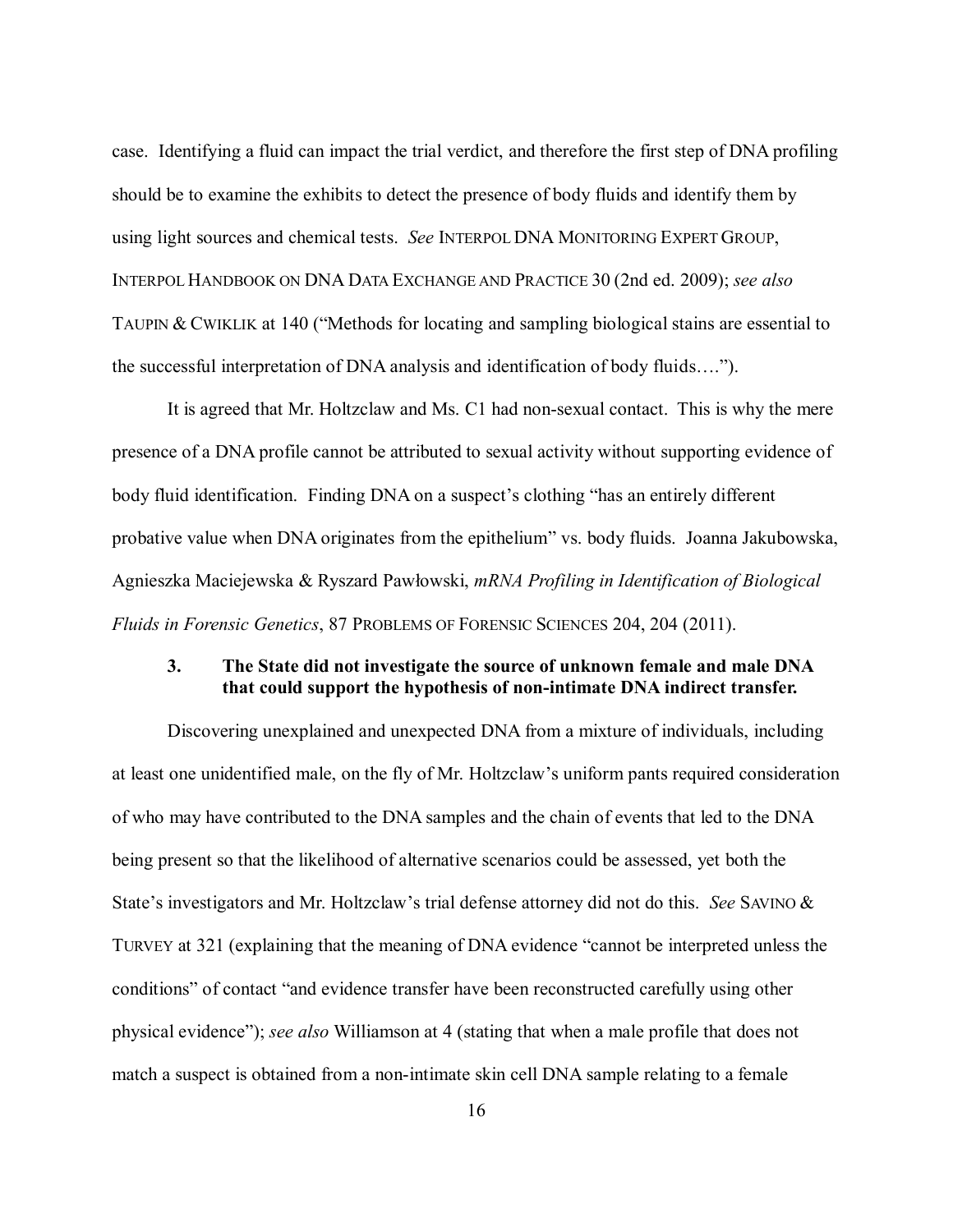complainant, then the relevance of the male DNA to the case must be considered); Roland A.H. van Oorschot, Kaye N. Ballantyne & R. John Mitchell, *Forensic Trace DNA: A Review*, 1 INVESTIGATIVE GENETICS 1, 12 (2010) (explaining that police must make greater efforts to investigate the possible chain of events leading to DNA transfer).

The State omitted investigating whether Ms. C1's male and female friends, with whom she was stopped, could have contributed alleles to the DNA samples, which would support the scenario that non-intimate DNA from all three individuals transferred to Mr. Holtzclaw's hands when he questioned them. (Tr. 3801-03); *see also* Williamson at 4 (noting DNA "elimination samples" should be obtained from individuals who may have contributed to DNA mixtures).

### **4. We are concerned that the State's handling of the evidence could cause contamination that may have transferred DNA from Ms. C1 and others to the fly of the uniform pants.**

Lastly, the DNA from the fly of the uniform pants had little probative value because the State did not undertake crucial and accepted forensic science steps to prevent the possibility of DNA contamination by investigators during evidence collection, storage, or examination. *See* Joel D. Lieberman, Terance D. Miethe, Courtney A. Carrell & Daniel A. Krauss, *Gold Versus Platinum: Do Jurors Recognize the Superiority and Limitations of DNA Evidence Compared to Other Types of Forensic Evidence?* 14 PSYCH. PUB. POL. & L. 27, 31 (2008) (explaining that police may contaminate evidence while collecting and storing an exhibit inappropriately); *see also* Oorschot *et al.* at 11 ("Contamination is a crucial issue in the analysis and interpretation of trace DNA."). Also, staff elimination DNA samples from the detectives and other investigators do not appear to have been compared with the DNA samples from the fly of the uniform pants.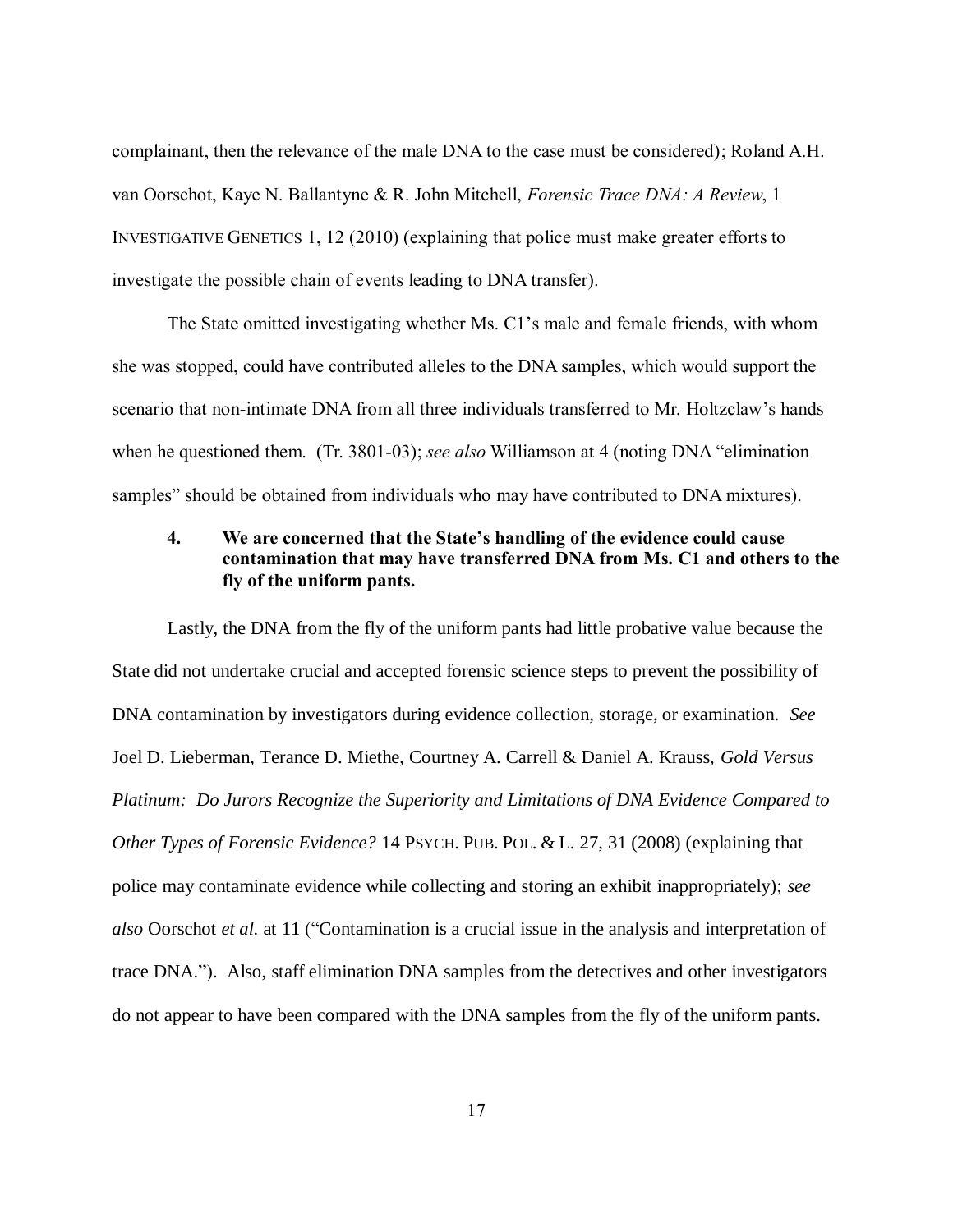Five possible routes can be identified by which DNA may have contaminated the fly of Mr. Holtzclaw's uniform pants. The trial defense attorney mentioned none of them.

**First**, alleles from unidentified individuals, including at least one male, could have arisen from the female and male sex crimes detectives during their interrogation of Mr. Holtzclaw due to secondary transfer via pens that they handed to him, after which he rubbed his pants frequently, ultimately touching his Velcro belt and possibly the fly of the uniform pants while unzipping them, as revealed in the interview video. (Exhibit #14)

**Second**, contamination of the uniform pants and belt may have occurred due to DNA transfer after the male detective violated proper evidence collection procedure by failing to wear DNA-free gloves and instead pushing his bare hand into the evidence bag before Mr. Holtzclaw placed his pants and belt in the bag. *Id.*; *see* SAVINO & TURVEY at 366 (DNA contamination).

**Third**, detectives violated standard procedures for evidence collection by packaging two items, the uniform pants (Item #17) and the belt (Item #18), in the same evidence bag, creating the potential for cross-contamination of DNA from Ms. C1 as well as other individuals from the belt to the fly of the uniform pants during transportation and storage. *See* SAVINO & TURVEY at 157; *see also* INTERPOL DNA MONITORING EXPERT GROUP at 27 ("Never pack several items/objects together.").

**Fourth**, DNA from Ms. C1 and other individuals that may have been present on less incriminating locations of the pants may have transferred to the fly within the evidence bag, or vice versa, since research demonstrates significant quantities of DNA often transfer from one area to another on the same exhibit or other exhibits inside a single bag. *See* Mariya Goray, Roland A.H. van Oorschot & John R. Mitchell, *DNA Transfer within Forensic Exhibit*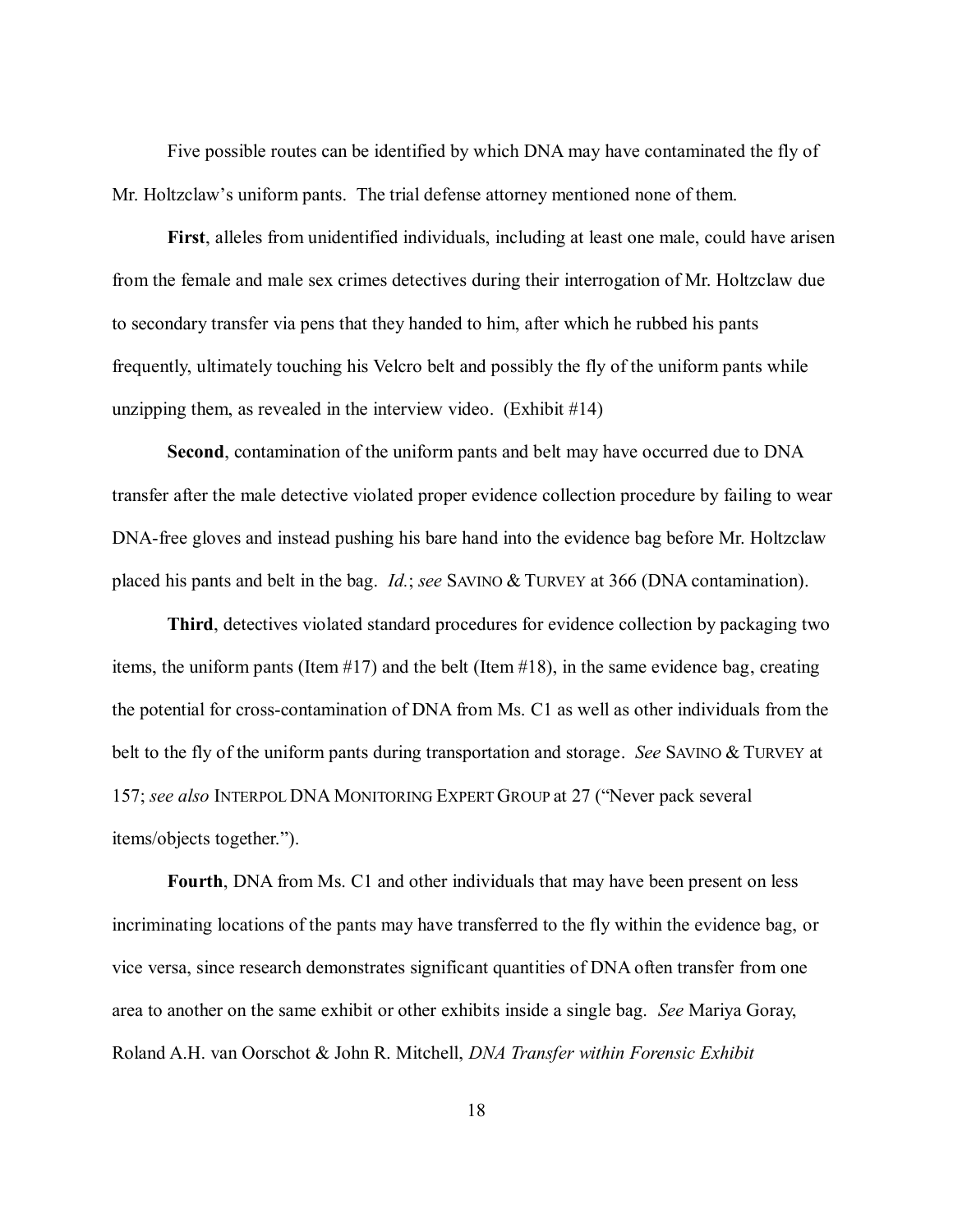*Packaging: Potential for DNA Loss and Relocation*, 6 FORENSIC SCIENCE INT'L: GENETICS 158, 165-166 (2012).

**Fifth**, the photo taken by the OCPD forensic analyst of the uniform pants (State's Exhibit #392) shows that they were in contact with what appears to be a red brick surface in one corner of the photo, which raises contamination concerns because brick is not part of a lab bench. *See* Bianca Szkuta, Michelle Harvey, Kaye Ballantyne & Roland R.H. van Oorschot, *DNA Transfer by Examination Tools* – *a Risk for Forensic Casework?* 16 FORENSIC SCIENCE INT'L: GENETICS 246, 246 (2015) (demonstrating DNA contamination of evidence items via lab tools and gloves).

# **II. THE STATE MISINTERPRETED THE DNA ANALYSIS AND MADE ARGUMENTS THAT MISREPRESENTED THE DNA EVIDENCE FROM THE FLY OF MR. HOLTZCLAW'S UNIFORM PANTS.**

As described in Mr. Holtzclaw's brief (p. 44), the State and its forensic analyst misrepresented the forensic evidence by arguing, incorrectly, that vaginal fluid was likely to be present and the speculative presence of undetected vaginal fluid (Tr. 4073, 4087-89) was supported by the discovery of DNA matching Ms. C1's profile, by incorrectly asserting that no male DNA was present in items #17Q3 and #17Q4 (Tr. 4072), and by incorrectly excluding Mr. Holtzclaw as a potential contributor to the four DNA samples from the fly of the uniform pants (Tr. 4059, 4072). The prosecutor also claimed facts not in evidence when he claimed in his closing statement that it was a "fact" that C1's DNA transferred in vaginal fluids. (Tr. 4307)

Mr. Holtzclaw's trial counsel neither forced the prosecution's DNA analysis errors to be revealed during cross-examination of the forensic analyst, nor objected to prosecutorial misrepresentations of the forensic evidence. Trial defense counsel did not make the forensic analyst admit that male DNA was present in all four samples from the fly of the uniform pants,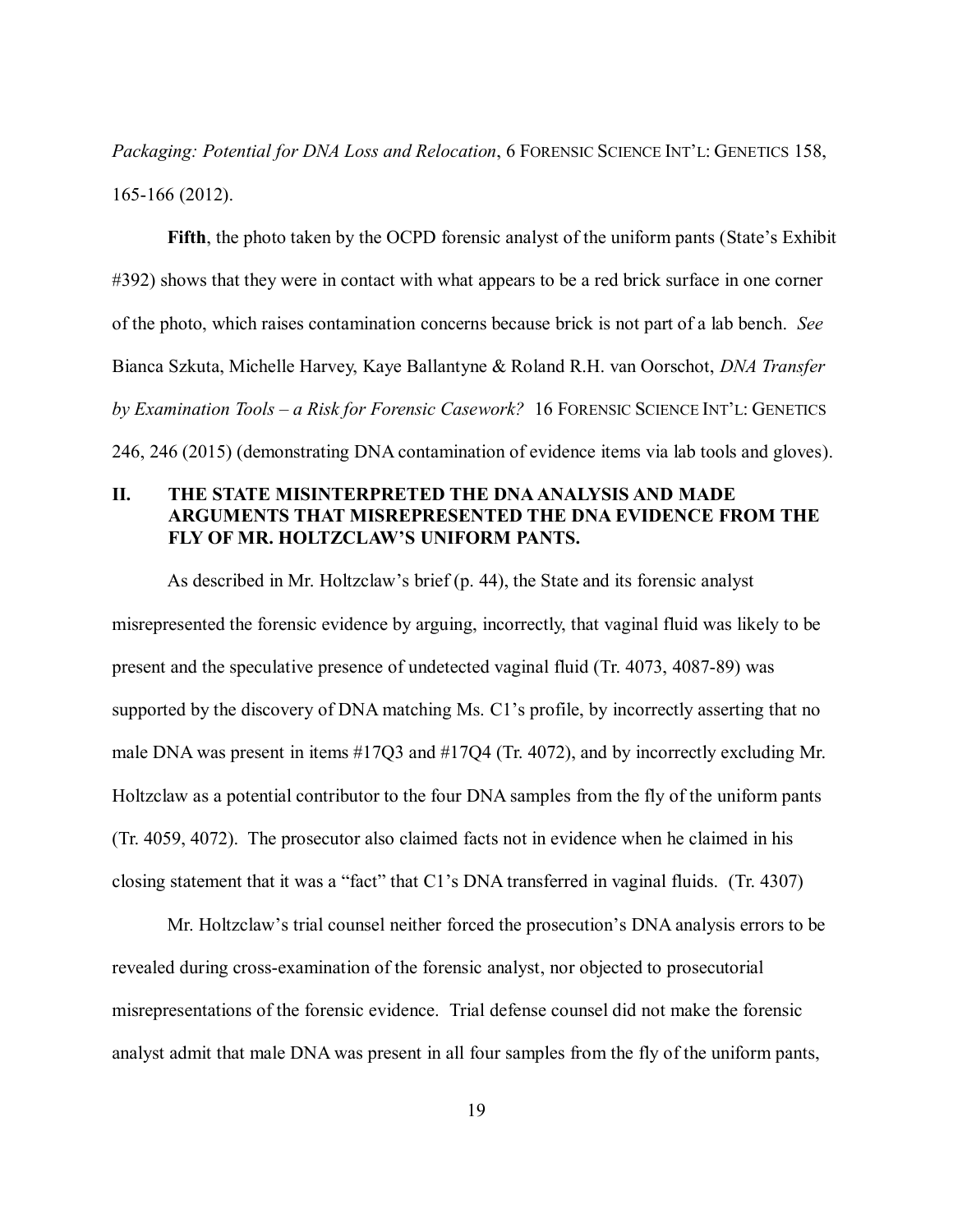and so the implications of this DNA were never addressed. We are concerned that Mr. Holtzclaw's representation was therefore ineffective because criminal justice and DNA experts note that in order "to completely represent an individual incriminated by DNA evidence," defense counsel must "look behind the laboratory report to determine whether the lab's conclusions are well supported, and whether there is more to the story than the report tells." William C. Thompson, Simon Ford, Travis Doom, Michael Raymer & Dan E. Krane, *Evaluating Forensic DNA Evidence: Essential Elements of a Competent Defense Review*, Part 1, 27 THE CHAMPION 16, 19-21 (April 2003). Effective defense counsel must uncover, understand, and explain ambiguities in the DNA evidence, with one source of ambiguity being mixtures of DNA from several individuals because these "mixtures are difficult to interpret." *Id.*

 However, the prosecutor's incorrect argument that the discovery of DNA matching Ms. C1 and the presumed absence of Mr. Holtzclaw's DNA together suggested the likely presence of vaginal fluid is a trial error that was preserved for appellate review, because the Court sustained the trial defense counsel's objection to the prosecutor's use of hypotheticals when the prosecutor asked the OCPD analyst if she had an opinion, based on her conclusion that Mr. Holtzclaw's DNA was absent, about whether it would be "more likely then if the secondary transfer was from Officer Holtzclaw's penis going into [C1's] 17-year-old vagina." (Tr. 4087)

### **A. The State's Forensic Analyst Incorrectly Used the Presence of DNA Matching Ms. C1's Profile to Argue that Vaginal Fluid was the Likely Source.**

The State's forensic analyst made three errors while inappropriately using a DNA profile matching Ms. C1 to infer that vaginal fluid was likely to be present. (Tr. 4073)

**First**, the analyst's subjective claim that it was "a very good possibility" that, as the prosecutor phrased it, DNA matching Ms. C1's profile was "much more likely […] to be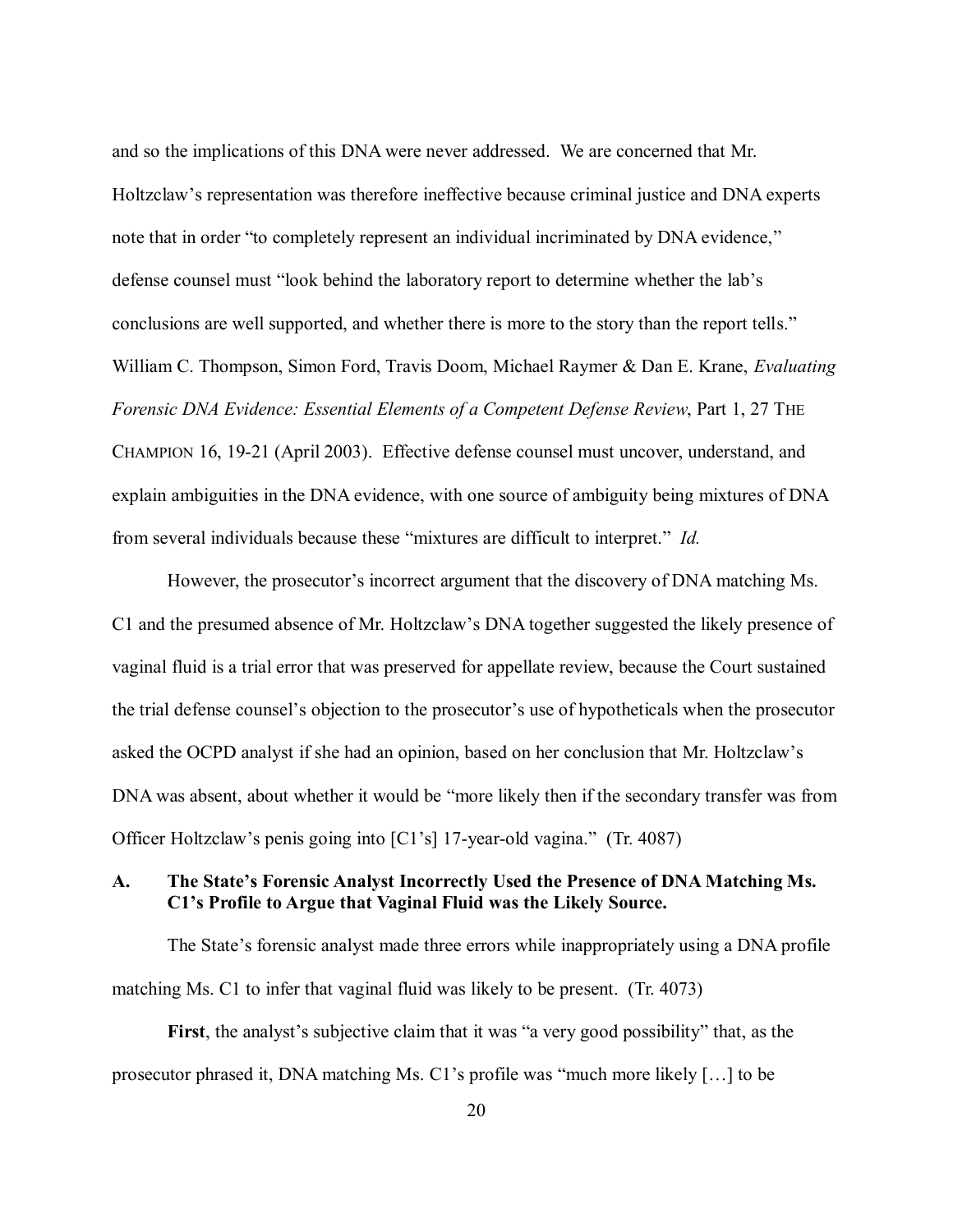transferred if the epithelial cells are contained in a liquid such as vaginal fluid," (Tr. 4073) was not founded objectively upon the evidence since no visible stains or deposits were observed, no body fluid tests were done, and the forensic analyst herself could not rule out the possibility of non-intimate DNA indirect transfer from the teenager's purse via Mr. Holtzclaw's hands to the fly of his uniform pants. (Tr. 4083); *see also* SAVINO & TURVEY at 526 ("In cases of sexual assault, the need for critical analysis mandated by objective science is especially important.").

**Second**, the OCPD forensic analyst inappropriately used DNA profiles alone to compare the likelihood of DNA transfer via vaginal fluid, which she felt was "a very good possibility" (Tr. 4073), vs. indirect transfer of non-sexual skin cell DNA from the teenager, about which she replied, "I can't disagree with that," when asked by trial defense counsel if she agreed that nonintimate DNA indirect transfer ("secondary transfer") could have occurred (Tr. 4083).

The forensic analyst's preference for vaginal fluid transfer was incorrect because a DNA profile alone does not inform about "when, where, how or why" DNA transfer occurred. Gill at 13. Scientific articles establish "the possibility, but not the probability, of DNA transfer." Meakin & Jamieson at 442; *see also* Ane Elida Fonneløp, Thore Egeland, & Peter Gill, *Secondary and Subsequent DNA Transfer During Criminal Investigation*, 17 FORENSIC SCIENCE INT'L: GENETICS 155, 155 (2015) (explaining that "research to evaluate the risks of passive transfer has not kept pace with" the development of increasing sensitivity of DNA analysis kits).

**Third**, the forensic analyst testified beyond the forensic science professional expertise when she said of the teenager, Ms. C1, that "a young woman of her age would be very likely to have quite a bit of lubrication" that could transfer cells. (Tr. 4065) The analyst then did not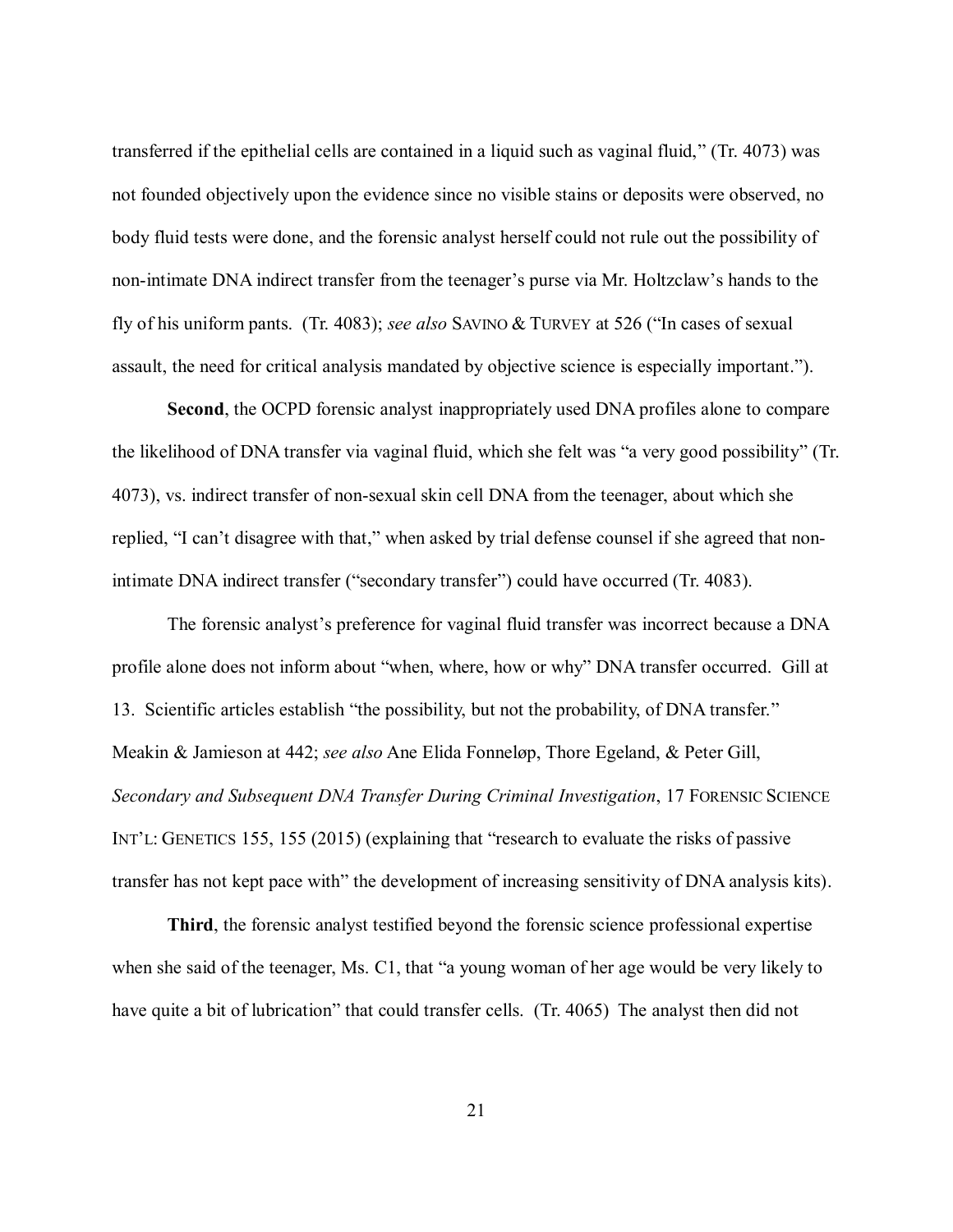explain the contradiction between her argument that vaginal fluid should be plentiful and her observation that nothing suspicious was visible on the fly of the uniform pants. (Tr. 4084)

### **B. The State Argued Incorrectly that the Exclusion of Mr. Holtzclaw as a Contributor to the DNA Mixtures Supported a Rape Scenario.**

The prosecutor presented a flawed argument that vaginal fluid was likely to be present on the fly of the uniform pants, claiming that if Mr. Holtzclaw had transferred Ms. C1's nonintimate skin cell DNA via his hands to the fly of his pants, which "common sensically" he would have had to unzip and touch when urinating, then you would also expect to find Mr. Holtzclaw's DNA in those locations. (Tr. 4087-89) This flawed argument was premised on the OCPD forensic analyst's unscientific claims that items #17Q3 and #17Q4 from inside the fly of the uniform pants contained no Y chromosome and thus lacked evidence of male DNA (Tr. 4072), no DNA from Mr. Holtzclaw was found in any of the four samples, and an absence of his DNA was "very difficult to try and explain." (Tr. 4073, 4087-89); *see also* SAVINO & TURVEY at 365 ("DNA results can be incomplete or misleading, and therefore prone to misuse.")

### **1. The State's forensic analyst testified that she found no evidence of male DNA in samples #17Q3 and #17Q4, yet low levels of male DNA were detected.**

As stated in Mr. Holtzclaw's brief (p. 44), contrary to the OCPD forensic analyst's testimony that she had found no evidence of male epithelial cell DNA in items #17Q3 and #17Q4 from the inside of the fly of the uniform pants (Tr. 4072), the DNA quantification results showed the presence of low levels of male DNA in both items, which had male DNA concentrations of 0.0102 and 0.0117 ng per microliter and a ratio of male to female DNA of 1:20 and 1:21, respectively. (DNA Quant Summary and OCPD qPCR Report for SD14-273, dated 10/1/2015)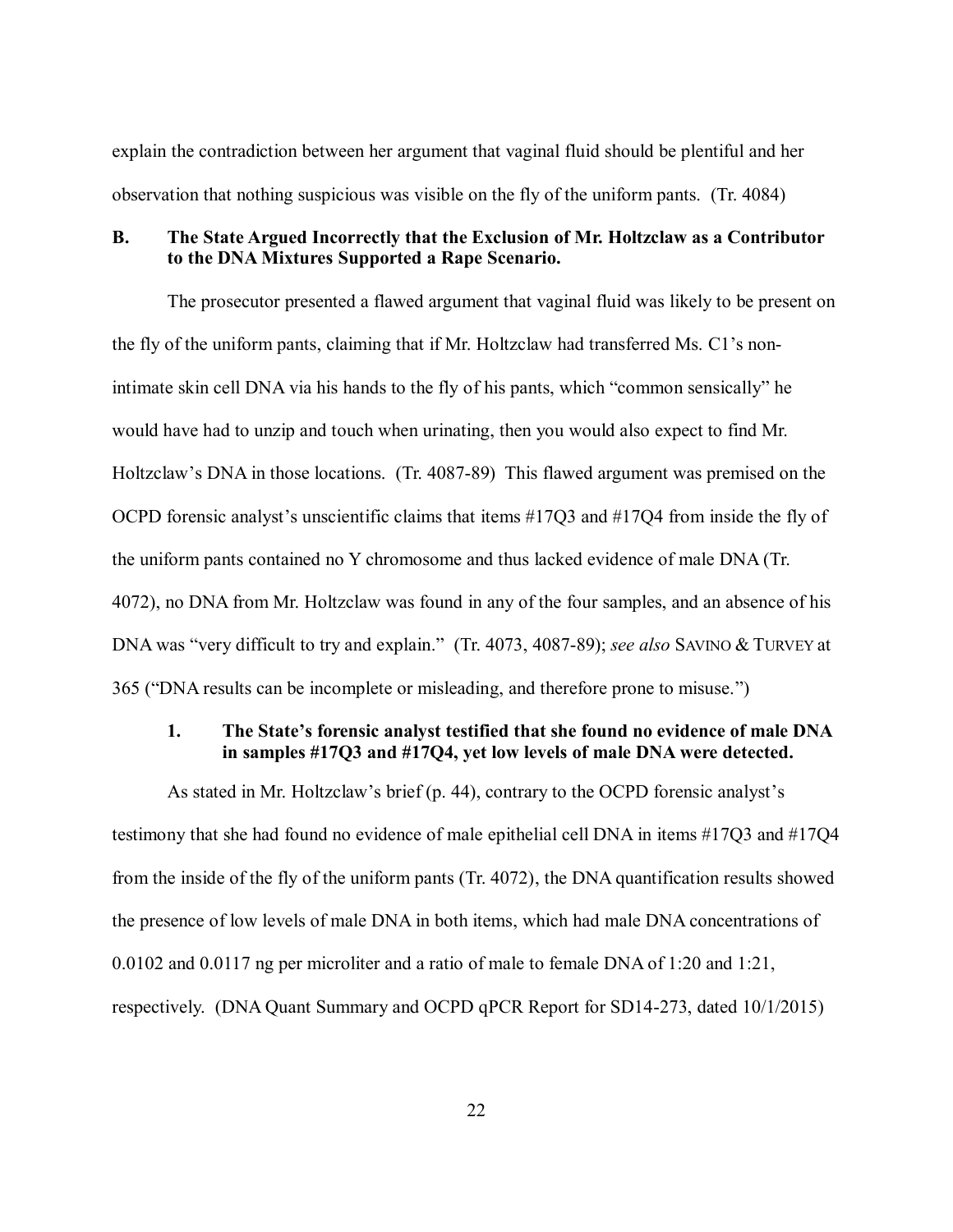The OCPD forensic analyst should have known there was male DNA in items #17Q3 and #17Q4 because she herself initialed the page on which the male DNA data appeared in plain view in a column labeled "Qty Male." (OCPD qPCR Report for SD14-273, dated 10/1/2015)

#### **2. We dispute the State's forensic analyst testimony that Mr. Holtzclaw could be excluded from all four DNA samples from the fly of the uniform pants.**

When the prosecutor asked, "So even though Officer Holtzclaw was wearing these pants, his DNA is not inside them; correct?" and the forensic analyst replied, "That is correct," (Tr. 4072) her subjective statement showing 100% certainty that Mr. Holtzclaw was excluded as a contributor to the four DNA samples is an example of an error frequently made by expert witnesses, which is to overstate the probative value of the evidence and go "far beyond what the relevant science can justify." PCAST Report at 29.

The exclusion of Mr. Holtzclaw as a contributor to the DNA samples from the fly of the uniform pants (Tr. 4072) was wrong for four reasons.

**First**, the OCPD forensic analyst never used Y-STR profiling to analyze the male (Y) chromosome DNA variations in items #17Q3 and #17Q4 to determine whether they could have derived from Mr. Holtzclaw. *See* TAUPIN & CWIKLIK at 136 (usefulness of Y-STR profiling). Therefore, excluding Mr. Holtzclaw as a contributor was an error.

**Second**, the allele data were inconclusive as to whether Mr. Holtzclaw could be excluded or not from the four DNA mixtures, which had numerous alleles below the stochastic threshold, meaning that one cannot assume their sister alleles from paired chromosomes were detected during testing. (O.R. 182, 187); *see also* JOHN M. BUTLER, ADVANCED TOPICS IN FORENSIC DNA TYPING: INTERPRETATION 93 (1st ed. 2015) (definition of stochastic threshold). Conclusively excluding Mr. Holtzclaw as a contributor to the four DNA samples was incorrect because, when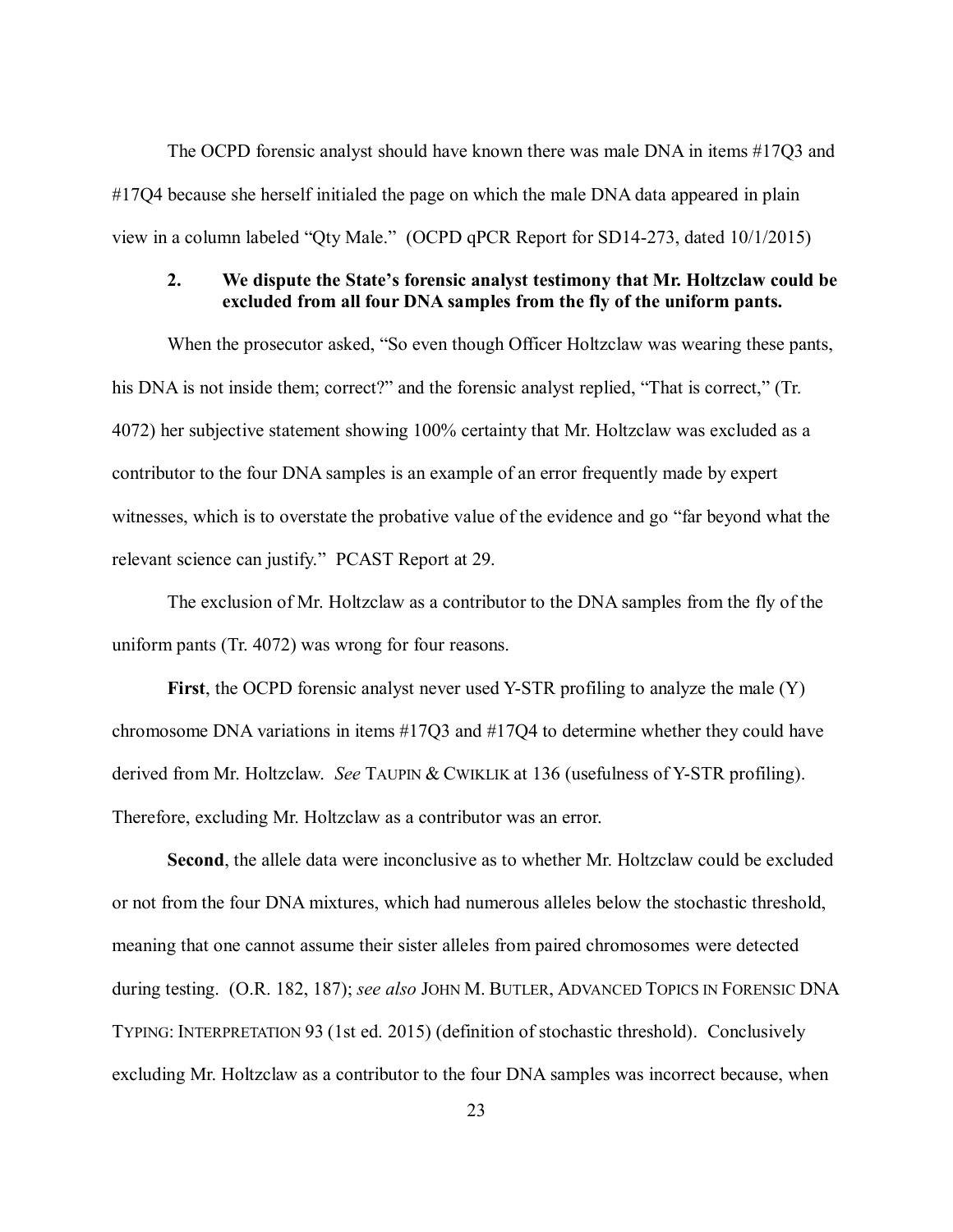analyzing DNA mixtures from more than one individual where some alleles are below the stochastic threshold, one cannot know the complete DNA profile of every contributor due to the possibility of allele drop-out or drop-in caused by stochastic effects in PCR amplifications with low DNA quantities, the possibility of significant allele sharing among individuals, and the possibility of contamination by alleles from environmental background DNA. (O.R. 182, 187); *see also* BUTLER at 454 (explaining reasons for inconclusive results).

Calculating the weight of evidence towards exclusion of DNA from Mr. Holtzclaw or any of the complainants from the four DNA mixtures, for which allele drop-out was a possibility, can only be carried out by using a probabilistic statement such as a likelihood ratio (LR), which was not utilized by the OCPD forensic analyst. *See* BUTLER at 295 (explaining that "LRs involve a comparison of the probabilities of the evidence under two alternative propositions," such as the DNA came "from the suspect" vs. "from an unknown person out in the population at large").

For instance, items #17Q1 (from the outside of the fly) and #17Q2 (from an interior flap) were complex mixtures, defined as "mixtures with more than two contributors" that superimpose multiple individual DNA profiles for which alleles may be missing or may overlap with each other, such that examiners must ask what the probability is that an individual's DNA profile could be present within the mixture profile, rather than use an inclusion/exclusion approach. *See* PCAST Report at 75-76.

In fact, item #17Q1 may have derived from at least 4 individuals due to the presence of 7 alleles at one locus. (O.R. 187); *see also* SCIENTIFIC WORKING GROUP ON DNA ANALYSIS METHODS, SWGDAM INTERPRETATION GUIDELINES FOR AUTOSOMAL STR TYPING BY FORENSIC DNA TESTING LABORATORIES 7 (2010) (explaining how to calculate the minimum number of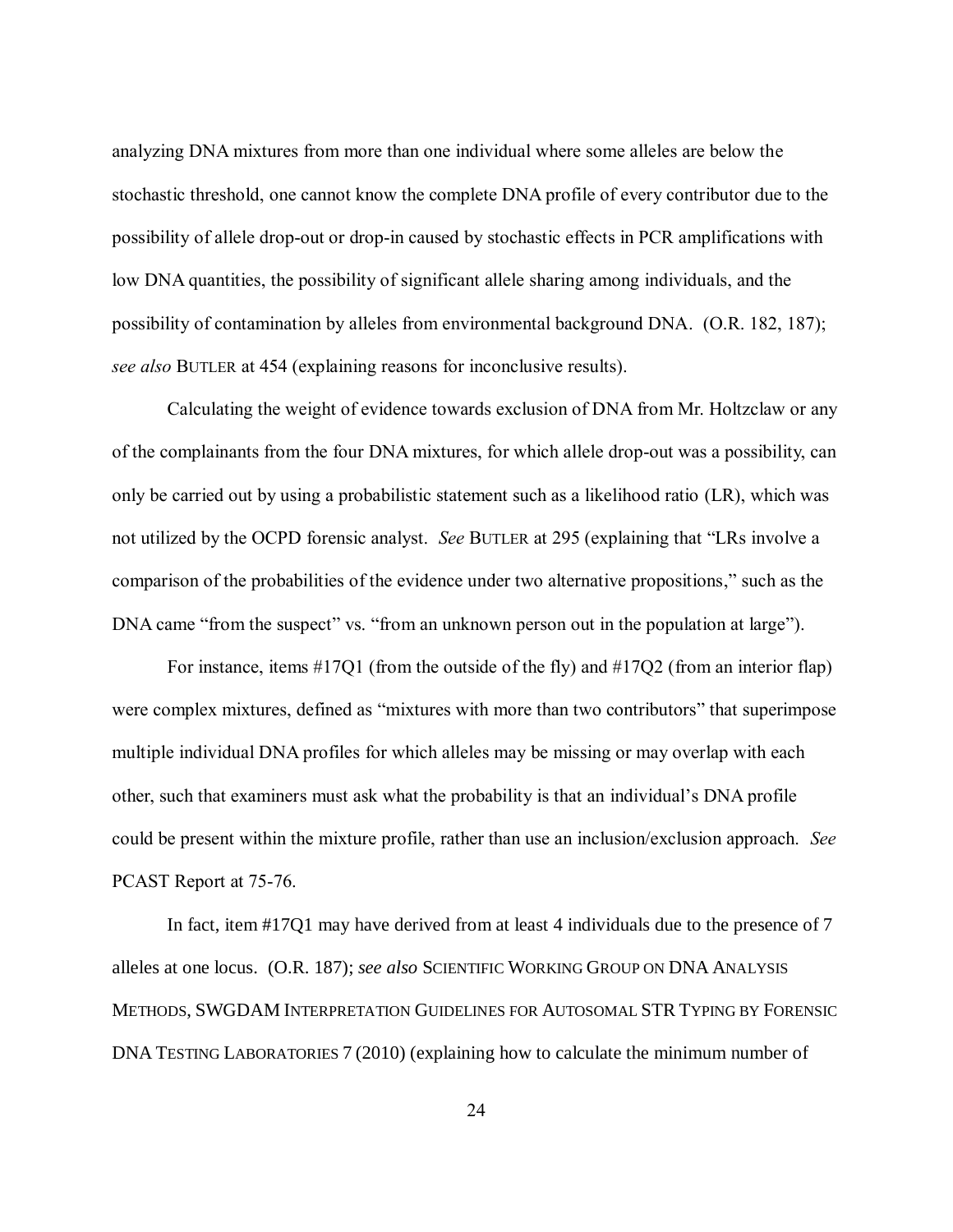contributors). There is some debate in the forensic community about using likelihood ratios for 4 or more contributors. *See* PCAST Report at 8, 80-81 (explaining that "substantially more evidence is needed to establish foundational validity" for using likelihood ratios for mixtures with 4 or more contributors). However, some laboratories calculate likelihood ratios for such mixtures using specialist probabilistic software that can take account of stochastic effects and peak imbalance, yet the OCPD lab did not use or attempt to use appropriate software. *See id.*

The forensic analyst's testimony excluding Mr. Holtzclaw as a potential contributor to the DNA mixtures was therefore an error because it was based on a subjective assessment rather than an objective one. *See* PCAST Report at 8 ("[S]ubjective analysis of complex DNA mixtures has not been established to be foundationally valid and is not a reliable methodology."); *see also* Boies at 407, 414 (noting that DNA testing, analysis, and interpretation are affected by human error because forensic analysts interpret results subjectively).

**Third**, even on a subjective basis, Mr. Holtzclaw cannot be excluded as a contributor to items #17Q1 and #17Q2 because the majority of the alleles present in Mr. Holtzclaw's DNA profile (including sex chromosomes) are present in both items. The number of alleles in common with Mr. Holtzclaw equals 27 out of 32 alleles in #17Q1 and 22 out of 32 alleles in #17Q2, albeit at a low level. (O.R. 187) Similarly, Mr. Holtzclaw's DNA could be present in DNA items #17Q3 and #17Q4 at a low level as a minor contributor because these mixtures contain 19 and 21 alleles matching those of Mr. Holtzclaw, respectively, out of 32 alleles in total, with many of the matching alleles being present below the stochastic threshold while others could be shared with the major contributor matching Ms. C1's DNA profile. (O.R. 255)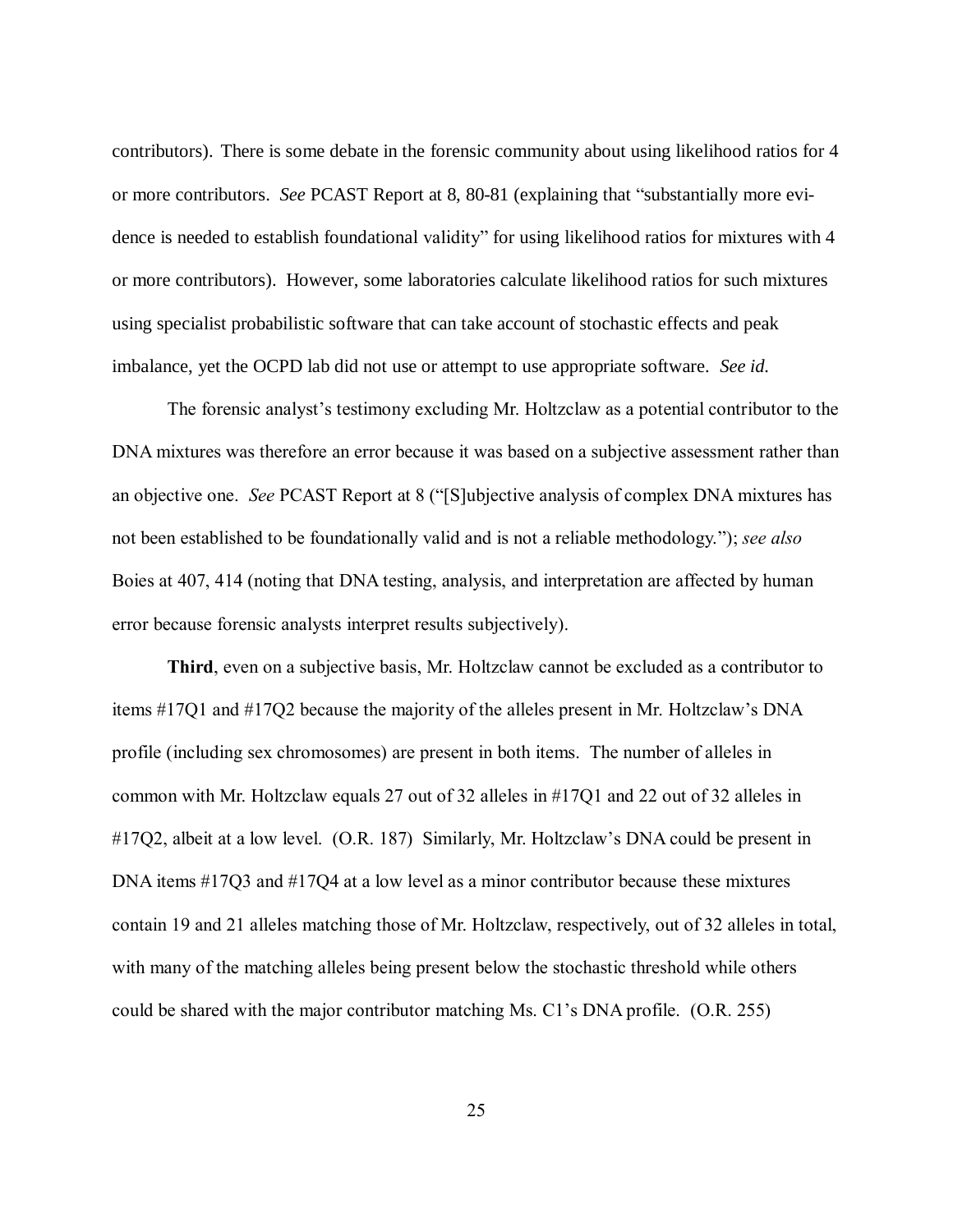**Fourth**, the OCPD forensic analyst should not have excluded Mr. Holtzclaw as a potential contributor to items #17Q2, #17Q3, and #17Q4 during her testimony because this erroneous conclusion conflicted with her own OCPD forensic examination reports, in which she stated correctly that in item #17Q2 "the minor component is not suitable for comparison purposes due to insufficient data," and in items #17Q3 and #17Q4 the minor contributors were "not suitable for comparison purposes, due to insufficient genetic material." (O.R. 182, 253) Such statements mean that the results are inconclusive, being insufficient to clearly exclude, or not exclude, an individual's DNA profile. *See* BUTLER at 454.

The OCPD forensic scientist's testimony excluding Mr. Holtzclaw from being a potential contributor also contradicted the OCPD DNA Laboratory STR Interpretation Procedure Manual guidelines (Issue Date 11/17/13), which state that an "inconclusive" conclusion is to be arrived at when there is "insufficient data," "mixtures of DNA from multiple donors," or "stochastic effects resulting in allelic drop-out," which were issues with the DNA samples.

### **3. The State's forensic analyst displayed lack of awareness that touching an item may not deposit one's own DNA.**

When the OCPD forensic analyst claimed that an absence of Mr. Holtzclaw's DNA was "very difficult to try and explain" (Tr. 4073), which was used to support the prosecution's argument that Ms. C1's DNA was unlikely to have transferred innocently via Mr. Holtzclaw's fingers (Tr. 4087-89), the forensic analyst ignored scientific research, available before the trial, that proved people can transfer someone else's DNA that is on their hands without transferring their own DNA to objects they touch. *See* Meakin & Jamieson at 437; *see also* Cale *et al.* at 196, 202. She also ignored research revealing that people do not always transfer their own DNA ("wearer DNA") in detectable levels to their own clothing or to touched objects, and even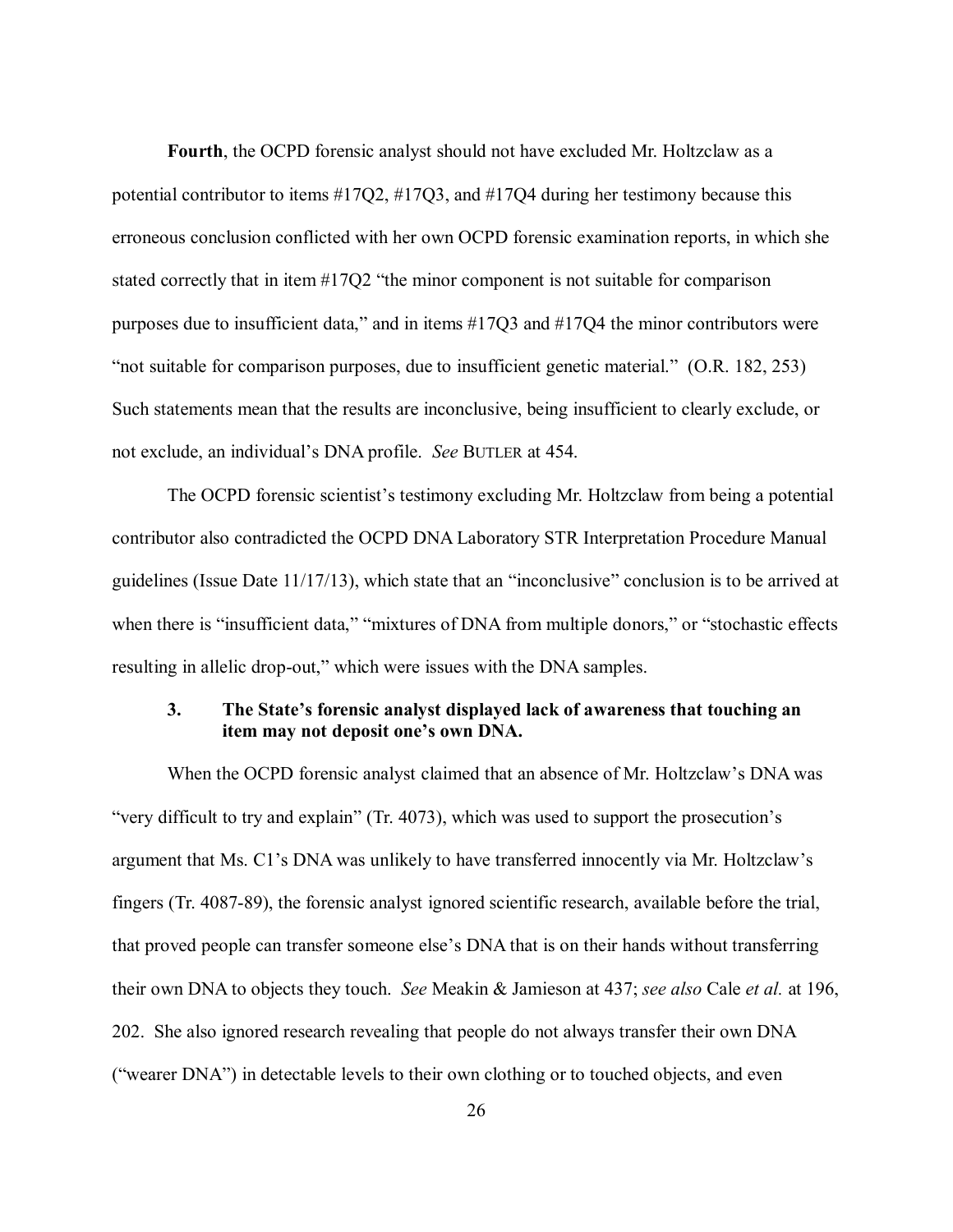repeatedly touching an object does not necessarily deposit DNA. *See* Meakin & Jamieson at 442; *see also* Michelle Breathnach, Linda Williams, Louise McKenna & Elizabeth Moore, *Probability of Detection of DNA Deposited by Habitual Wearer and/or the Second Individual* 

*Who Touched the Garment,* 20 FORENSIC SCIENCE INT'L: GENETICS 53, 58 (2016) (demonstrating that wearer DNA was not detected in a significant number of samples from the waistband of men's underpants in a study published online on October 17, 2015); Mariya Goray & Roland A.H. van Oorschot, *The Complexities of DNA Transfer During a Social Setting*, 17 J. OF LEGAL MEDICINE 82, 90 (2015) (discovering that "in many instances even a simple primary contact did not result in detectable deposit of participant's own DNA," even with lengthy, repeated contact).

Studies of people's "shedder status" reveal that some individuals at various times do not readily deposit their own DNA, which could account for not finding all of Mr. Holtzclaw's alleles in the four samples from the fly of the uniform pants. *See* Meakin & Jamieson at 437- 438; *see also* Ane Elida Fonneløp, Merete Ramse, Thore Egeland & Peter Gill, *The Implications of Shedder Status and Background DNA on Direct and Secondary Transfer in an Attack Scenario*, 29 FORENSIC SCIENCE INT'L: GENETICS 48, 59 (2017) (concluding that an individual's shedder status significantly influences the probability of DNA direct and secondary transfer, and a low shedder may not transfer detectable DNA).

### **C. The State's Forensic Analyst did not Testify Clearly about the Presence and Implications of DNA from At Least One Male.**

If the non-semen DNA mixtures from several unknown individuals including at least one male in the four samples from the fly of the uniform pants had been reported and discussed thoroughly by the prosecution and trial defense attorney, then these results would be expected to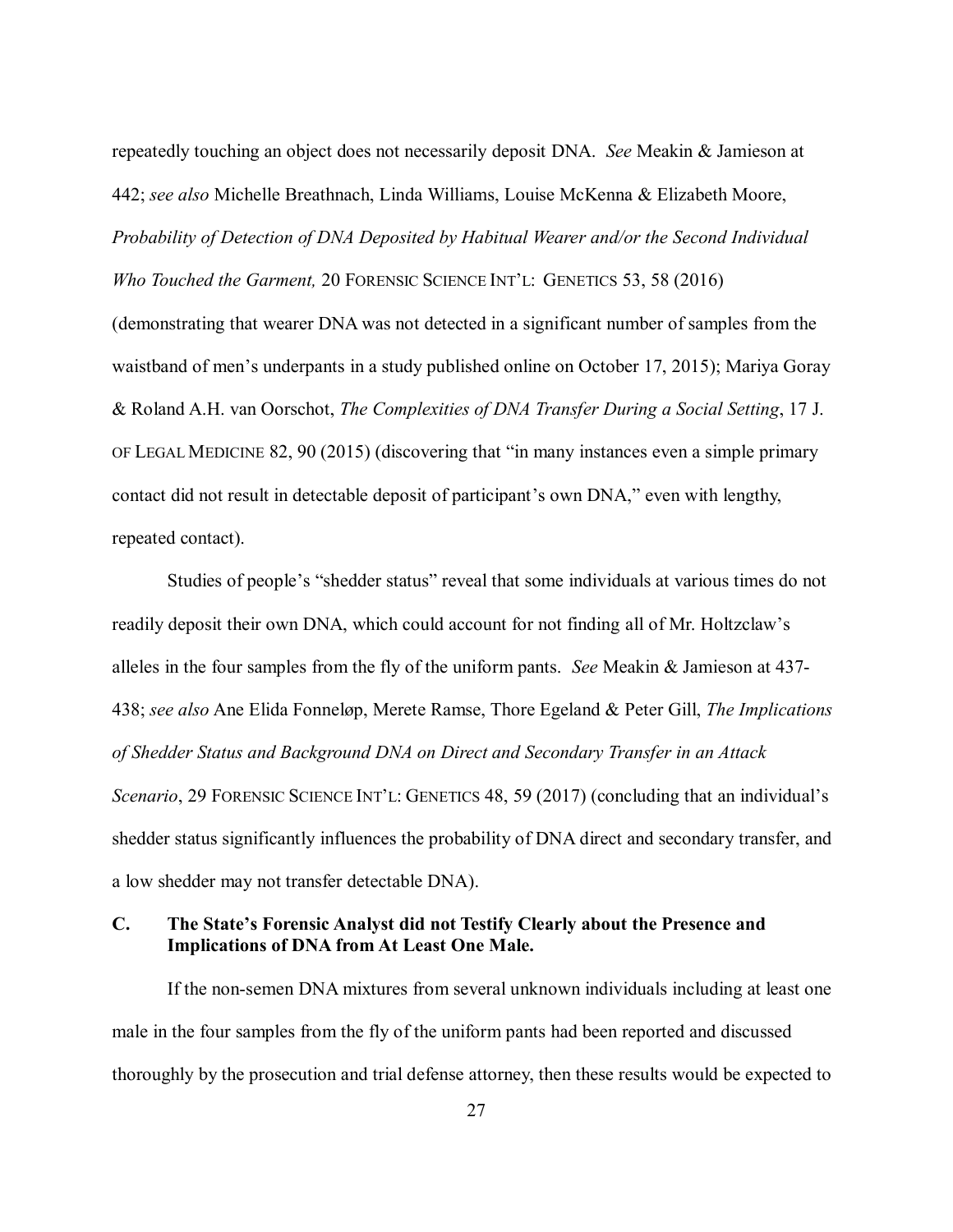have undermined the prosecution's argument that sexual assault was the most likely explanation for the discovery of DNA matching Ms. C1's profile on the outside and inside of the fly of Mr. Holtzclaw's uniform pants. The implication of finding male DNA is that it demonstrates an individual's DNA can transfer to the fly of the uniform pants without any involvement of that individual's vaginal fluid, since males do not make vaginal fluid.

Furthermore, it is expected that male DNA in item #17Q1 came from at least one male who is not Mr. Holtzclaw based on the strength of the Y chromosome allele and the fact that Mr. Holtzclaw could not definitively be included in this mixture. Yet the method by which this male DNA transferred was not investigated even though it could be the same method by which DNA matching Ms. C1's profile transferred to the fly of the uniform pants.

During the trial, the prosecutor and the State's forensic analyst never overtly disclosed the presence of at least one male contributor in the DNA samples, nor did defense counsel observe there was male DNA in the samples. (Tr. 4044, 4056, 4073) As previously explained, the State's forensic analyst claimed incorrectly that there was no evidence of male DNA in items #17Q3 and #17Q4. (Tr. 4072) She also never testified overtly that male DNA was found in item #17Q1 in close to equal proportions with the female DNA (Tr. 4042), indicating approximately a ratio of about half male DNA to half female DNA in this sample. The forensic analyst also dismissed the importance of the Y chromosome in item #17Q2, simply testifying that "the X is in black and the minor contributor is a Y, but it's in red so it really basically doesn't count," and "the statement that best suits that minor contributor is that it is not suitable for comparison purposes." (Tr. 4044, 4056)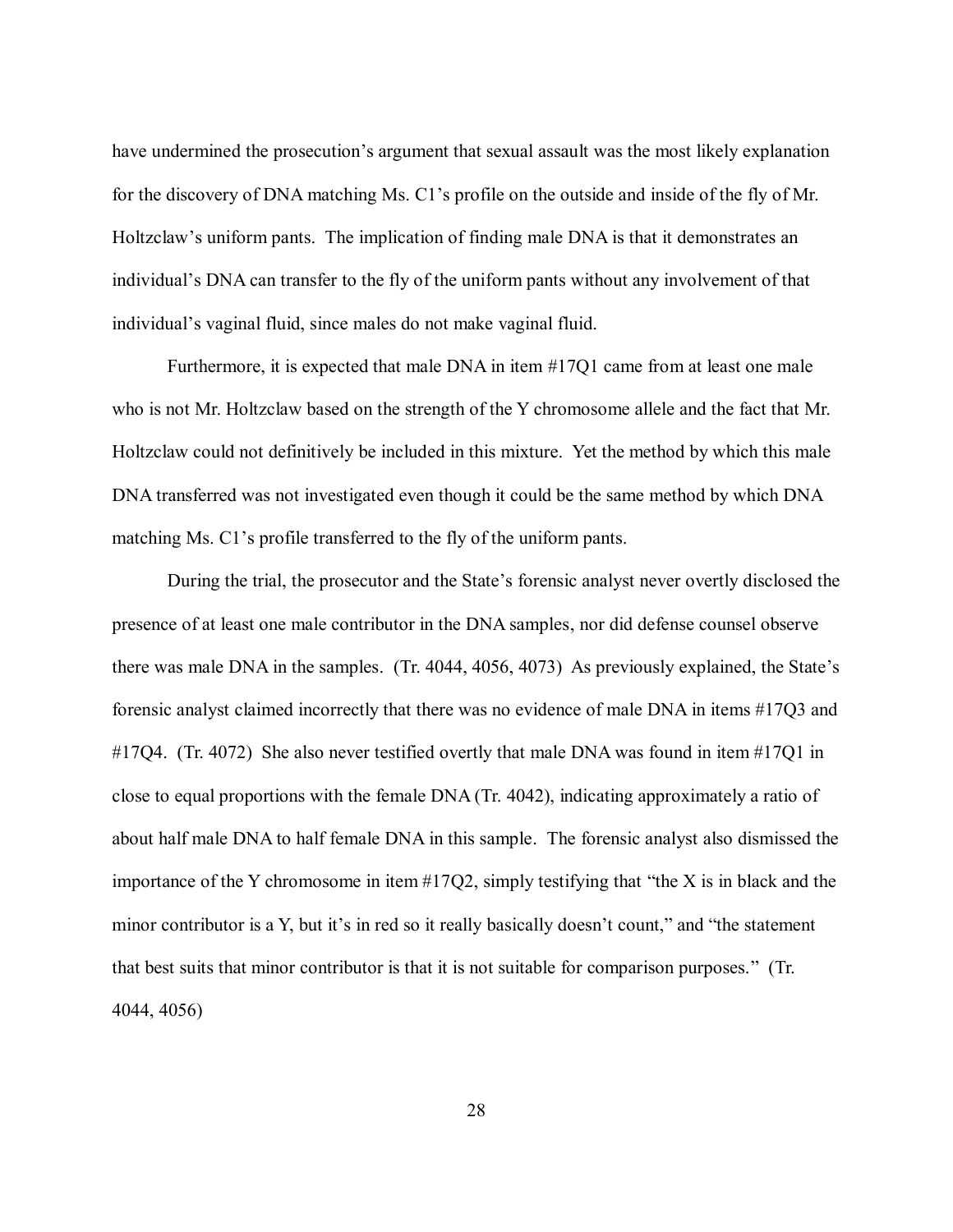#### **D. The Prosecutor Misstated the DNA Evidence During Closing Argument.**

As described in Mr. Holtzclaw's brief (p. 36), the prosecutor fundamentally mischaracterized the forensic evidence during his closing argument when he claimed it was a "fact" that Ms. C1's DNA "from the walls of her vagina was transferred in vaginal fluids onto the outside and inside – not of his pockets, not of his cuff, not where he sits, but of the exact location she says his penis came in contact." (Tr. 4307) This statement was not a scientific inference because a basic tenet of science is that one cannot claim the presence of a substance for which one has not tested, and specific biochemical confirmatory tests are required to associate a biological fluid to DNA evidence. *See* Jakubowska *et al.* at 204.

The prosecutor also misled the jury by implying that finding the DNA only on the fly of the uniform pants and nowhere else was especially incriminating, when he knew full well that only the fly was tested because he himself had requested that the lab specifically "analyze the inside crotch area of the pants, for female DNA," as stated in the "OCPD Lab Services Division – Request for Analysis Form" on Sept. 28, 2015. (O.R. 586; Tr. 4059)

### **III. THE DNA EVIDENCE FROM THE FLY OF THE UNIFORM PANTS WAS ESPECIALLY INFLUENTIAL AND PIVOTAL IN MR. HOLTZCLAW'S TRIAL, AND THEREFORE MISCHARACTERIZATION OF THE EVIDENCE WAS HARMFUL.**

Court opinions emphasize the particular harm caused by prosecutorial misconduct involving DNA evidence. *See, e.g., Duncan*, 322 S.W.3d at 85, 87-93; *Whack v. State*, 73 A.3d 186, 195-202 (Md. 2013) (reversing murder conviction based on prosecution's misuse of DNA evidence), *citing, inter alia*, *Duncan*; *Commonwealth v. Mattei*, 920 N.E.2d 845, 858-859 (Mass. 2010) (new trial warranted where testimony that defendant was not excluded as a source of DNA was presented without a statistical explanation of that fact's significance, and where prosecution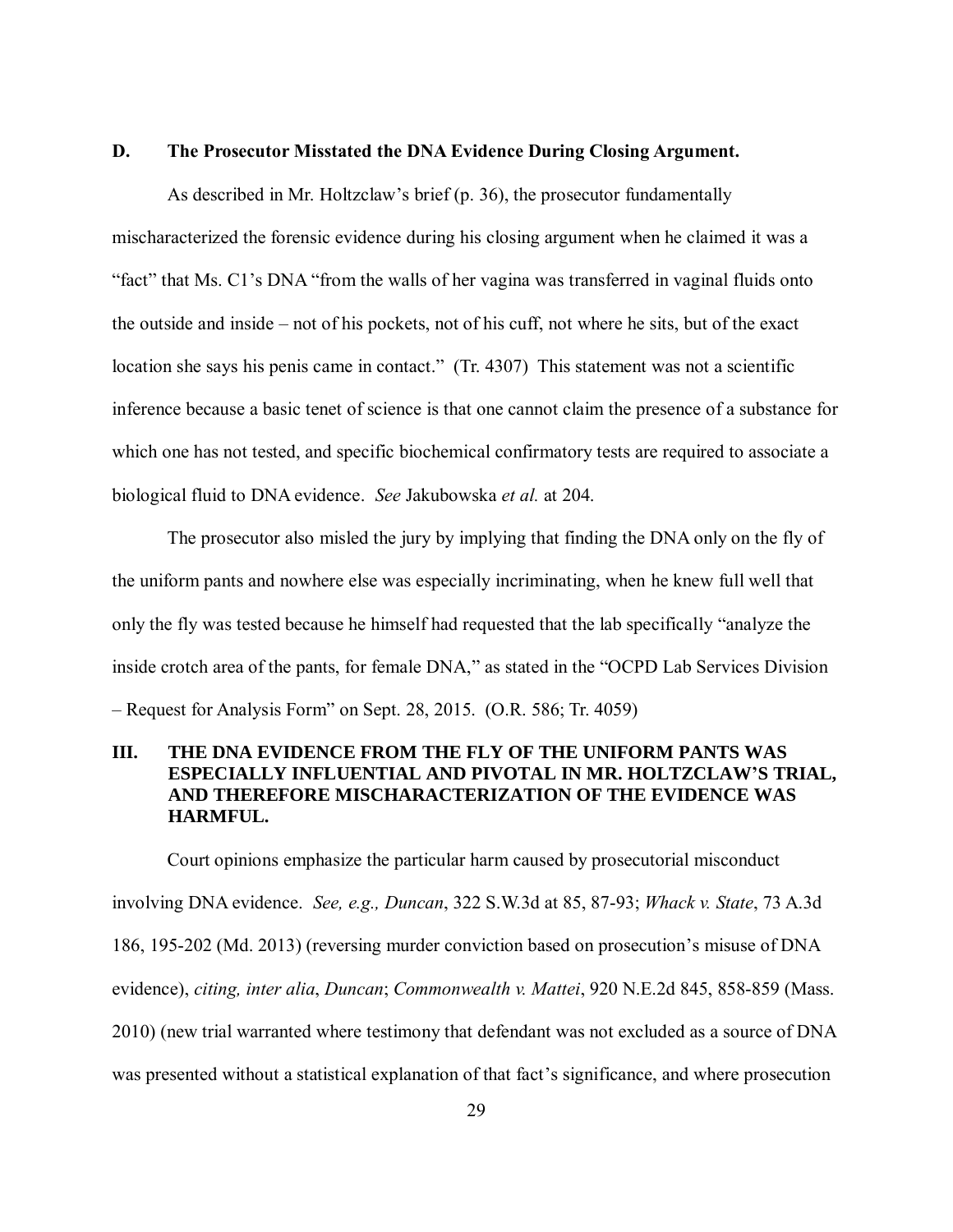emphasized in closing that defendant's DNA was consistent with that of a profile found in the victim's apartment); and *State v. Bloom*, 516 N.W.2d 159, 169 (Minn. 1994) ("Prosecutors and trial courts are cautioned that we will not hesitate to award a new trial to a defendant if our review of the trial record reveals that quantitative or qualitative DNA identification evidence was presented in a misleading or improper way.").

The DNA evidence from the fly of Mr. Holtzclaw's uniform pants and its mischaracterizations were likely to have a large, prejudicial effect and therefore impact the trial verdict because jurors overvalue DNA evidence, especially when a DNA match is found in weak circumstantial cases such as Mr. Holtzclaw's. *See* Lieberman *et al.* at 27 (explaining that "a mystical aura of definitiveness often surrounds the value of DNA evidence to exonerate the innocent and convict the guilty" and jurors appear to overvalue DNA evidence); *see also* Stephanie Dartnall & Jane Goodman-Delahunty, *Enhancing Juror Understanding of Probabilistic DNA Evidence*, 38 AUSTRALIAN J. OF FORENSIC SCIENCES 85, 88 (2006) ("[R]esults illustrate the powerful and persuasive impact of DNA match evidence on juror decisions.").

However, we are concerned that the harmful impact of the DNA evidence errors runs much deeper, to the heart of the trial, because the State obtained most of its evidence against Mr. Holtzclaw by building a biased investigation upon the OCPD forensic analyst's flawed conclusion that sexual contact best explained the DNA evidence. *See* Kassin *et al.* at 50 (explaining that corrupted forensic science conclusions can influence other lines of evidence).

## **A. Jurors were Likely to Place Enormous and Excessive Faith in the DNA Evidence, such that It Would Have an Unduly Large Influence on Their Verdict.**

As researchers and the Courts have recognized, DNA evidence in general is highly prejudicial due to its "aura of infallibility." *Commonwealth v. Curnin*, 565 N.E.2d 440, 441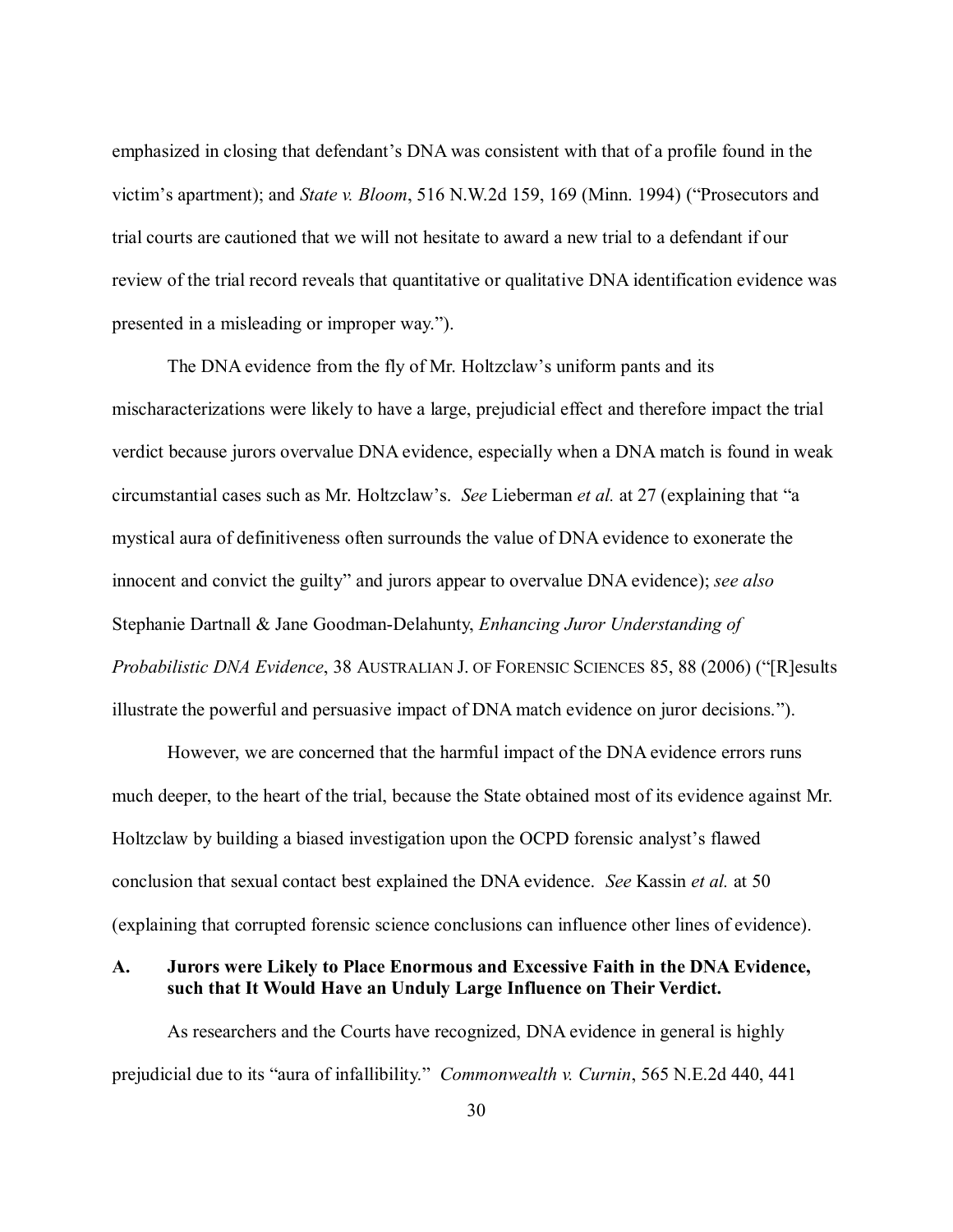(Mass. 1991), *see also Duncan*, 322 S.W.3d at 93 (recognizing the "immense weight jurors are apt to accord DNA evidence"). DNA evidence has such persuasive powers that, legal commentators have noted, "[w]hen DNA evidence is introduced against an accused at trial, the prosecutor's case can take on an aura of invincibility" and the DNA evidence resists defense challenges. Robert Aronson & Jacqueline McMurtrie, *The Use and Misuse of High–Tech Evidence By Prosecutors: Ethical and Evidentiary Issues*, 76 FORDHAM L. REV. 1453, 1469 (2007); *see also* Lieberman *et al.* at 44 (observing that "after damaging cross-examination testimony […], jurors were still more likely to convict when DNA evidence existed compared to other types of evidence").

The DNA evidence in Mr. Holtzclaw's trial, despite its low probative value, is also expected to have been valued heavily by the jury because the complainants had severe credibility issues, the additional circumstantial evidence was weak, and two jurors stated publicly that the DNA evidence was crucial in the jury's deliberations.

#### **1. Research shows that jurors often overvalue the weight of DNA evidence, even when it lacks probative value, especially in circumstantial cases.**

Studies demonstrate that jurors weigh DNA evidence very heavily, finding it to be the most accurate and persuasive type of evidence compared to other types of forensic evidence. Lieberman *et al.* at 34-37 (explaining that in a psychological study of 383 University of Nevada students and 233 Nevada jurors, participants rated DNA evidence as the most accurate and persuasive evidence of a suspect's guilt, as compared to fingerprint evidence, hair evidence, a suspect's confession, identification by victim, or eyewitness identification). Archival research of actual juries found they were 33 times more likely to reach a guilty verdict when sexual assault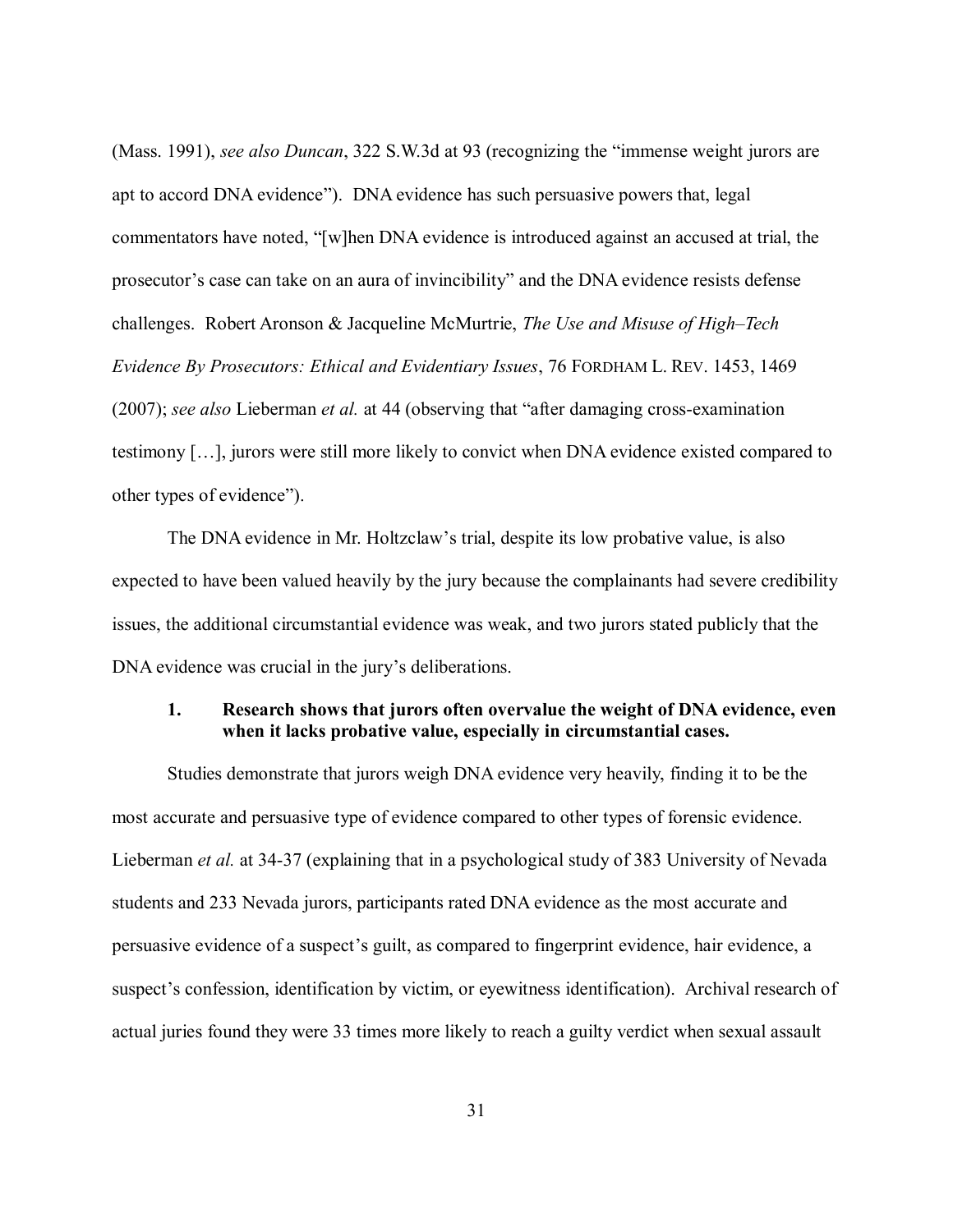trials involved DNA evidence. Jane Goodman-Delahunty & Lindsay Hewson, *Enhancing Fairness in DNA Jury Trials*, 392 TRENDS & ISSUES IN CRIME AND CRIMINAL JUSTICE 1, 1 (2010).

Even when DNA evidence is of little or no probative value, it carries a disproportional weight compared to other types of evidence considered by jurors. Mark Findlay, *Juror Comprehension and the Hard Case - Making Forensic Evidence Simpler*, 36 INT'L J. OF LAW CRIME AND JUSTICE 15, 25-28 (2008).

Jurors have been found to place "heavy and perhaps disproportionate reliance on the probative value of DNA," an advantage that has "pre-trial origins," such that "the prosecution is at a unique advantage by means of its simple introduction." *Id.* at 41. Studies of mock jurors reveal that some have a pre-trial, pro-prosecution bias that forensic evidence is nearly infallible and conclusively identifies the guilty party, and this bias, which can be measured by the Forensic Evidence Examination Bias Scale (FEEBS) questionnaire, makes jurors more likely to ascribe higher strength to weak, ambiguous DNA evidence and convict the defendant. *See* Lisa L. Smith & Ray Bull, *Validation of the Factor Structure and Predictive Validity of the Forensic Evidence Evaluation Bias Scale for Robbery and Sexual Assault Trial Scenarios*, 20 PSYCHOLOGY, CRIME & LAW 450, 456, 458, 462-64 (2014).

Research on mock jurors' reactions to DNA evidence involving statistical probabilities of a DNA match, which parallels Mr. Holtzclaw's trial, showed that DNA evidence in a weak, circumstantial criminal case significantly increased the conviction rate, and merely mentioning a DNA match caused mock jurors to be more than 15 times more likely to convict, underscoring the power of a match. *See* Dartnall & Goodman-Delahunty at 88. A third of the mock jurors convicted the defendant, regardless of the probative value of the DNA evidence. *Id.* at 89.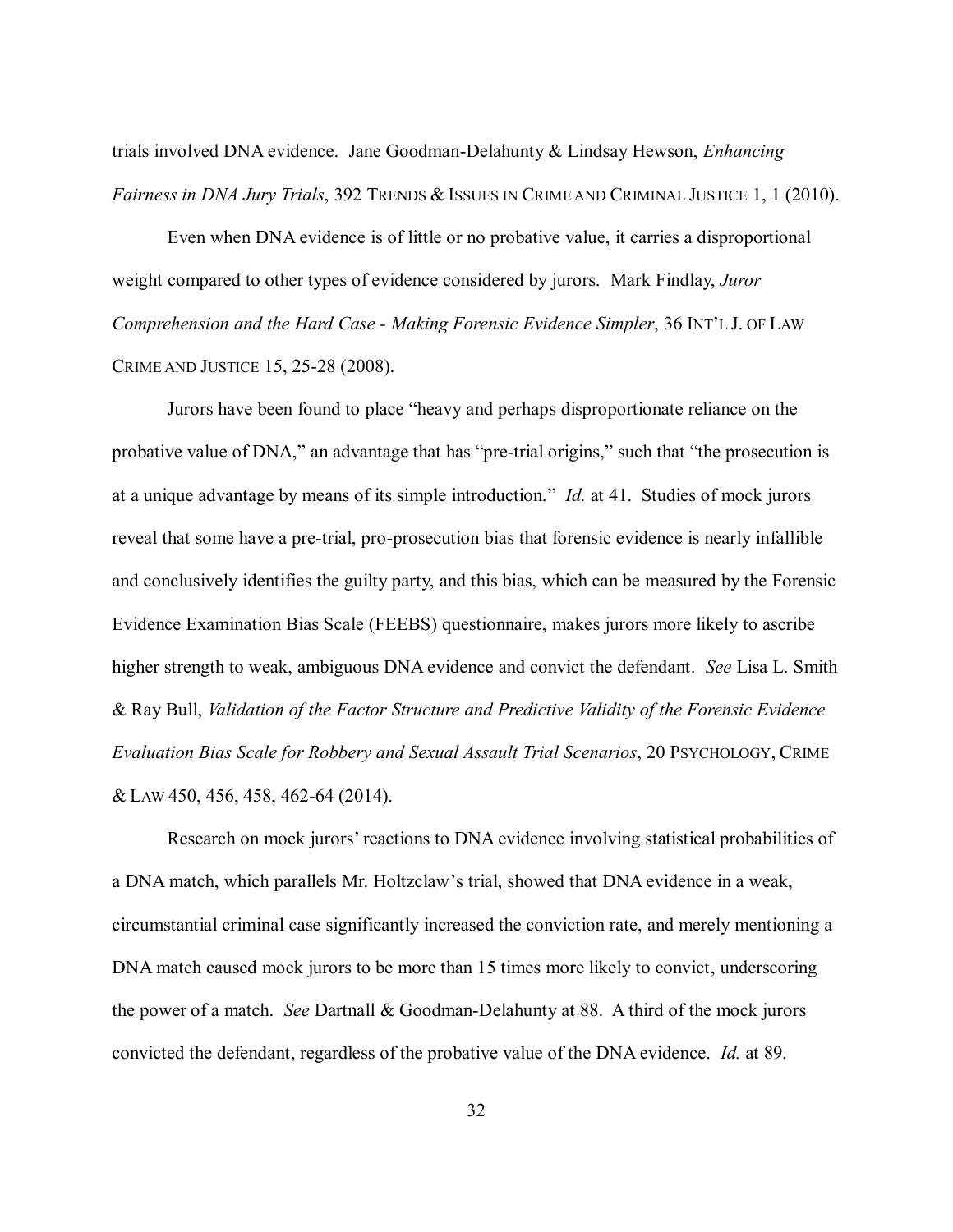Interviews of actual jurors in six New South Wales criminal trials in which the only evidence was circumstantial, as in Mr. Holtzclaw's case, also revealed that jurors usually considered the DNA evidence to be "more influential than objectively its probative value should have established" in trials leading to a guilty verdict, and most jurors agreed that forensic evidence was more important than other types of evidence during deliberation and was "crucial in proving the prosecution case and hence the guilt" of the accused. Findlay at 25, 27.

### **2. The DNA evidence, although of little probative value, was particularly influential because of complainants' credibility issues and the weakness of the other circumstantial evidence.**

The DNA match to the teenager, Ms. C1, was the lynchpin in Mr. Holtzclaw's trial not only because jurors tend to give DNA evidence more weight than it is due, but also because all of the complainants had significant credibility issues, and the government's evidence was circumstantial and weak due to the prosecution's heavy reliance on imprecise, inaccurate, and inconsistent patrol car AVL data that proved Mr. Holtzclaw had interacted with the complainants yet was not proof of sexual assault. (Tr. 914, 2743, 2939); *see also United States v. Bonds*, 12 F.3d 540, 567-568 (6th Cir. 1993) ("The aura of reliability surrounding DNA evidence does present the prospect of a decision based on the perceived infallibility of such evidence, especially in a case such as this where the evidence is largely circumstantial."); Dartnall & Goodman-Delahunty at 88; Findlay at 25, 27.

The DNA evidence was pivotal in the trial because the 13 complainants had severe credibility issues, including drug use, psychiatric troubles, criminal arrests or convictions, inconsistent testimony, or a combination thereof. Not only the five women whose allegations led to acquittals had such issues, but so did the eight complainants  $(C1 - C8)$ , described below,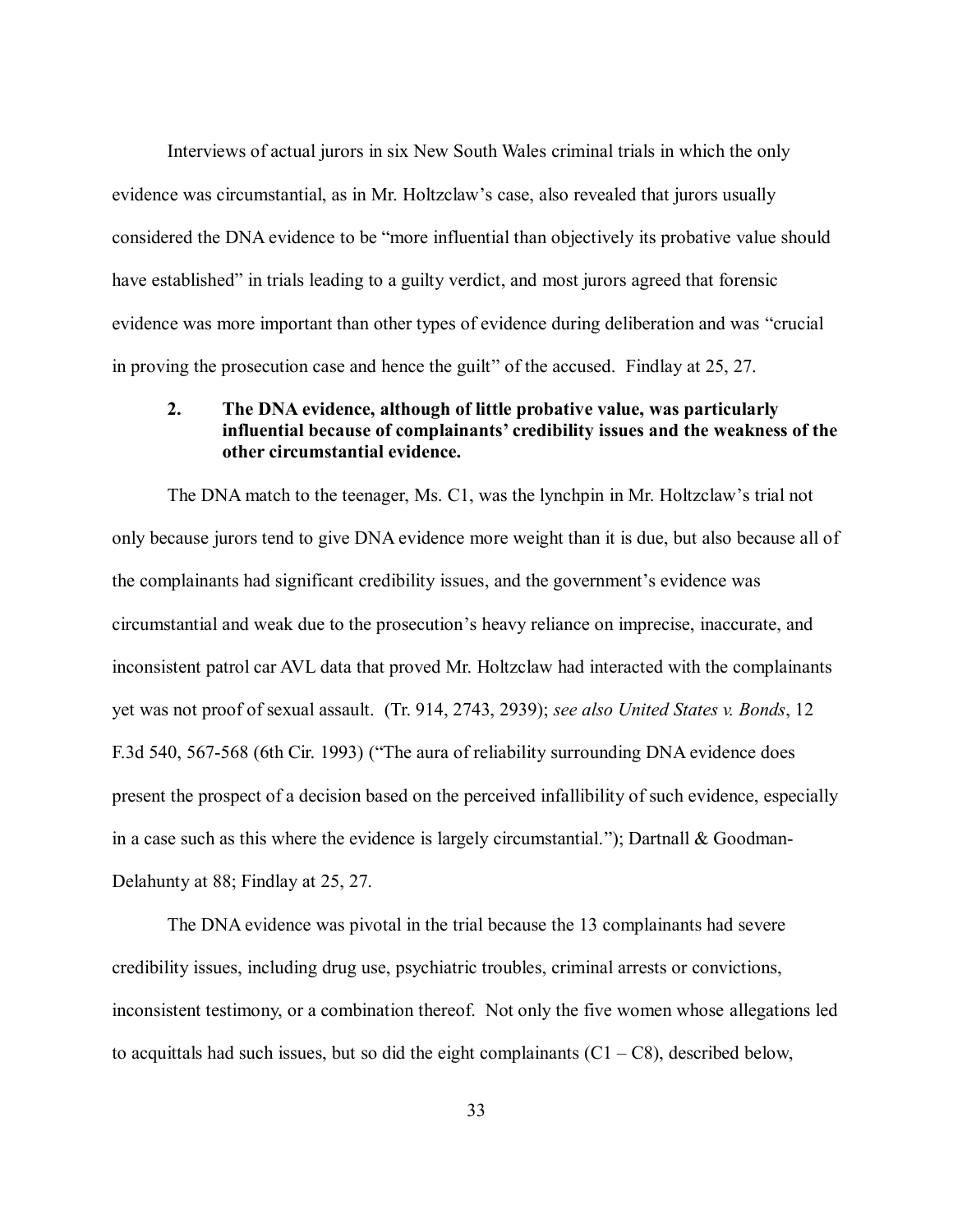whose allegations led to guilty verdicts.

The teenager, Ms. C1, testified that she had "a lot of [...] psychiatric" problems (Tr. 3798) and had been to treatment for trying powder cocaine, meth, and PCP in the past and still smoked marijuana (Tr. 3843). On the morning of June 17, 2014, the day of the alleged sexual assault, Ms. C1's mother filed a disorderly conduct (assault and battery) complaint against her daughter, Ms. C1, for hitting her mother four or five times on the arm and face. (Tr. 3882-83, 3950) During a detective interview, Ms. C1's mother stated that when she saw her daughter late that night after the disorderly conduct complaint was filed, her daughter simply said that she had "met this really hot cop." (Tr. 3948) Ms. C1 was later arrested twice for engaging in physical fights with other individuals after June 17, 2014. (Tr. 3787-89)

Ms. C2, a 57-year old woman who was driving although her license had been suspended for more than 30 years (Tr. 543, 571), said she had taken PM aspirin for a headache (Tr. 256) and smoked marijuana a couple hours prior to driving, testifying that she got high "earlier when I was young" (Tr. 470) but she was not high that evening because she took just one hit (Tr. 469). Her police interview report on the morning of the alleged assault, however, stated that Ms. C2 said she had smoked two marijuana cigarettes (Tr. 537, 757), which she denied at the trial. No forensic evidence supported Ms. C2's forcible oral sodomy allegations since her SANE kit came back negative and no fingerprints or DNA corroborated her account that she and Mr. Holtzclaw had placed their hands on the top of the patrol car. (Tr. 482, 508, 1095-96, 4038)

Ms. C3 smoked crack with her paid house cleaner, another complainant (Tr. 2325), was "obviously intoxicated" when she arrived to testify (Tr. 1855), and told the Court that she had only taken her prescription medicine and nothing else, yet her drug test then came back positive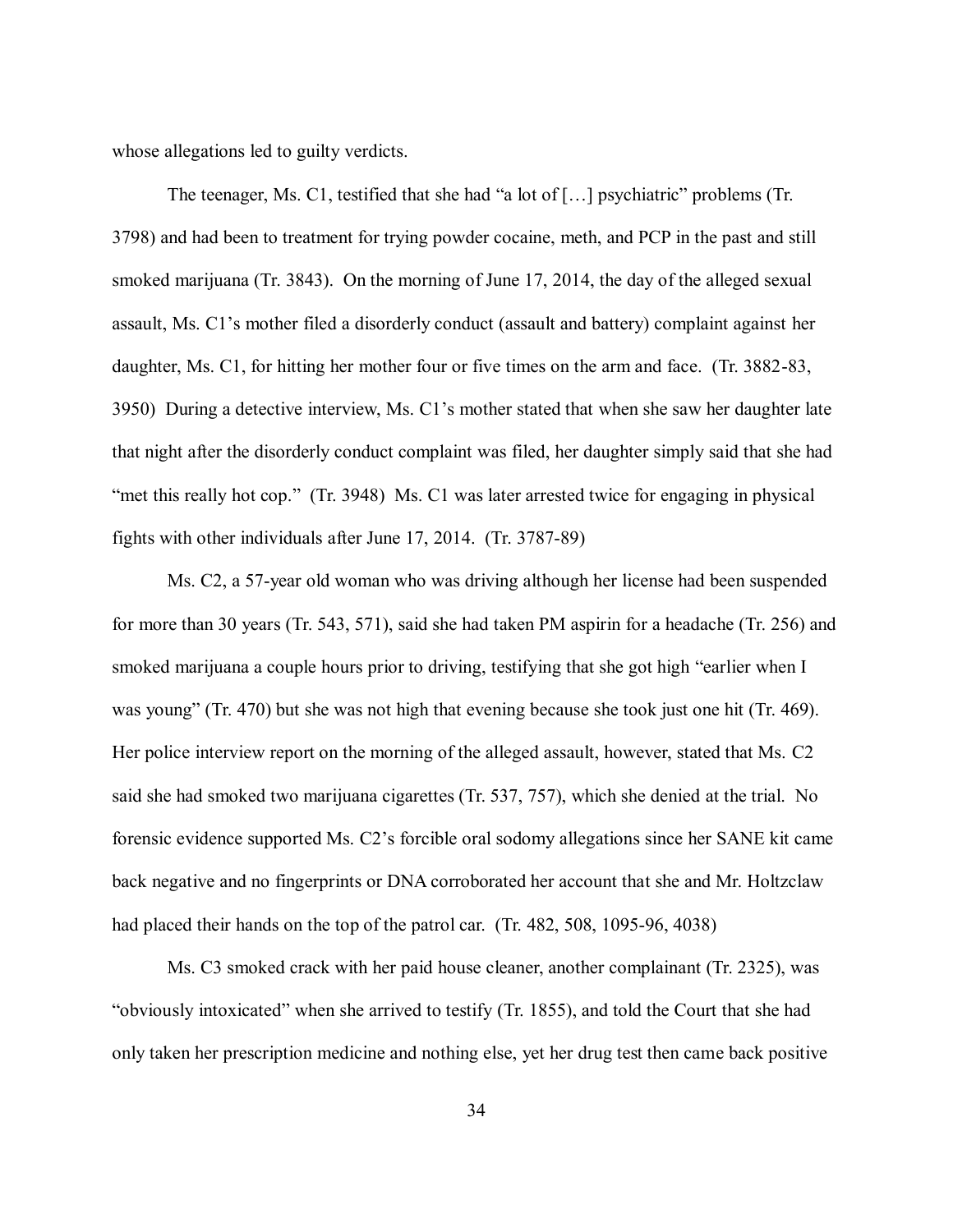for PCP (Tr. 1862-63). At one point she refused to testify and tried to leave, but police detained her for disorderly conduct and public intoxication. (Tr. 1857) Ms. C3 then testified with PCP in her system. The male detective told the Court, outside of the jury's hearing, "I've spent a lot of time with her and she's – you're right […] she's got kind of a fried brain." (Tr. 1868)

Ms. C4 used crack cocaine purchased with her prostitution money (Tr. 2524), was getting high on crack on the night Mr. Holtzclaw stopped her (Tr. 2526), and testified while in custody due to relapsing in her drug use program (Tr. 2519). She had multiple felony convictions (Tr. 2609-10) and a documented history of lying to the police (Tr. 2579). The forensic evidence did not support Ms. C4's allegation that Mr. Holtzclaw had orally sodomized her, because she said that afterwards she wiped the liquid from her mouth onto a chair, but testing the chair back for seminal fluid gave a negative result, and swabbing it for non-semen DNA revealed a complete profile of an unknown male who was not Mr. Holtzclaw. (Tr. 2703, 2705, 2726, 2729; O.R. 256- 57)

Ms. C5 had two robbery convictions, one involving use of a firearm, and had been sentenced to 25 years total in prison. (Tr. 2865-67) She admitted she had cocaine and alcohol in her system (Tr. 2855) on the evening she alleged that Mr. Holtzclaw followed her in his patrol car onto a street where she said he let her drop off her car before raping her, even though the AVL location data shows his patrol car never went on that street (Tr. 2925, 2934).

Ms. C6 was a multiple-time convicted felon (Tr. 3001) who used crack cocaine and marijuana (Tr. 3007) and said her assailant was a black man shorter than her own height of 5'11" (Tr. 2999) who raped her for "about five to ten minutes" at a public park containing an abandoned school (Tr. 3007). Yet Mr. Holtzclaw is Japanese American, has pale skin, and is over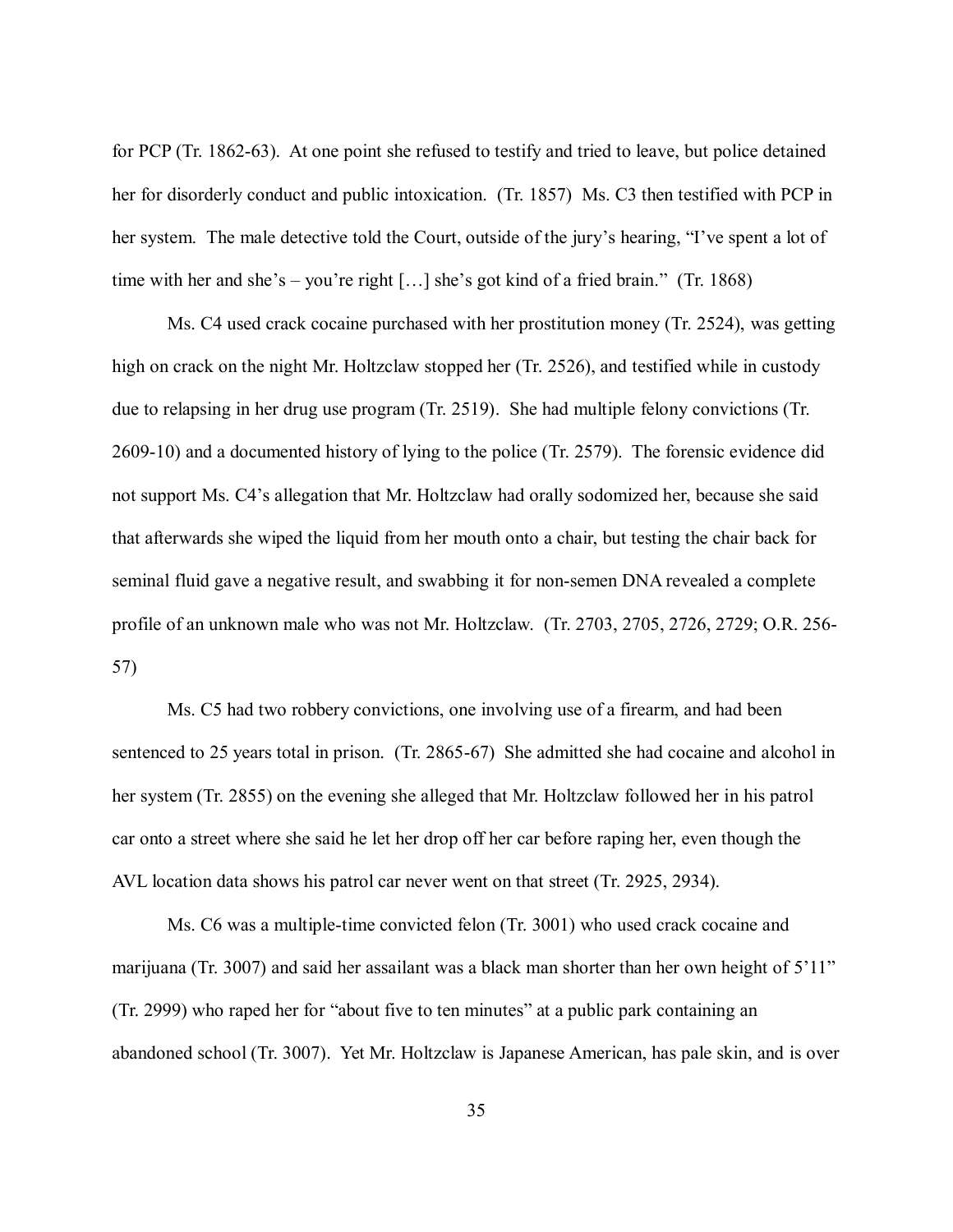6 feet tall. The AVL data showed that Mr. Holtzclaw's patrol car could only have been motionless in the park for less than four minutes (Tr. 3100), some of which was transit time because the patrol car was moving at time 1:14:28 (Tr. 3096) and then was already in motion again at 1:18:17 (Tr. 3099).

Ms. C7, a user of crack cocaine and marijuana (Tr. 3401), was under the influence of alcohol when Mr. Holtzclaw stopped her (Tr. 3356). She had a history of prison time and lying to police, and even caused a warrant to be issued for her underaged daughter's arrest by falsely using her daughter's name as her own. (Tr. 3406) Ms. C7's preliminary hearing testimony that Mr. Holtzclaw had ejaculated changed during trial to her stating that she didn't know. (Tr. 3404)

Finally, Ms. C8 smoked crack on a regular basis (Tr. 3521), was convicted of seven felonies (Tr. 3525), and gave conflicting testimony (Tr. 3523-26).

The DNA evidence in Mr. Holtzclaw's trial was also likely to be overvalued by the jury because the patrol car AVL data was weak circumstantial evidence that corroborated only that Mr. Holtzclaw had stopped and, at times, transported the complainants, which was unsurprising because the detectives used his own police records and radio calls to find 10 out of 13 women. While the AVL data often matched the complainants' accounts, it failed to corroborate fully the testimony of Ms. C5, Ms. C6, and Ms. C9. (Tr. 2925, 2934, 3100, 3239, 3288) Furthermore, the AVL data matches and discrepancies compared to details of complainants' memories had little significance because the AVL system experienced glitches (Tr. 2743), generated different data points every time AVL data was printed for a particular path (Tr. 2939), and provided patrol car location data that was only accurate to within 1,200 feet, the length of 3 football fields (Tr. 914).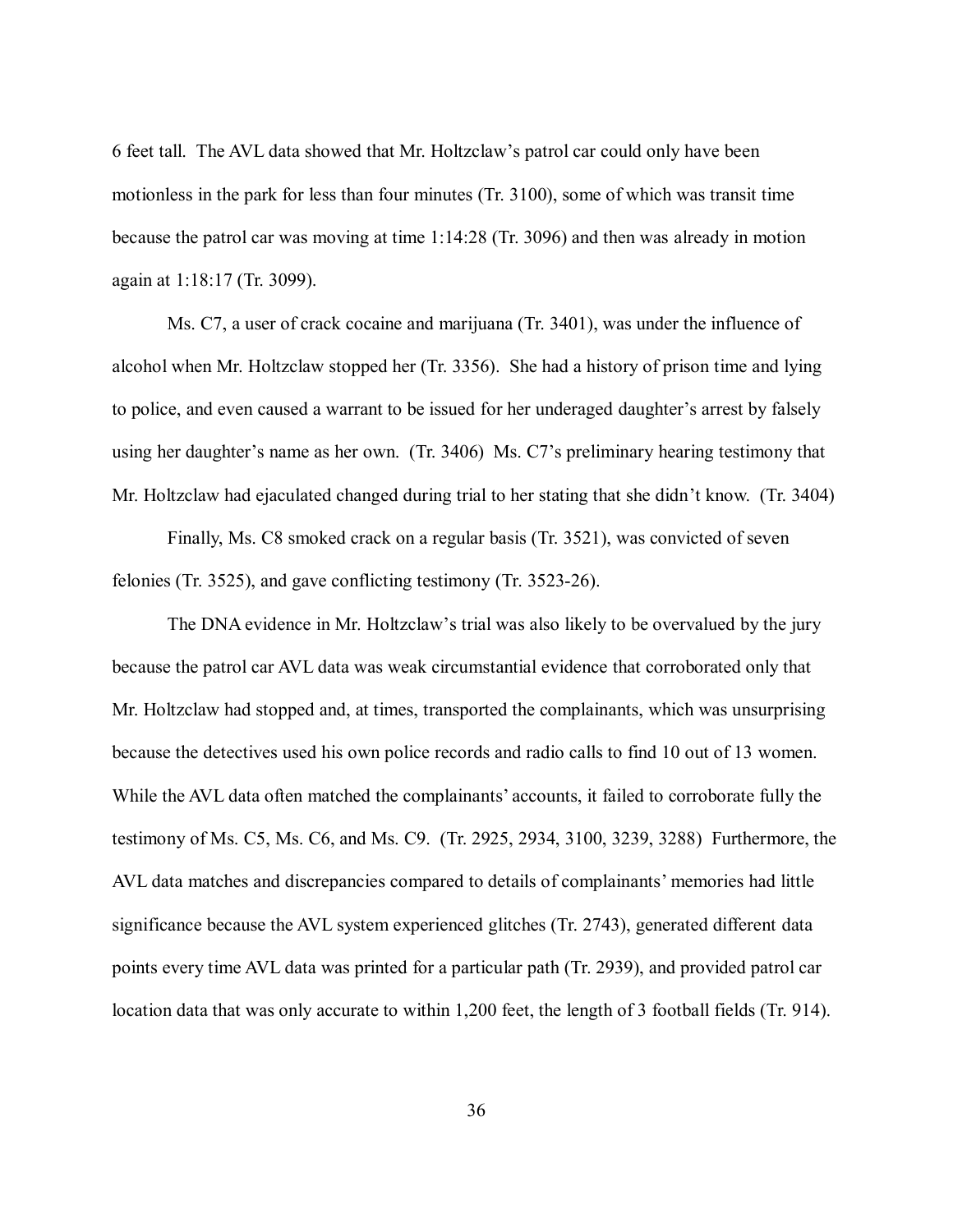#### **3. Actual juror comments reveal the prejudicial impact of the DNA evidence.**

The prejudicial impact of the DNA evidence in Mr. Holtzclaw's trial is shown by the comments of the two jurors who spoke to the press in post-trial interviews. Both expressed that the DNA evidence swayed the jury toward guilty verdicts.

Juror Ron Hill said in a news interview that "the DNA evidence was very crucial." KOKO 5 News, *Only on KOCO 5: Juror Speaks about Daniel Holtzclaw Trial*, YOUTUBE (Dec. 18, 2015), [https://www.youtube.com/watch?v=XzOK3xZQqxQ.](https://www.youtube.com/watch?v=XzOK3xZQqxQ)

Similarly, as reported by the press, "At first, [juror Daniel] Speaks said, a number of jurors were ready to set Holtzclaw free because they didn't believe some of Holtzclaw's accusers. 'There was some jurors that – due to that fact [of] who these victims were – had a hard time believing them,' Speaks said. Speaks says that it was DNA evidence on the inside of Holtzclaw's pants and testimony involving a 17-year-old victim that helped get the deliberations moving." Susan Welsh *et al.*, *How the Daniel Holtzclaw Jury Decided to Send the Ex-Oklahoma City Police Officer to Prison for 263 Years*, ABC News (May 20, 2016), http://abcnews.go.com/ US/daniel-holtzclaw-jury-decided-send-oklahoma-city-police/story?id=38549442.

Juror Daniel Speaks also revealed to *Crime Watch Daily* that he believed the DNA had transferred in vaginal fluid because the jurors were told this during the trial, demonstrating that the jury was misled by the prosecutor's false claim that the teenager's DNA transferred in vaginal fluid: "Well, I mean, I'm not a DNA expert. [Shrugs shoulders.] They told us it was DNA from the vaginal fluid from a 17-year-old. The DNA people are pretty boring to be honest with you." *Crime Watch Daily Investigates the Case of Daniel Holtzclaw* (Telepictures Productions television broadcast Apr. 28, 2017), https://www.youtube.com/watch?v=JEt32Z\_kz6o.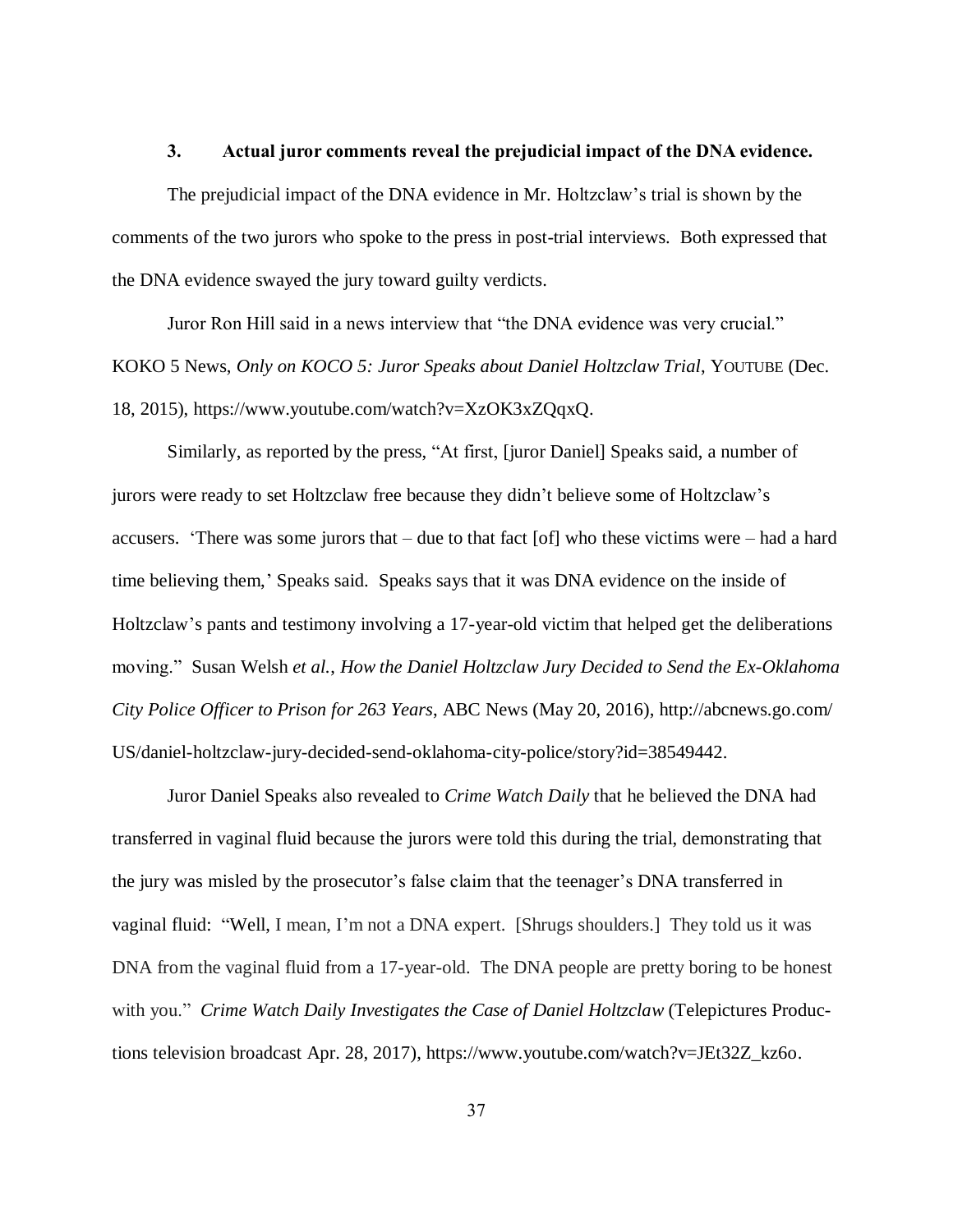#### **B. DNA Analysis Errors and Misrepresentations are Especially Harmful Because Jurors Weigh DNA Evidence Heavily.**

When forensic analysts and prosecutors misuse forensic evidence, and particularly DNA evidence, this misuse hinders the major function of the trial process, which is to seek the truth and enable jurors to determine the facts in the case. *See* Aronson & McMurtrie at 1458 (explaining that DNA evidence must be "presented in a fair and evenhanded manner that does not embellish or exaggerate its true worth," and prosecutors must not "misuse or misrepresent [...] forensic DNA evidence in order to obtain a conviction," because "there is a danger that the jury will be unduly swayed by the scientific nature of the evidence and consider it infallible proof of the accused's guilt"); *see also McCarty v. State*, 1988 OK CR 271, 765 P.2d 1215, 1219 (reversing a death penalty conviction because it was secured on the basis of false testimony by a forensic chemist whose "so-called expert opinion was actually a personal opinion beyond the scope of present scientific capabilities").

Because of the widespread belief that DNA evidence is reliable, "prosecutorial misconduct related to DNA evidence cannot be tolerated." Boies at 405. Misrepresented DNA evidence is especially harmful and should rarely receive harmless error review because DNA evidence has a major impact on the verdict. *See id.* at 405.

Courts repeatedly have found a prosecutor's misrepresentation of forensic DNA evidence to be reversible error. *See*, *e.g.*, *Duncan*, 322 S.W.3d at 85, 91-93 (reversing a conviction because the prosecutor overstated the significance of a DNA match and suggested the evidence was more powerful than it was during cross-examination and closing argument, rendering the trial unfair "given the immense weight jurors are apt to accord DNA evidence"); *Whack*, 73 A.3d at 188 (ordering a new trial because a prosecutor's error in overstating the importance of DNA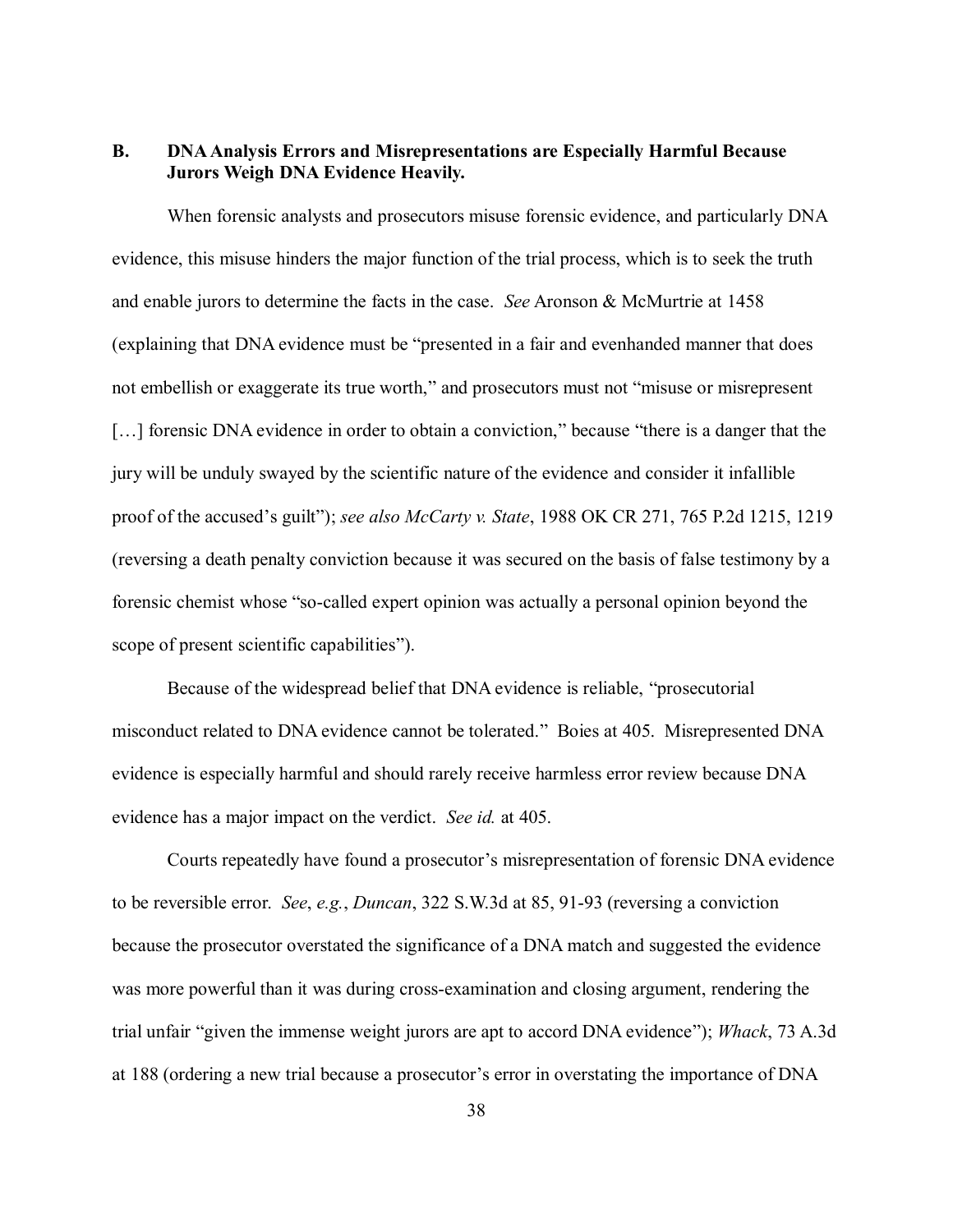evidence "must be considered within the larger context" where jurors place "a great deal of weight on the reliability and accuracy of DNA evidence," which can be highly technical and confusing in a way that could unduly affect the outcome of a trial and therefore must be described with extra care); and *People v. Wright*, 25 N.Y.3d 769, 771, 37 N.E.3d 1127, 1128, 16 N.Y.S.3d 485, 486 (2015) (reversing a conviction where prosecutorial misconduct occurred during the closing argument and "defense counsel failed to object, time and again, when the prosecutor repeatedly misrepresented to the jury critical DNA evidence as proof of defendant's guilt, in contradiction of the People's expert testimony").

The DNA analysis errors that misled the jury in Mr. Holtzclaw's trial were highly prejudicial because they encouraged jurors to dismiss as unlikely the explanation of non-intimate DNA indirect transfer, and to give more credence to the allegations not just of Ms. C1, but also of the other women even though they had credibility issues and no forensic evidence supporting the allegations, as noted in Mr. Holtzclaw's brief (p. 47). *See* Boies at 424 ("[E]rrors may give support to other less reliable evidence making the other evidence seem more reliable.").

If the prosecution in Mr. Holtzclaw's trial had not misled the jury by misrepresenting the probative value of the DNA evidence from the fly of the uniform pants, the trial outcome would likely have been different because the jury's verdict rested heavily on the DNA evidence. *See* Brandon L. Garrett & Peter J. Neufeld, *Invalid Forensic Science Testimony and Wrongful Convictions*, 95 VA. L. REV. 1, 63-65 (2009) (explaining that miscarriages of justice caused by mischaracterized DNA evidence were often due to prosecutorial errors, such as flawed DNA analysis and invalid testimony that misrepresented the DNA evidence or exaggerated the strength and importance of ambiguous, questionable DNA results); *see also* Findlay at 27.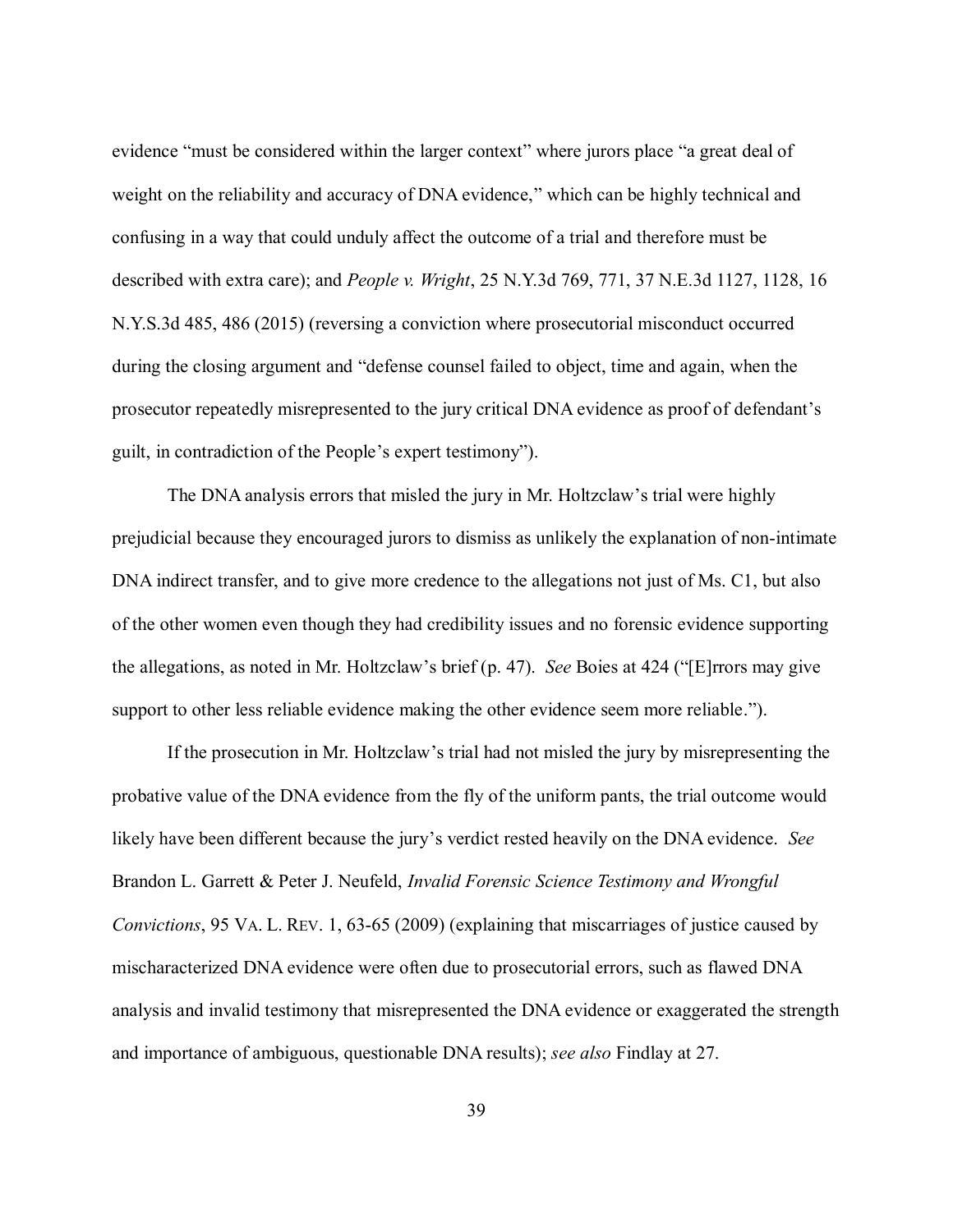### **C. The Misinterpretations and Incorrect Arguments Concerning the DNA Analysis were Harmful in Light of All the Evidence because the State Built a Biased Investigation upon the Foundation of the Mischaracterized DNA Evidence.**

The prosecution's forensic science omissions and inaccuracies in Mr. Holtzclaw's case, and defense counsel's ineffectiveness at exposing and correcting them, were harmful in and of themselves, compounding each other and causing the DNA evidence to appear incriminating when it could be explained by non-intimate DNA indirect transfer. Yet the incorrect conclusions and arguments about the DNA evidence also impacted the entire trial and were far from harmless in light of all the circumstantial evidence because most of the evidence in the case was obtained through a biased investigational process founded upon the forensic science errors, which inspired detectives to use leading interview techniques to solicit many of the complainants' allegations. *See* Kassin *et al.* at 50 (the impacts of forensic confirmation bias).

The State's investigation of Mr. Holtzclaw was driven by the OCPD forensic analyst's unscientific advocacy for the presence of vaginal fluid as the explanation for the discovery of DNA matching Ms. C1's profile. The forensic analyst's unscientific opinions are expressed concisely by the State of Oklahoma itself in its witness list provided on Oct. 5, 2014, which describes her proposed testimony as follows: she "will opine for [C1's] DNA to be transferred to the pants, it most likely was contained in some type of body fluid - including vaginal secretions or saliva," and she "will express opinions that def.'s assertion that [C1's] DNA was found inside his pants as a result of contact DNA transfer is not reasonable, and perhaps not even possible - in support of this conclusion and opinion, she will testify that def.'s own DNA was not even found on his pants." (O.R. 240)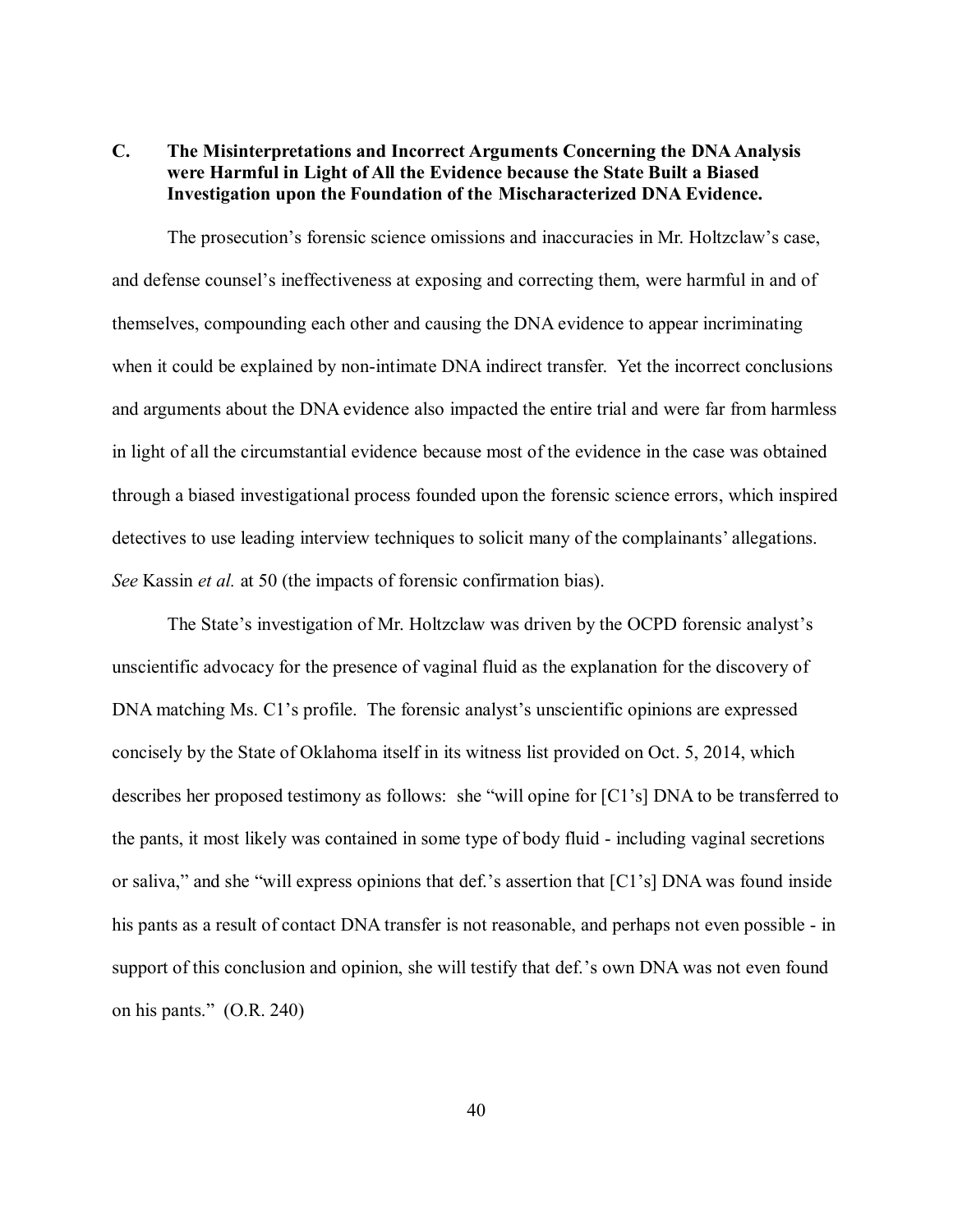The OCPD forensic analyst's forensic science inaccuracies and incorrect testimony appear to have arisen from, or contributed to, her pro-prosecution bias that is clearly demonstrated by her testimony that "unfortunately in this case" Mr. Holtzclaw's DNA was not found in Ms. C2's SANE kit. (Tr. 4038) Such emotional bias has the potential to create cognitive bias, which refers to ways in which factors unrelated to a decision-making task can shape perceptions and judgments, affecting the reliability of conclusions. *See* PCAST Report at 31 (cognitive bias). When forensic experts are affected by cognitive bias, it is especially harmful because juries and judges trust them to provide impartial, objective scientific truth. *See* Dror *et al.* at 8.

 Cognitive bias is an important cause of DNA analysis mistakes and leads to the very sort of subjective, pro-prosecution errors that appear to have occurred in Mr. Holtzclaw's case during DNA testing, DNA mixture interpretation, and testimony. *See id.* Examples of the forensic analyst's cognitive bias are that she overlooked the male DNA in items #17Q3 and #17Q4, and she subjectively and incorrectly excluded Mr. Holtzclaw as a contributor to all four DNA mixtures. *See* Itiel E. Dror & Greg Hampikian, *Subjectivity and Bias in Forensic DNA Mixture Interpretation*, 51 SCIENCE & JUSTICE 204, 205 (2011) ("DNA mixture interpretation has subjective elements and may be susceptible to bias and other contextual influences.").

These pro-prosecution errors made the DNA analysis results appear consistent with the forensic analyst's opinion that an absence of Mr. Holtzclaw's DNA meant it was "a very good possibility" that Ms. C1's DNA transferred in her vaginal fluid. (Tr. 4072-73); *see also* William C. Thompson, *Forensic DNA Evidence – The Myth of Infallibility*, *in* GENETIC EXPLANATIONS: SENSE AND NONSENSE 227, 238 (Sheldon Krimsky & Jeremy Gruber eds., 2013) ("The most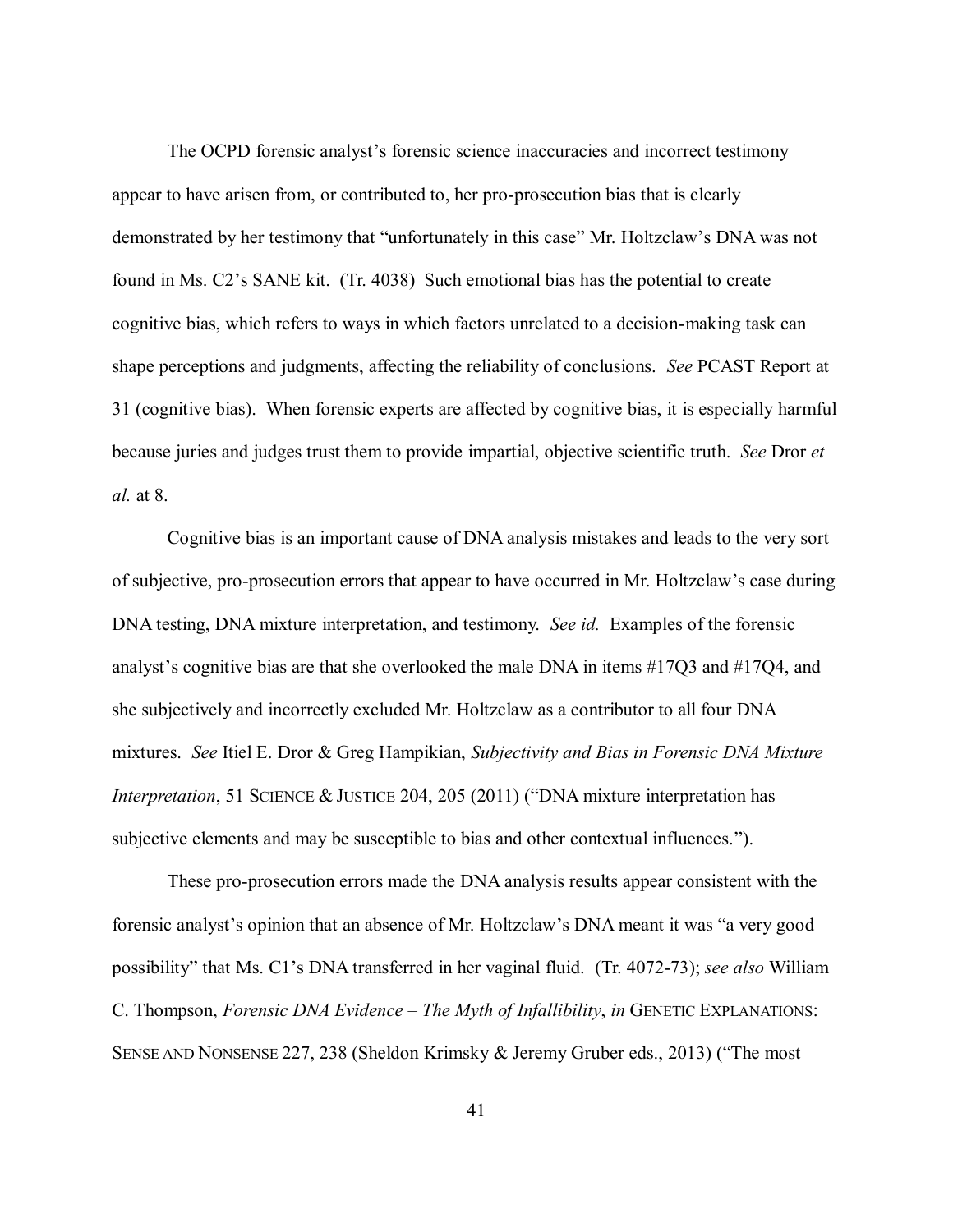common form of misconduct in DNA testing is shading of scientific findings to make them more coherent or more consistent with what the analyst believes is true.").

The State then assumed that only sexual contact would transfer a woman's DNA to the fly of Mr. Holtzclaw's uniform pants, without considering the possibility of non-intimate DNA transfer or DNA contamination of the fly of the uniform pants. This is shown when the prosecutor told the trial judge at a Motion Hearing on Oct. 2, 2014, before Ms. C1 had been identified as a match, that it was an "undeniable fact" that "there is at least one more woman out there, because we have her DNA, that he has had sexual contact with. And we still don't know who she is or where she is."  $(10/2/14 \text{ Motion Hearing Tr. } 62)$ 

Finally, the detectives assumed that the DNA evidence was incriminating, as shown by the female detective's testimony that the unknown female profile was significant because the detective thus "knew we had another female out there," someone Mr. Holtzclaw "hadn't told us about," implying that Mr. Holtzclaw had withheld information. (Tr. 1081)

The hunt for the unidentified female then propelled the investigation. (Tr. 423-24, 3112- 13, 3471) To be clear, searching for the female who matched the DNA profile in the mixtures obtained from the uniform pants was not the error. The State's investigational error was to assume that only sexual contact could have resulted in the DNA evidence, and that female DNA on the fly of the uniform pants was incriminating; to assume, as the lieutenant did, that African American women with warrants and criminal histories were targets, based on two complainants Ms. C2 and Ms. C9, the former lacking warrants and convictions (Tr. 2284, 2385-87); and to allow flawed assumptions to cause detectives to use leading interview methods when soliciting testimony from the chosen women, telling them that police had "received a tip" that the women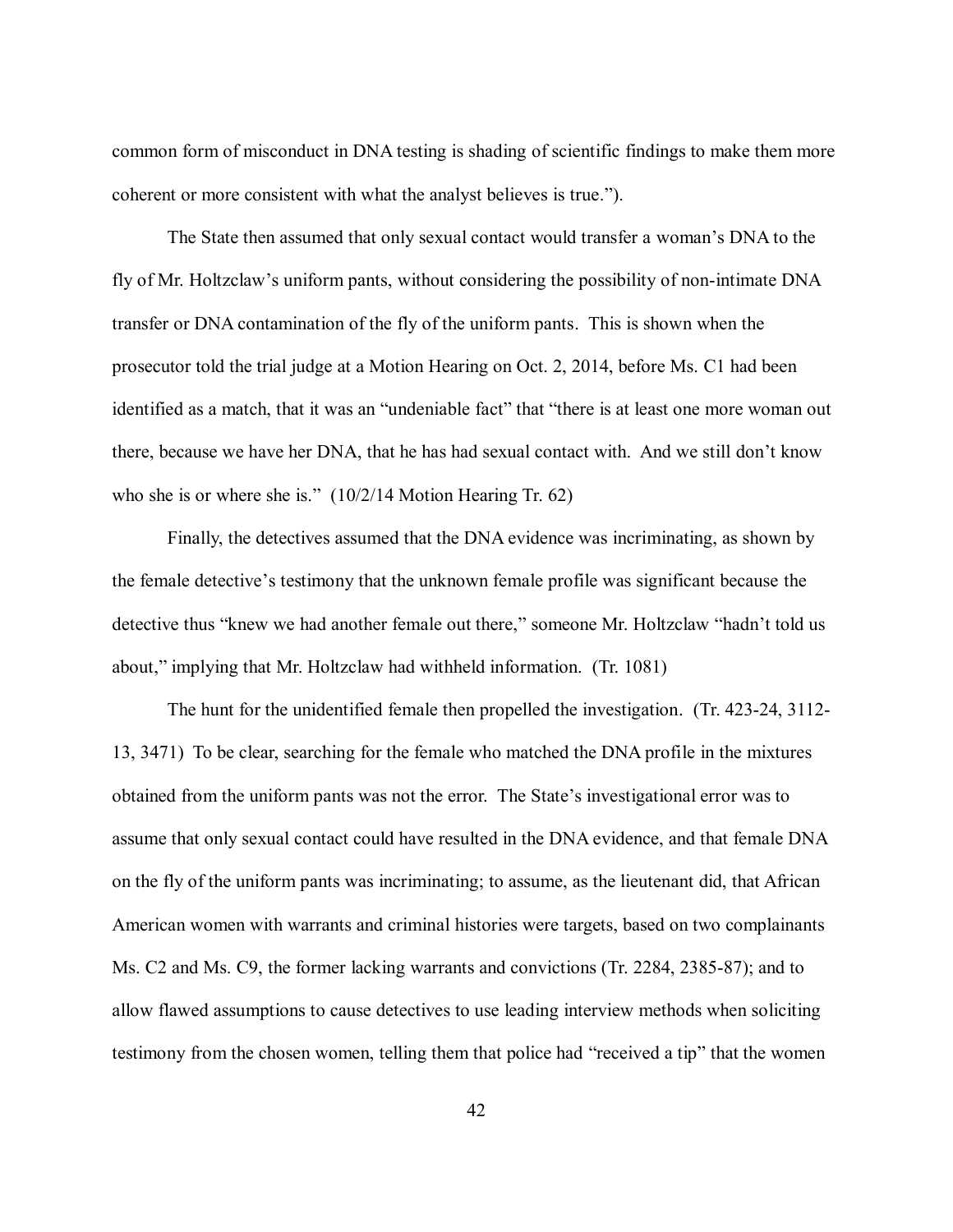were "possibly sexually assaulted by an Oklahoma City police officer" (Tr. 1975, 2218, 2322-24, 2999, 3517-18), and encouraging interviewees to help catch the "really bad guy," the Appellant, because police had a long list of victims (Tr. 2250, 2273).

Investigators in Mr. Holtzclaw's case appear to have succumbed to a type of cognitive bias called confirmation bias, which is the tendency to search for and interpret evidence in ways that confirm preexisting expectations or beliefs, while failing to identify mistakes, and missing or ignoring other important facts that contradict their hypothesis. *See* Barbara O'Brien, *Prime Suspect: An Examination of Factors that Aggravate and Counteract Confirmation Bias in Criminal Investigations*, 15 PSYCHOLOGY, PUBLIC POLICY, AND LAW 315, 316 (2009).

We are concerned that the investigators developed tunnel vision, starting with an assumption of guilt founded upon forensic science errors without considering other hypotheses, and then homing in on their suspect, Mr. Holtzclaw, while missing or discounting exculpatory evidence such as the negative SANE kit test for Ms. C2 and lack of visible staining on the fly of the uniform pants, and "working backwards from the assumption of guilt and literally pulling together an account of events that was based upon pure speculation." Gill at 13; *see also* Dror *et al.* at 9; BUTLER at 46 (observer bias in forensic analyses); SAVINO & TURVEY at 519 ("[M]any law enforcement investigators work backward: they arrest suspects first […] and then conduct biased investigations that are geared primarily at building a case against that suspect," resulting in "missed suspects and evidence."); *id.* at 120-121, 152 (the danger of preconceived theories).

The bias of the sex crimes detectives is revealed in their testimony as they repeatedly dismissed the discrepancies between complainants' allegations and the facts. The male detective left out of his police interview report that Ms. C12 answered five times that no officer had been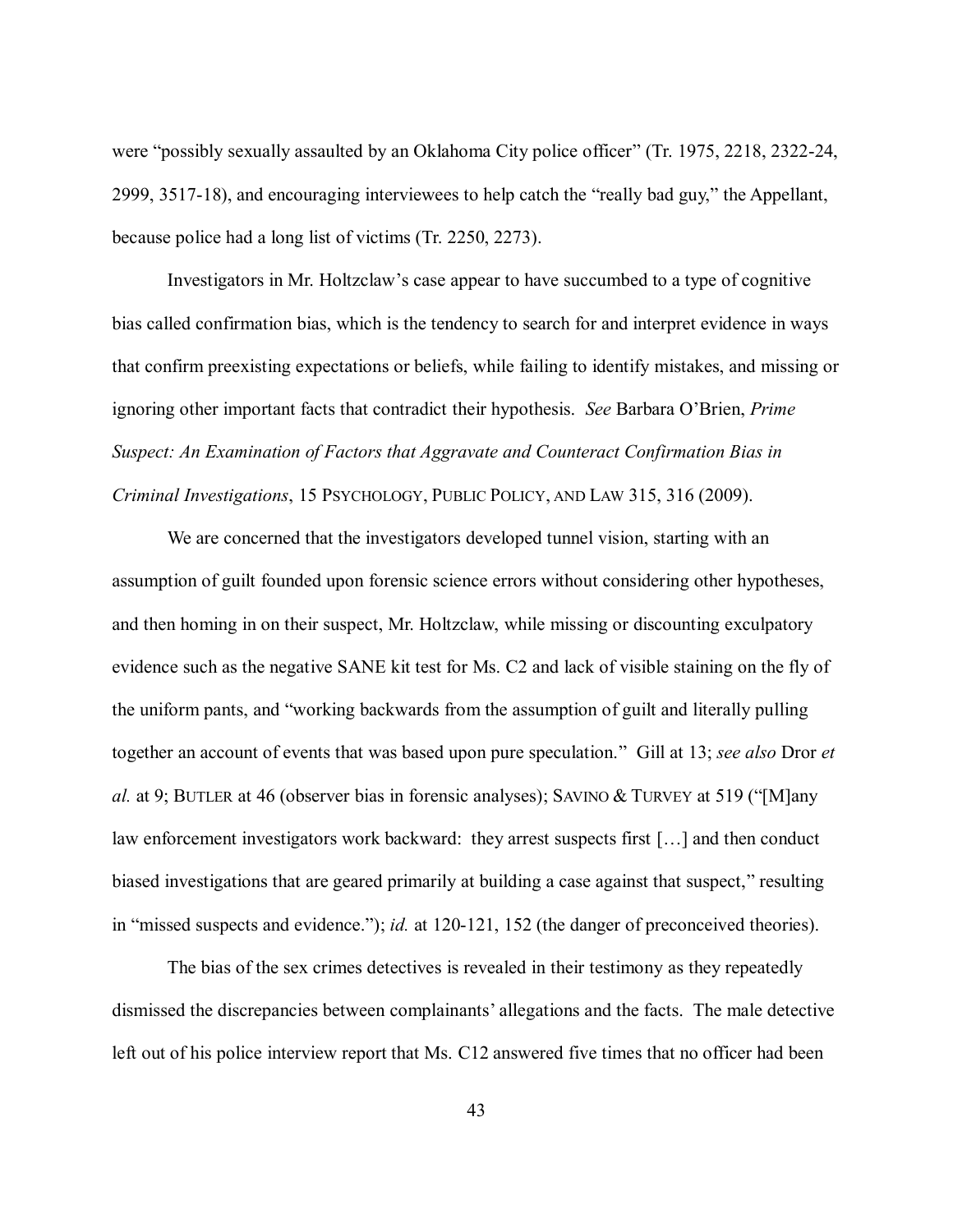inappropriate with her. (Tr. 4233) When Ms. C6 testified that her assailant was a black male shorter than herself (Tr. 3013), the female detective said, in response to whether this discrepancy worried her, that "there's no lights out there at the school" (Tr. 3087) even though it would be expected that Ms. C6 could discern whether or not Mr. Holtzclaw was black because she testified she could read the words on Mr. Holtzclaw's computer screen while he was running her for wants and warrants as she sat in the back seat of the patrol car (Tr. 3012-13). When Ms. C5 testified that Mr. Holtzclaw stopped his vehicle and picked her up on 24<sup>th</sup> Street, although the AVL location data shows his patrol car never went on that street, the female detective explained this discrepancy by saying, "Her memory just wasn't correct on him driving down 24<sup>th</sup>." (Tr. 2925, 2934) In contrast, when Mr. Holtzclaw did not log his stop with Ms. C5 "correctly" on his handwritten activity card, the detective testified, "I feel this was being deceptive," (Tr. 2909) even though Mr. Holtzclaw had called dispatch to notify them of the traffic stop (Tr. 2902).

We are concerned that Mr. Holtzclaw's case is an example of how the forensic confirmation bias "can corrupt the conclusions and testimony of forensic examiners," and then "these conclusions, once corrupted, can have grave consequences – influencing other lines of evidence" such that the forensic science conclusions appear to corroborate the other forms of evidence. Kassin *et al.* at 50; *see also* Dror *et al.* at 10 (explaining that cognitive contamination between different, ostensibly independent types of evidence can cause a "bias snowball effect" where the strength of biasing influences grows "as more evidence is exposed to the bias and in turn exposes others to bias"). These "biased sources of information" are then "presented to judges, juries, and appeal courts, which heavily rely on forensic science evidence in their decision-making." Kassin *et al*. at 50.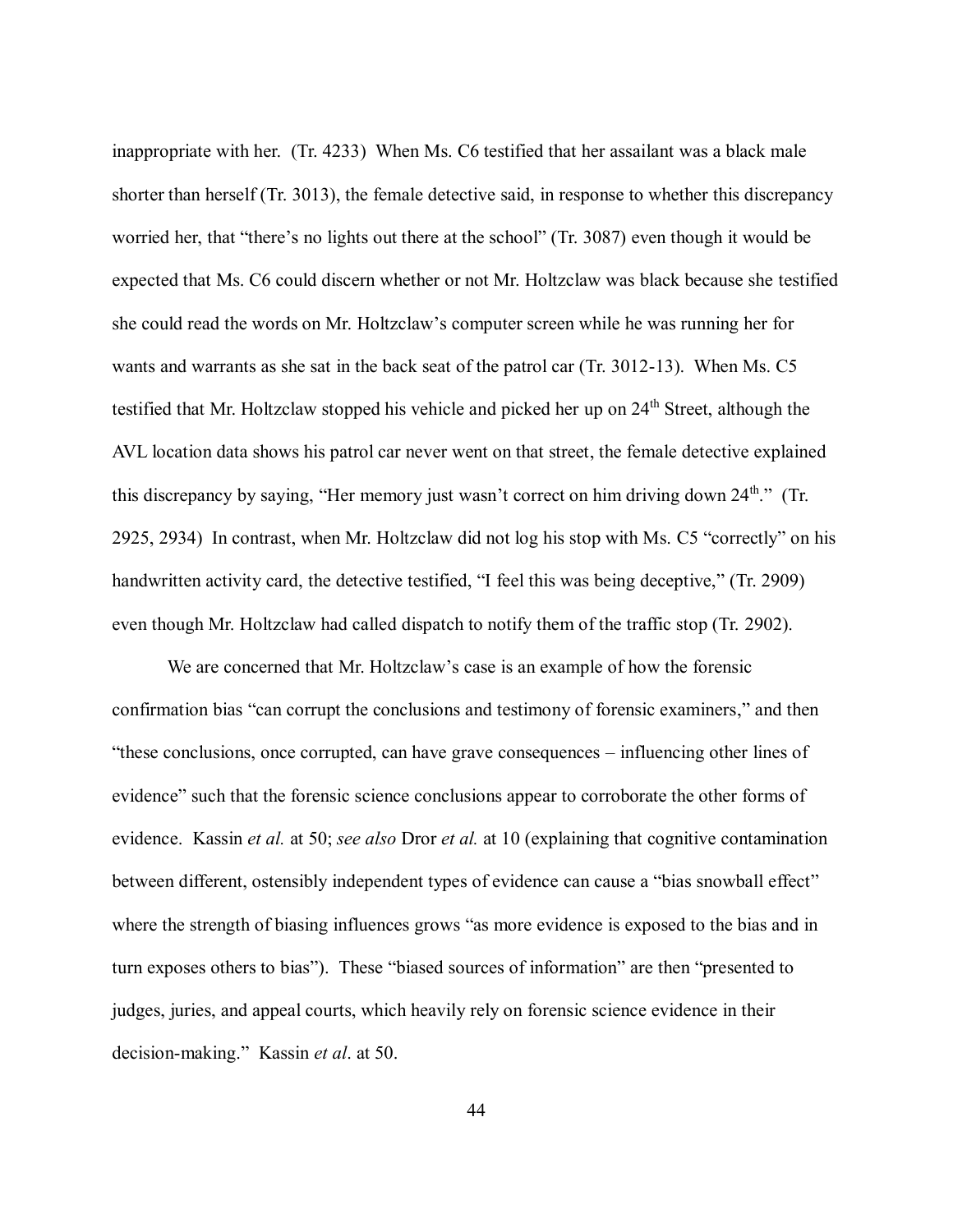This problem of the chain reaction of confirmation bias infiltrating an entire investigation has been observed to have relevance at the appellate level, where courts should not make the mistake of deeming flawed evidence in a trial to be harmless in light of all of the evidence that appears to support the conviction, when in fact that other evidence was not independent of the flawed evidence, and actually arose from or produced it. *Id.*

The forensic science errors in Mr. Holtzclaw's trial were harmful because they formed the flawed foundation of the case built against Mr. Holtzclaw and created an unfair trial substantially swayed by error that led to his convictions. *See United States v. Bagley*, 473 U.S. 667, 679-680 n.9 (1985) (citations omitted) (reiterating that an error is not harmless if there is a reasonable likelihood the error may have affected the jury's decision to convict the defendant).

#### **CONCLUSION**

We believe that Mr. Holtzclaw was deprived of his due process right to a fair trial because the State misused DNA evidence – a powerful form of forensic evidence – and trial defense counsel did not correct crucial forensic science misrepresentations and omissions, such that the DNA evidence at the heart of the trial and lacking probative value was extremely prejudicial, corrupting the investigation of Mr. Holtzclaw and impacting the verdict. We believe that Mr. Holtzclaw's conviction should be overturned and he should be given a new trial. DATED this  $25<sup>th</sup>$  day of July, 2017.

Respectfully,

PETER GILL JANE GOODMAN-DELAHUNTY SUZANNA RYAN MOSES S. SCHANFIELD GEORGE SCHIRO and BRENT E. TURVEY